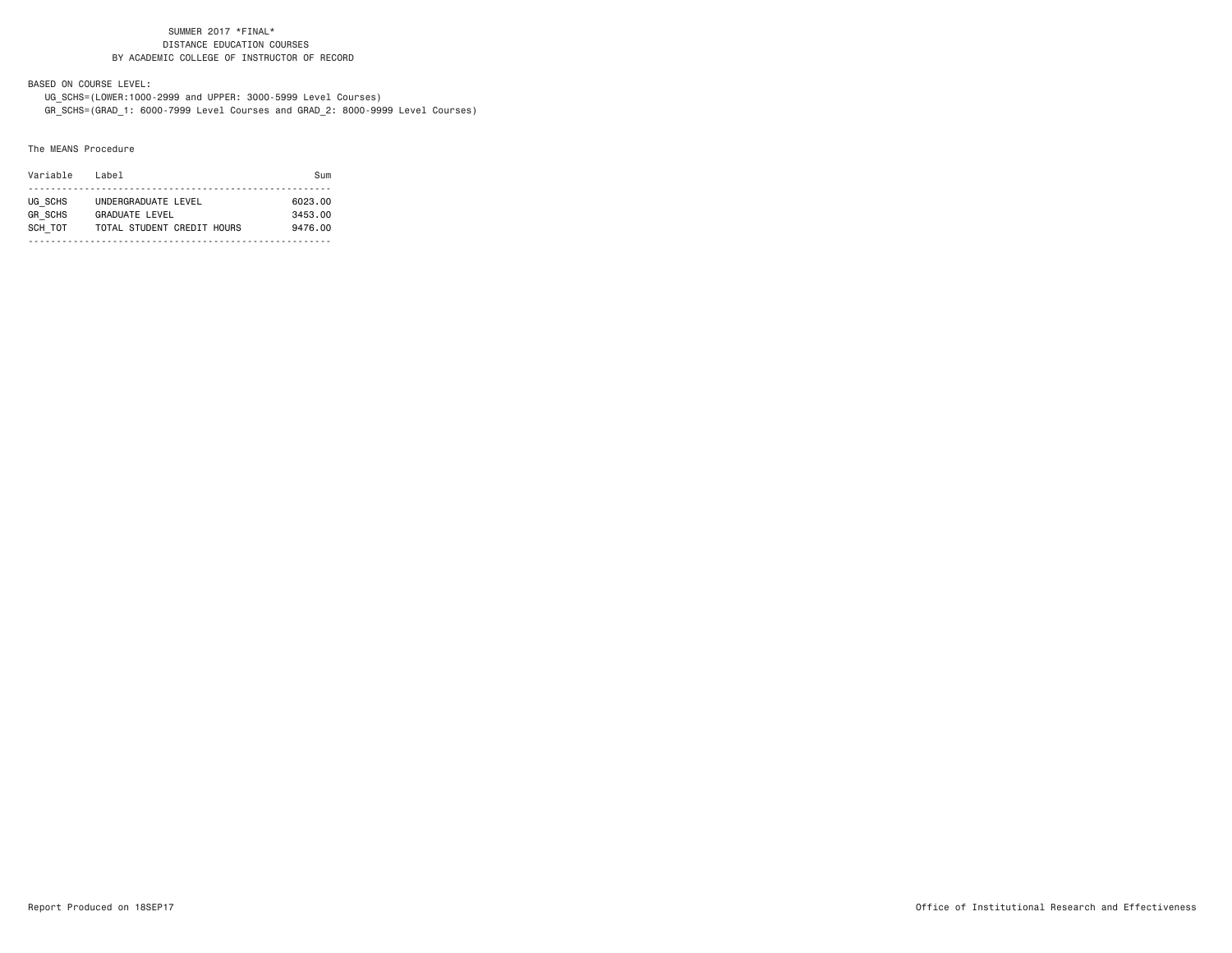BASED ON COURSE LEVEL:

 UG\_SCHS=(LOWER:1000-2999 and UPPER: 3000-5999 Level Courses \*\*Excludes CVM 5000-5999 Level Courses\*\*) GR\_SCHS=(GRAD\_1: 6000-7999 Level Courses and GRAD\_2: 8000-9999 Level Courses)

#### The MEANS Procedure

|                                                            | N.        |                |                                    |         |
|------------------------------------------------------------|-----------|----------------|------------------------------------|---------|
| ACADEMIC COLLEGE                                           | Obs       | Variable Label |                                    | Sum     |
| Agriculture & Life Sciences 15 UG_SCHS UNDERGRADUATE LEVEL |           |                |                                    | 366,00  |
|                                                            |           |                | GR SCHS GRADUATE LEVEL             | 192.00  |
|                                                            |           |                | SCH_TOT TOTAL STUDENT CREDIT HOURS | 558.00  |
| Architecture, Art & Design 2                               |           | UG SCHS        | UNDERGRADUATE LEVEL                | 57.00   |
|                                                            |           | GR SCHS        | <b>GRADUATE LEVEL</b>              | 0.00    |
|                                                            |           | SCH TOT        | TOTAL STUDENT CREDIT HOURS         | 57.00   |
| Arts & Sciences                                            | 135       | UG SCHS        | UNDERGRADUATE LEVEL                | 4291.00 |
|                                                            |           |                | GR SCHS GRADUATE LEVEL             | 870.00  |
|                                                            |           | SCH TOT        | TOTAL STUDENT CREDIT HOURS         | 5161.00 |
| <b>Business</b>                                            | 18        | UG SCHS        | UNDERGRADUATE LEVEL                | 468,00  |
|                                                            |           |                | GR_SCHS GRADUATE LEVEL             | 681,00  |
|                                                            |           | SCH TOT        | TOTAL STUDENT CREDIT HOURS         | 1149.00 |
| Education                                                  | 80        | UG SCHS        | UNDERGRADUATE LEVEL                | 829.00  |
|                                                            |           |                | GR_SCHS GRADUATE LEVEL             | 1496.00 |
|                                                            |           | SCH TOT        | TOTAL STUDENT CREDIT HOURS         | 2325.00 |
| Engineering                                                | 38        | UG SCHS        | UNDERGRADUATE LEVEL                | 12.00   |
|                                                            |           | GR SCHS        | <b>GRADUATE LEVEL</b>              | 213.00  |
|                                                            |           | SCH TOT        | TOTAL STUDENT CREDIT HOURS         | 225.00  |
| Forest Resources                                           | $1 \quad$ |                | UG SCHS UNDERGRADUATE LEVEL        | 0.00    |
|                                                            |           |                | GR SCHS GRADUATE LEVEL             | 1.00    |
|                                                            |           |                | SCH_TOT TOTAL STUDENT CREDIT HOURS | 1.00    |
|                                                            |           |                |                                    |         |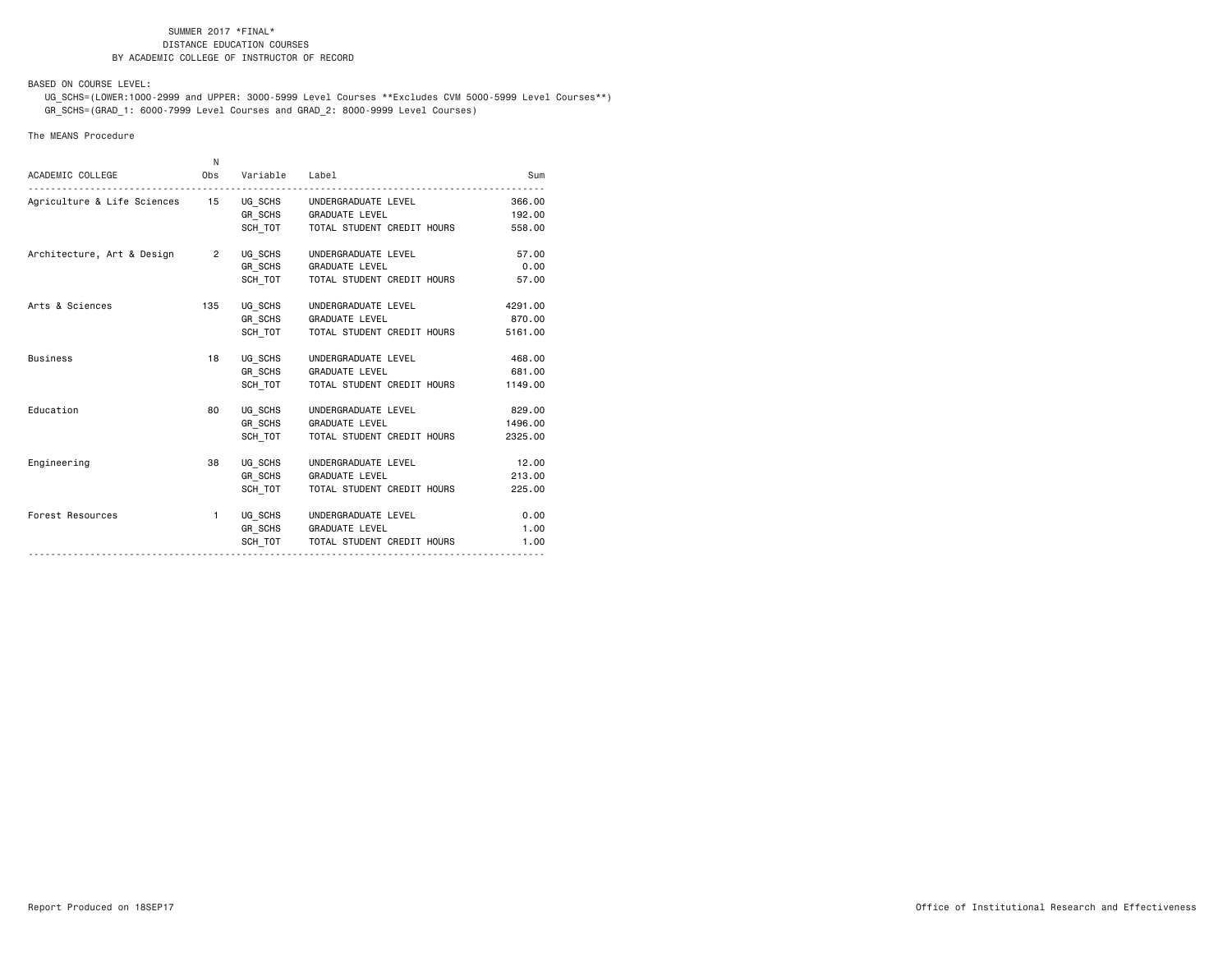BASED ON COURSE LEVEL:

 UG\_SCHS=(LOWER:1000-2999 and UPPER: 3000-5999 Level Courses \*\*Excludes CVM 5000-5999 Level Courses\*\*) GR\_SCHS=(GRAD\_1: 6000-7999 Level Courses and GRAD\_2: 8000-9999 Level Courses)

|                                                     | UNDERGRADUATE | GRADUATE |        |
|-----------------------------------------------------|---------------|----------|--------|
| ACADEMIC DEPARTMENT                                 | LEVEL         | LEVEL    | TOTAL  |
|                                                     |               |          |        |
| Biochemistry, Molecular Biology, Entomology & Plant | 72.00         | 6.00     | 78.00  |
| Food Science, Nutrition & Health Promotion          | 57.00         | 180.00   | 237.00 |
| Landscape Architecture                              | 36.00         | 0.00     | 36.00  |
| School of Human Sciences                            | 201.00        | 6.00     | 207.00 |
|                                                     |               |          |        |
|                                                     | 366.00        | 192.00   | 558.00 |
|                                                     |               |          |        |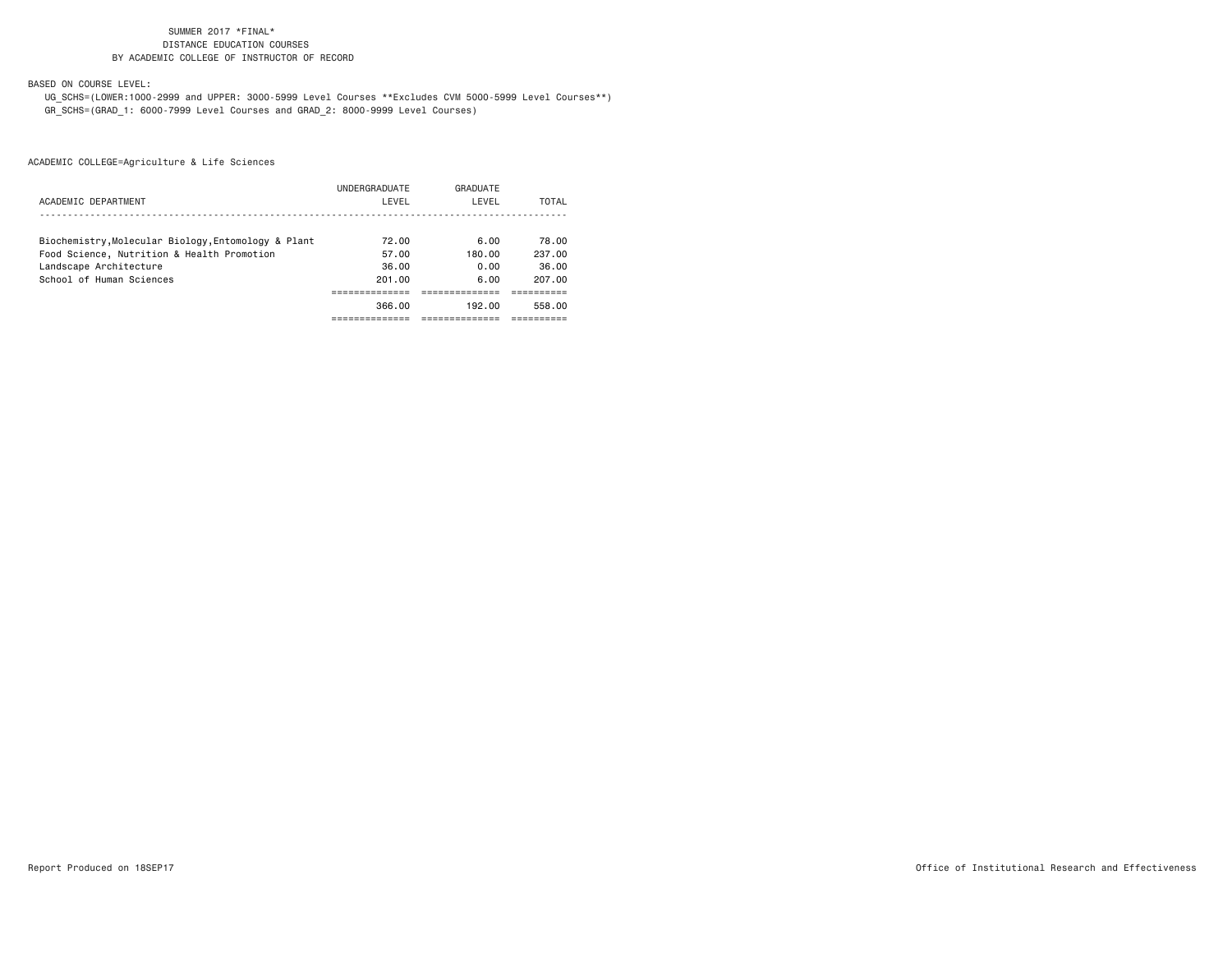### BASED ON COURSE LEVEL:

 UG\_SCHS=(LOWER:1000-2999 and UPPER: 3000-5999 Level Courses \*\*Excludes CVM 5000-5999 Level Courses\*\*) GR\_SCHS=(GRAD\_1: 6000-7999 Level Courses and GRAD\_2: 8000-9999 Level Courses)

ACADEMIC COLLEGE=Architecture, Art & Design

|                        | UNDERGRADUATE | GRADUATE |       |
|------------------------|---------------|----------|-------|
| ACADEMIC DEPARTMENT    | LEVEL         | LEVEL    | TOTAL |
|                        |               |          |       |
|                        |               |          |       |
| Art AAD                | 39.00         | 0.00     | 39.00 |
| School of Architecture | 18.00         | 0.00     | 18.00 |
|                        |               |          |       |
|                        | 57.00         | 0.00     | 57.00 |
|                        |               |          |       |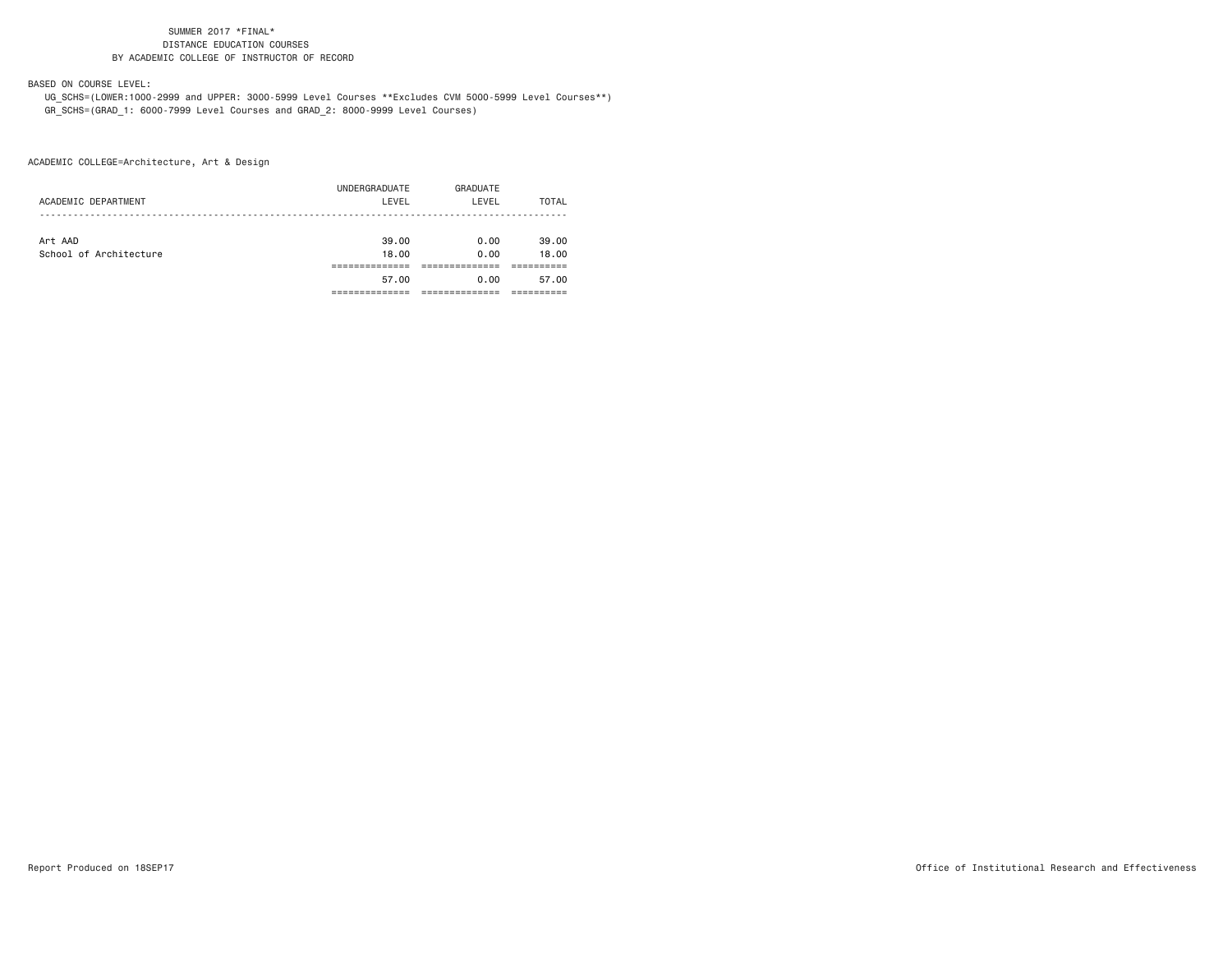BASED ON COURSE LEVEL:

 UG\_SCHS=(LOWER:1000-2999 and UPPER: 3000-5999 Level Courses \*\*Excludes CVM 5000-5999 Level Courses\*\*) GR\_SCHS=(GRAD\_1: 6000-7999 Level Courses and GRAD\_2: 8000-9999 Level Courses)

|                                            | UNDERGRADUATE  | <b>GRADUATE</b> |              |
|--------------------------------------------|----------------|-----------------|--------------|
| ACADEMIC DEPARTMENT                        | LEVEL          | LEVEL           | <b>TOTAL</b> |
|                                            |                |                 |              |
| Biological Sciences                        | 0.00           | 110.00          | 110.00       |
| Chemistry                                  | 38,00          | 0.00            | 38,00        |
| Classical & Modern Languages & Literatures | 600.00         | 12.00           | 612.00       |
| Communication                              | 477.00         | 21.00           | 498.00       |
| English                                    | 60.00          | 0.00            | 60.00        |
| Geosciences                                | 1458.00        | 712,00          | 2170.00      |
| Mathematics & Statistics                   | 372.00         | 0.00            | 372.00       |
| Philosophy & Religion                      | 405.00         | 0.00            | 405,00       |
| Physics & Astronomy                        | 38.00          | 0.00            | 38,00        |
| Political Science & Public Administration  | 0.00           | 15.00           | 15.00        |
| Psychology                                 | 495.00         | 0.00            | 495.00       |
| Sociology                                  | 348.00         | 0.00            | 348.00       |
|                                            | ,,,,,,,,,,,,,  | -------------   |              |
|                                            | 4291.00        | 870.00          | 5161.00      |
|                                            | ============== | ==============  | ==========   |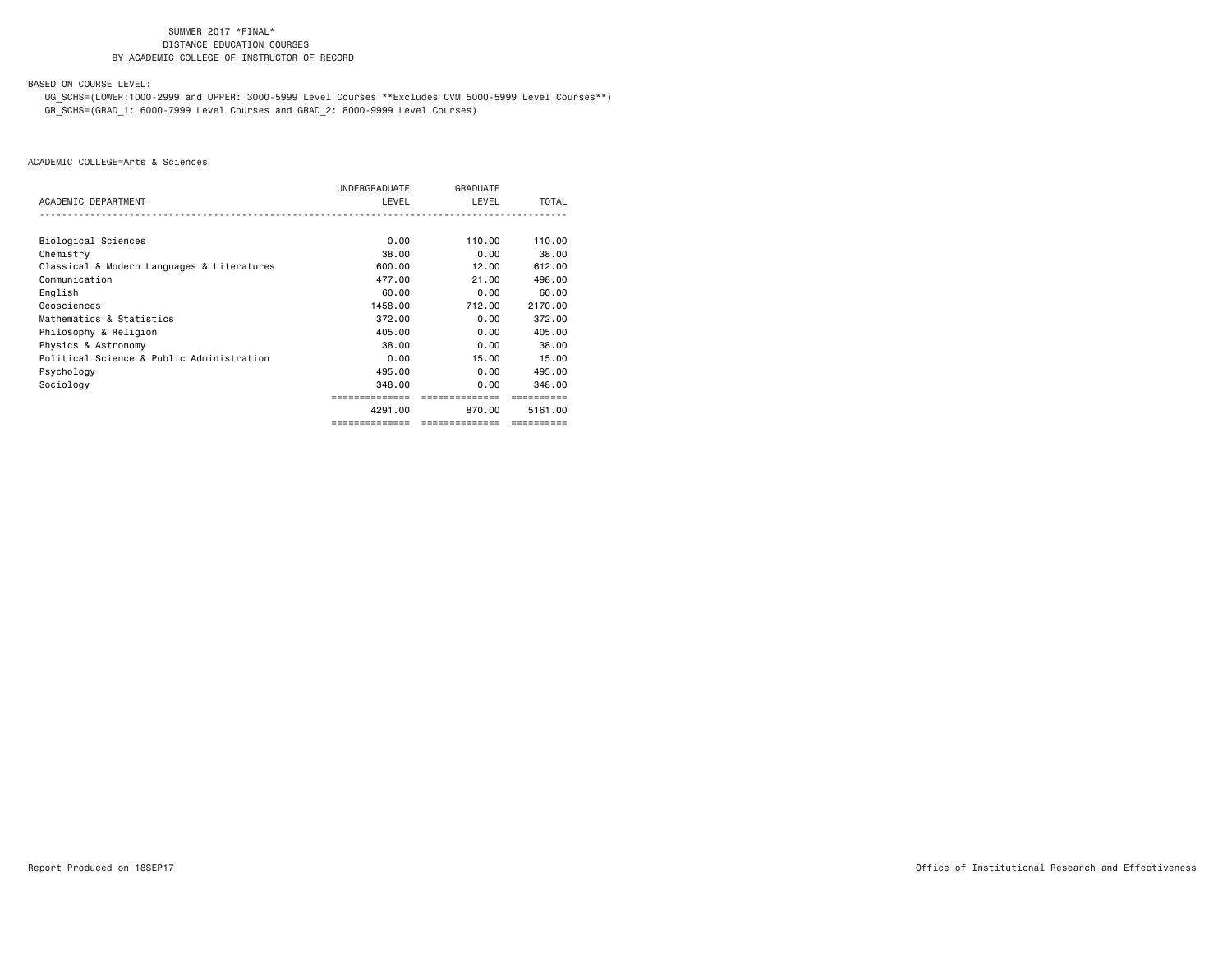BASED ON COURSE LEVEL:

 UG\_SCHS=(LOWER:1000-2999 and UPPER: 3000-5999 Level Courses \*\*Excludes CVM 5000-5999 Level Courses\*\*) GR\_SCHS=(GRAD\_1: 6000-7999 Level Courses and GRAD\_2: 8000-9999 Level Courses)

|                                                 | UNDERGRADUATE | GRADUATE |         |
|-------------------------------------------------|---------------|----------|---------|
| ACADEMIC DEPARTMENT                             | LEVEL         | LEVEL    | TOTAL   |
|                                                 |               |          |         |
| Finance & Economics                             | 309.00        | 162.00   | 471.00  |
| Management & Information Systems                | 0.00          | 270.00   | 270.00  |
| Marketing, Quantitative Analysis & Business Law | 105.00        | 195.00   | 300.00  |
| School of Accountancy                           | 54.00         | 54.00    | 108.00  |
|                                                 |               |          |         |
|                                                 | 468.00        | 681.00   | 1149.00 |
|                                                 |               |          |         |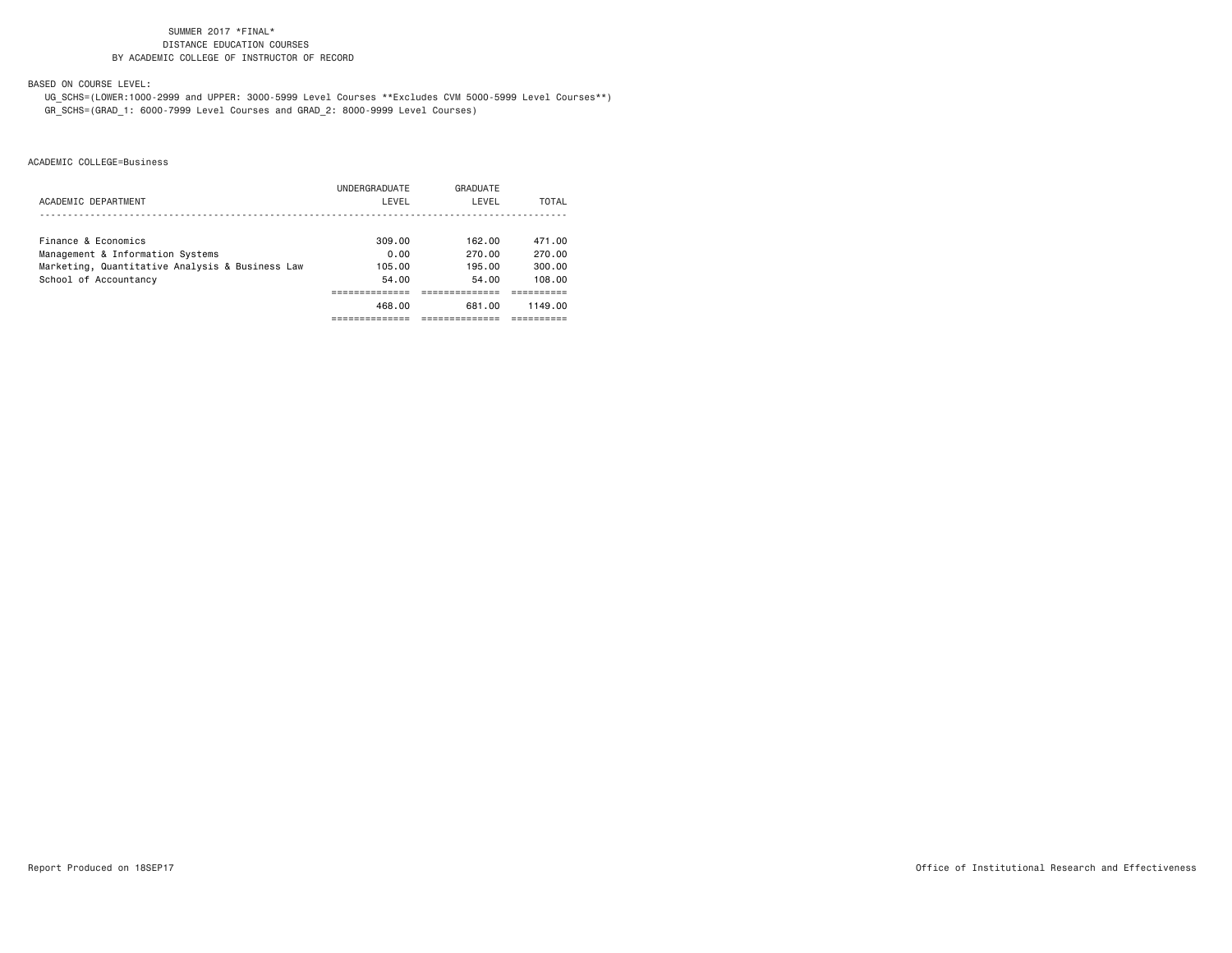BASED ON COURSE LEVEL:

 UG\_SCHS=(LOWER:1000-2999 and UPPER: 3000-5999 Level Courses \*\*Excludes CVM 5000-5999 Level Courses\*\*) GR\_SCHS=(GRAD\_1: 6000-7999 Level Courses and GRAD\_2: 8000-9999 Level Courses)

|                                                    | UNDERGRADUATE | GRADUATE |         |
|----------------------------------------------------|---------------|----------|---------|
| ACADEMIC DEPARTMENT                                | LEVEL         | LEVEL    | TOTAL   |
|                                                    |               |          |         |
| Counseling, Educational Psychology, and Foundation | 51.00         | 273.00   | 324.00  |
| Curriculum, Instruction & Special Education        | 132.00        | 581.00   | 713.00  |
| Educational Leadership                             | 159.00        | 561.00   | 720.00  |
| Instructional Systems & Workforce Development      | 358.00        | 81.00    | 439.00  |
| Kinesiology                                        | 3.00          | 0.00     | 3.00    |
| Music                                              | 126.00        | 0.00     | 126.00  |
|                                                    |               |          |         |
|                                                    | 829.00        | 1496.00  | 2325.00 |
|                                                    | ============  |          |         |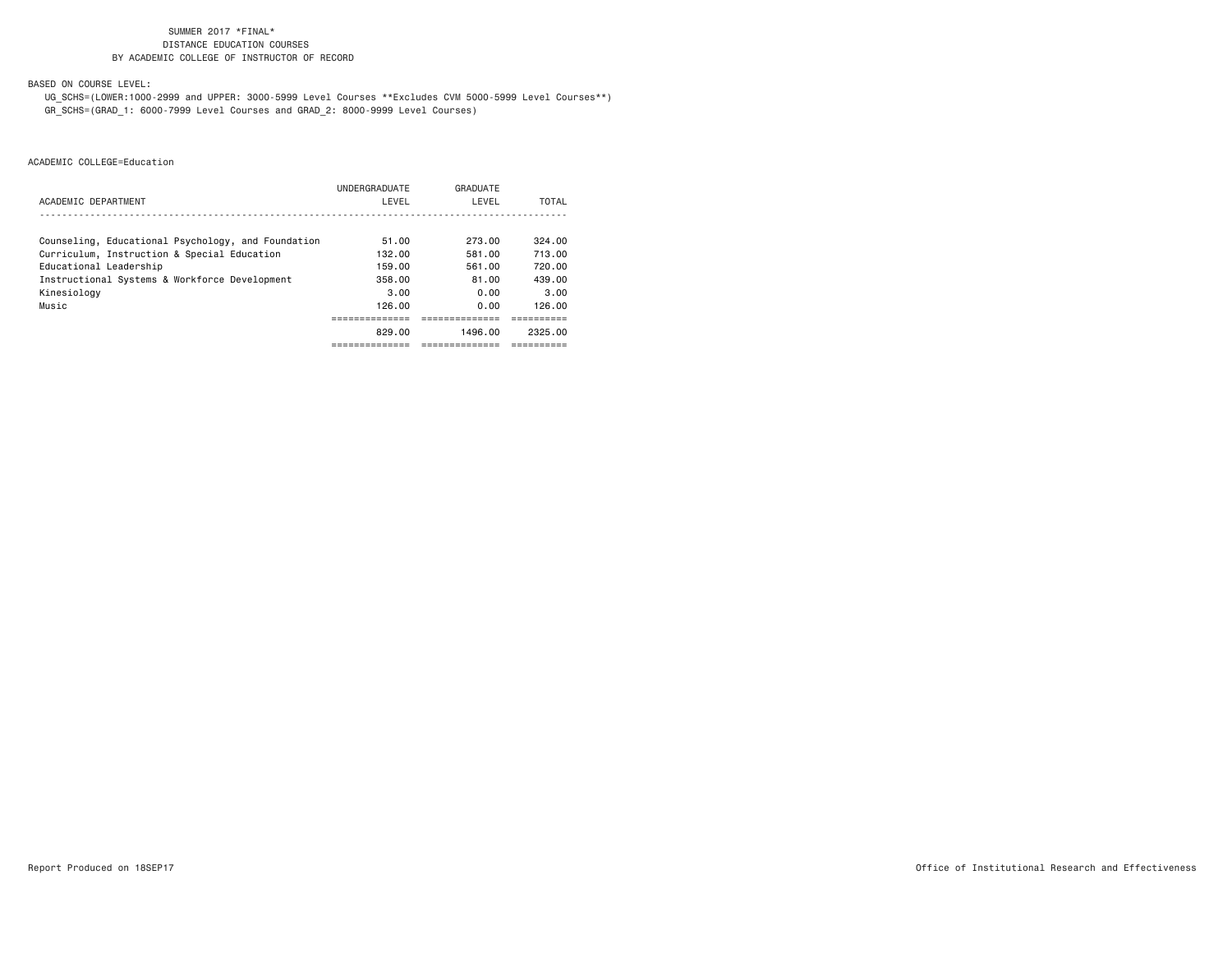BASED ON COURSE LEVEL:

 UG\_SCHS=(LOWER:1000-2999 and UPPER: 3000-5999 Level Courses \*\*Excludes CVM 5000-5999 Level Courses\*\*) GR\_SCHS=(GRAD\_1: 6000-7999 Level Courses and GRAD\_2: 8000-9999 Level Courses)

|                                   | UNDERGRADUATE | GRADUATE |        |
|-----------------------------------|---------------|----------|--------|
| ACADEMIC DEPARTMENT               | LEVEL         | LEVEL    | TOTAL  |
|                                   |               |          |        |
| Aerospace Engineering             | 0.00          | 1.00     | 1.00   |
| Civil & Environmental Engineering | 0.00          | 83.00    | 83.00  |
| Computer Science & Engineering    | 0.00          | 9.00     | 9.00   |
| Electrical & Computer Engineering | 0.00          | 12.00    | 12.00  |
| Industrial & Systems Engineering  | 12.00         | 92.00    | 104.00 |
| Mechanical Engineering            | 0.00          | 16.00    | 16.00  |
|                                   |               |          |        |
|                                   | 12.00         | 213.00   | 225.00 |
|                                   |               |          |        |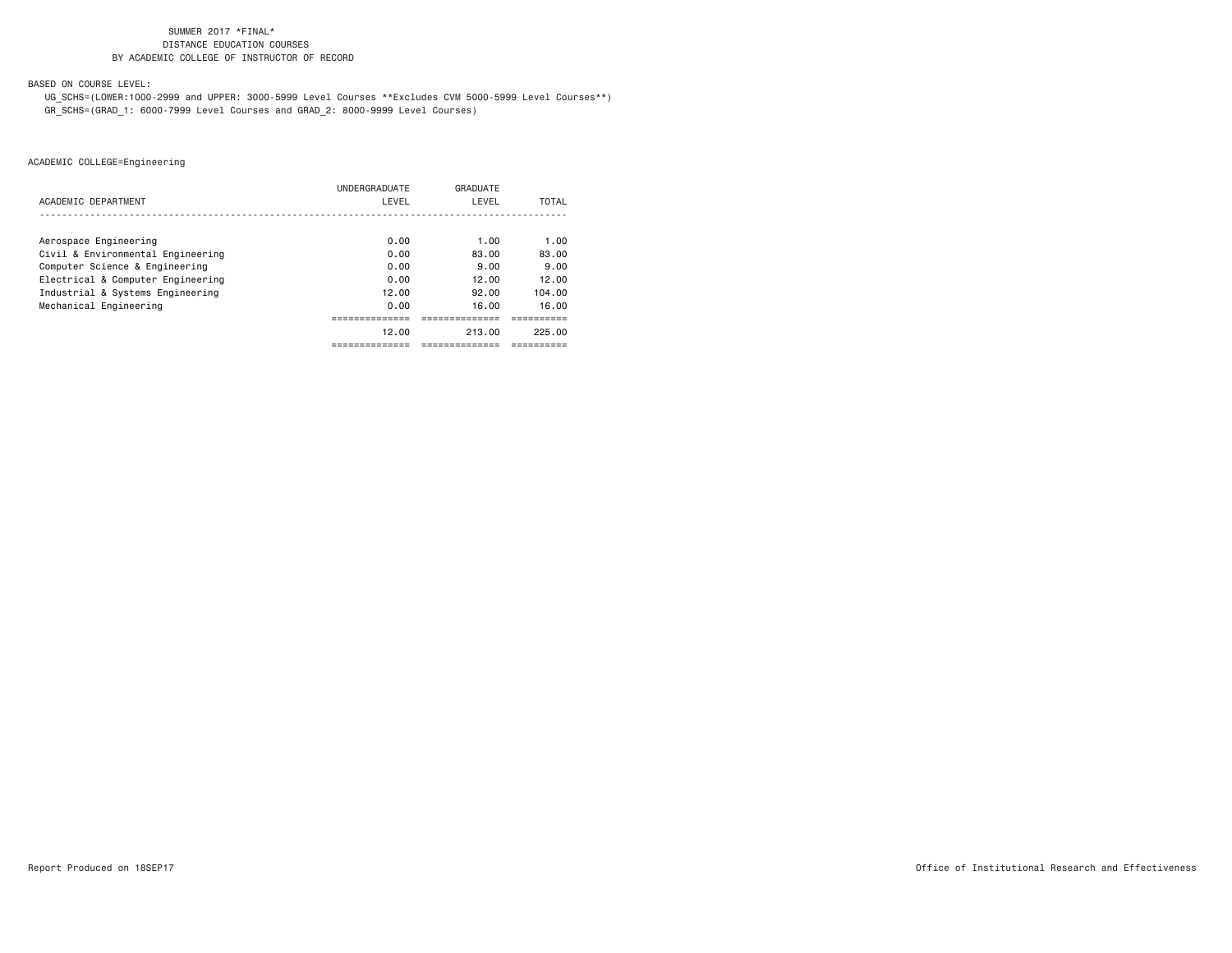BASED ON COURSE LEVEL:

 UG\_SCHS=(LOWER:1000-2999 and UPPER: 3000-5999 Level Courses \*\*Excludes CVM 5000-5999 Level Courses\*\*) GR\_SCHS=(GRAD\_1: 6000-7999 Level Courses and GRAD\_2: 8000-9999 Level Courses)

ACADEMIC COLLEGE=Forest Resources

| ACADEMIC DEPARTMENT | UNDERGRADUATE<br>LEVEL | GRADUATE<br>LEVEL | TOTAL |
|---------------------|------------------------|-------------------|-------|
| Forestry            | 0.00                   | 1.00              | 1.00  |
|                     | 0.00                   | 1.00              | 1.00  |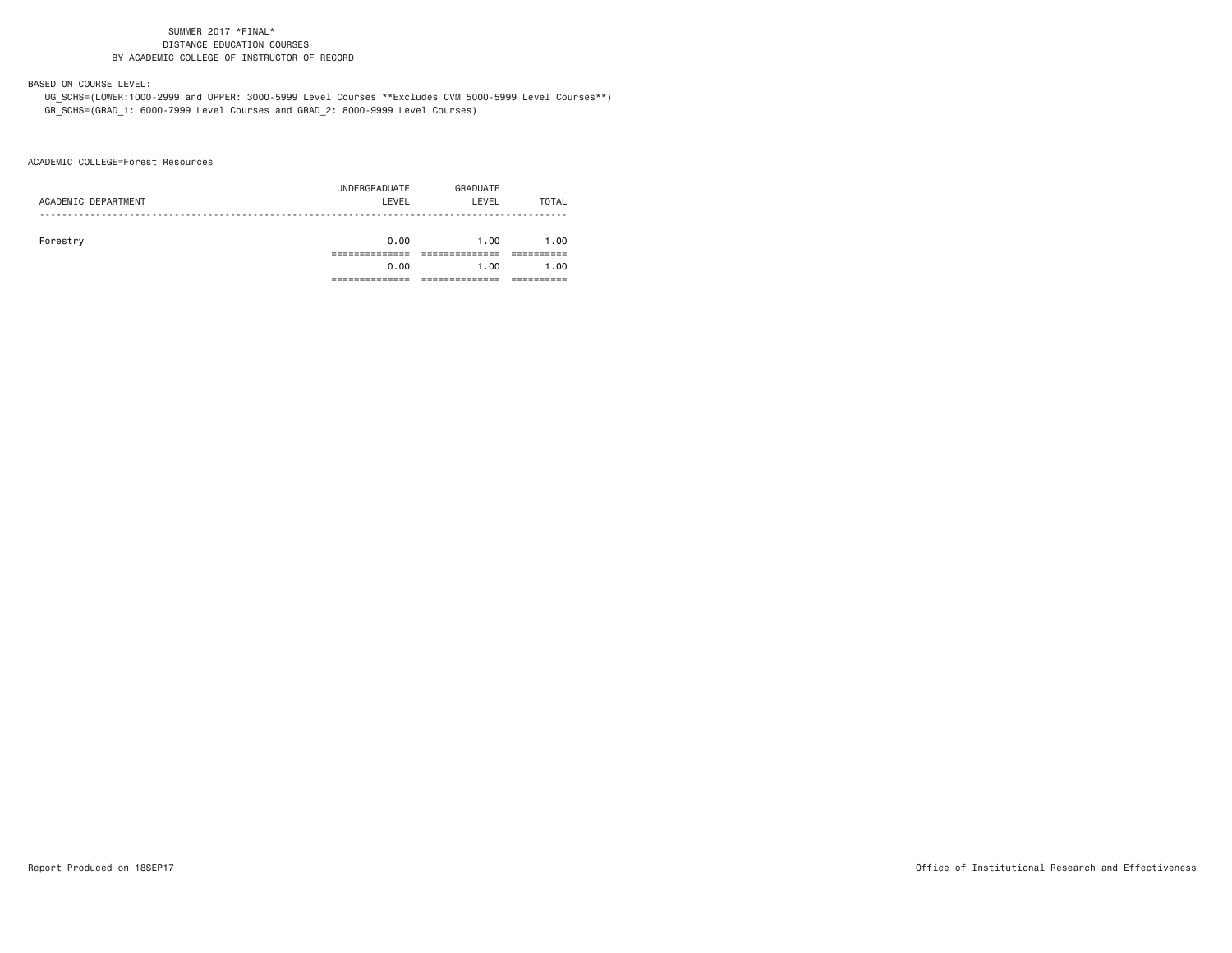| ACADEMIC DEPARTMENT                                    | Instructor Name | Rank                          | Tenure<br>Status | Course<br>Cip # | CRN | Course #                                |                | Crs | Sec Type Title                                         | Inst<br>Per | UG<br><b>SCHS</b>  | GR<br>SCHS           | Total<br><b>SCHS</b> |
|--------------------------------------------------------|-----------------|-------------------------------|------------------|-----------------|-----|-----------------------------------------|----------------|-----|--------------------------------------------------------|-------------|--------------------|----------------------|----------------------|
| Biochemistry, Molecular Biology, Entomolog King, Jonas |                 | Assistant Professor Ten Track |                  |                 |     | 260202 21185 BCH 4013<br>21186 BCH 6013 | 501 C<br>501 C |     | Principles of Bioche 1.00<br>Principles of Bioche 1.00 |             | 72.00<br>0.00<br>. | 0.00<br>6.00<br>.    | 72.00<br>6.00<br>.   |
|                                                        |                 |                               |                  |                 |     |                                         |                |     |                                                        |             | 72.00              | 6.00                 | 78.00                |
|                                                        |                 |                               |                  |                 |     |                                         |                |     |                                                        |             | ========           | ========             |                      |
| Biochemistry, Molecular Biology, Entomolog             |                 |                               |                  |                 |     |                                         |                |     |                                                        |             | 72.00              | 6.00                 | 78.00                |
|                                                        |                 |                               |                  |                 |     |                                         |                |     |                                                        |             | --------           | --------<br>-------- | ==========           |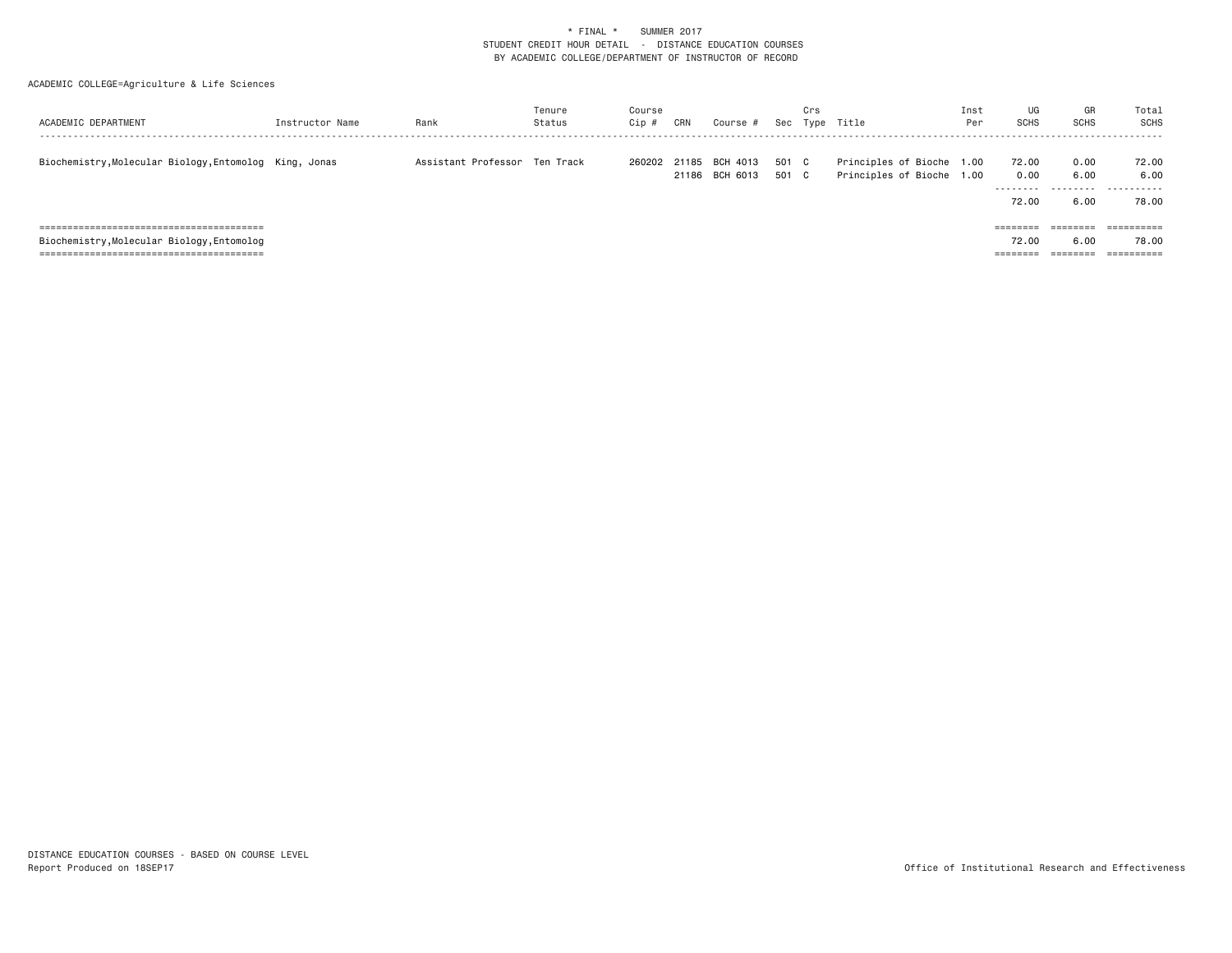| ACADEMIC DEPARTMENT                                       | Instructor Name  | Rank                               | Tenure<br>Status | Course<br>Cip #  | CRN            | Course #              | Sec            | Crs | Type Title                                             | Inst<br>Per | UG<br><b>SCHS</b> | GR<br><b>SCHS</b> | Total<br>SCHS  |
|-----------------------------------------------------------|------------------|------------------------------------|------------------|------------------|----------------|-----------------------|----------------|-----|--------------------------------------------------------|-------------|-------------------|-------------------|----------------|
|                                                           |                  |                                    |                  |                  |                |                       |                |     |                                                        |             |                   |                   |                |
| Food Science, Nutrition & Health Promoti Gardner, Antonio |                  | Assistant Professor Ten Track      |                  | 190501<br>512207 | 21296<br>21618 | FNH 6783<br>FNH 8623  | 501 C<br>551 C |     | Sch Comm Drug Use Pr 1.00<br>Cur Issues School He 1.00 |             | 0.00<br>0.00      | 42.00<br>36.00    | 42.00<br>36.00 |
|                                                           |                  |                                    |                  |                  |                |                       |                |     |                                                        |             | .<br>0.00         | .<br>78.00        | 78.00          |
|                                                           | Hall, Michael    | Non-Employee/Affili Not Applicable |                  |                  |                | 190501 21956 FNH 4773 | 501 C          |     | Intro to Env Health                                    | 1.00        | 57.00             | 0.00              | 57.00          |
|                                                           |                  |                                    |                  |                  |                |                       |                |     |                                                        |             | 57.00             | .<br>0.00         | 57.00          |
|                                                           | Hunt, Barry      | Professor                          | Tenured          | 512207           |                | 21617 FNH 8673        | 551 I          |     | Appl Proj for CHES                                     | 1.00        | 0.00              | 21.00             | 21.00          |
|                                                           |                  |                                    |                  |                  |                |                       |                |     |                                                        |             | 0.00              | -------<br>21.00  | 21.00          |
|                                                           | Oliver, Brittney | Assistant Professor Ten Track      |                  | 190599           | 23221          | <b>FNH 7000</b>       | 501 I          |     | Directed Indiv Study 1.00                              |             | 0.00              | 3.00              | 3.00           |
|                                                           |                  |                                    |                  | 512207           | 21299          | FNH 8653              | 501 C          |     | Imp Eval Hp Prog                                       | 1.00        | 0.00              | 54.00             | 54.00          |
|                                                           |                  |                                    |                  |                  |                | 21300 FNH 8653        | 502 C          |     | Imp Eval Hp Prog                                       | 1.00        | 0.00              | 24.00             | 24.00          |
|                                                           |                  |                                    |                  |                  |                |                       |                |     |                                                        |             | 0.00              | .<br>81.00        | 81.00          |
|                                                           |                  |                                    |                  |                  |                |                       |                |     |                                                        |             |                   |                   | eeeeeeee       |
| Food Science, Nutrition & Health Promoti                  |                  |                                    |                  |                  |                |                       |                |     |                                                        |             | 57.00             | 180.00            | 237.00         |
|                                                           |                  |                                    |                  |                  |                |                       |                |     |                                                        |             | ========          | ========          | ==========     |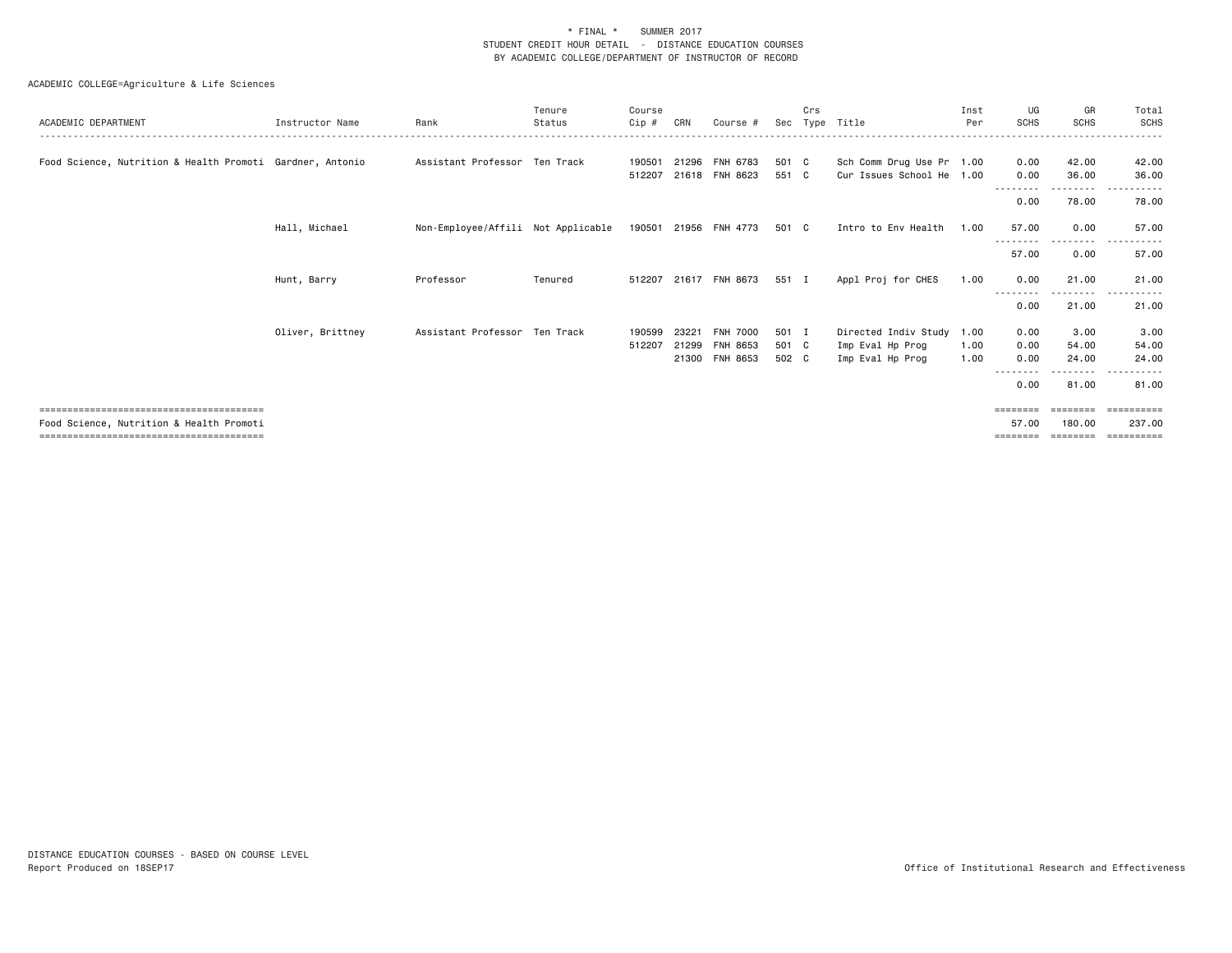| ACADEMIC DEPARTMENT    | Instructor Name | Rank     | Tenure<br>Status | Course<br>Cip # | CRN | Course #      | Sec   | Crs | Type Title      | Inst<br>Per | UG<br><b>SCHS</b> | GR<br><b>SCHS</b> | Total<br>SCHS         |
|------------------------|-----------------|----------|------------------|-----------------|-----|---------------|-------|-----|-----------------|-------------|-------------------|-------------------|-----------------------|
| Landscape Architecture | Rood, Cynthia   | Lecturer | Non-Ten Track    | 040601          |     | 21358 LA 1803 | 501 C |     | Land Arch Appre | 1.00        | 36.00<br>.        | 0.00<br>.         | 36.00<br>.            |
|                        |                 |          |                  |                 |     |               |       |     |                 |             | 36.00             | 0.00              | 36.00                 |
|                        |                 |          |                  |                 |     |               |       |     |                 |             | ========          | ========          | ==========            |
| Landscape Architecture |                 |          |                  |                 |     |               |       |     |                 |             | 36.00             | 0.00              | 36.00                 |
|                        |                 |          |                  |                 |     |               |       |     |                 |             | ========          | ========          | $=$ = = = = = = = = = |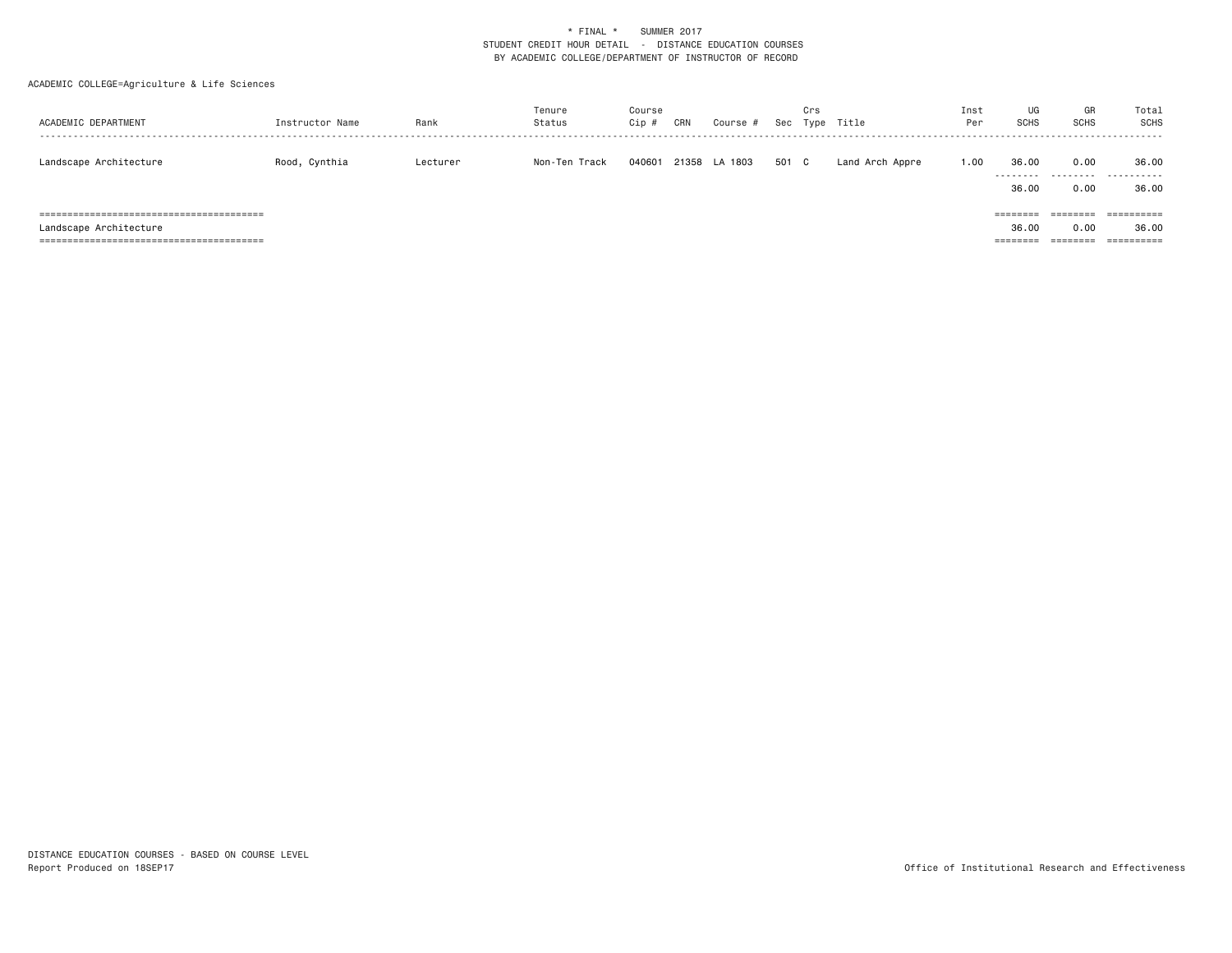| ACADEMIC DEPARTMENT      | Instructor Name     | Rank                          | Tenure<br>Status | Course<br>Cip #        | CRN   | Course #                           | Sec   | Crs | Type Title                | Inst<br>Per  | UG<br><b>SCHS</b>  | GR<br><b>SCHS</b> | Total<br><b>SCHS</b>     |
|--------------------------|---------------------|-------------------------------|------------------|------------------------|-------|------------------------------------|-------|-----|---------------------------|--------------|--------------------|-------------------|--------------------------|
| School of Human Sciences | Boutwell, Angela    | Lecturer                      | Non-Ten Track    |                        |       | 190708 21960 HDFS 3803 501 C       |       |     | Creat & Play Young C 1.00 |              | 36.00              | 0.00              | 36.00                    |
|                          |                     |                               |                  |                        |       |                                    |       |     |                           |              | ---------<br>36.00 | .<br>0.00         | ------<br>$  -$<br>36.00 |
|                          | Elmore-Staton, Lori | Assistant Professor Ten Track |                  | 190704<br>190708 21955 | 21954 | HDFS 4803 501 C<br>HDFS 6803 501 C |       |     | Parenting<br>Parenting    | 1.00<br>1.00 | 102.00<br>0.00     | 0.00<br>6.00      | 102.00<br>6.00           |
|                          |                     |                               |                  |                        |       |                                    |       |     |                           |              | --------<br>102.00 | ----<br>6.00      | 108.00                   |
|                          | Freeman, Charles    | Assistant Professor Ten Track |                  | 190101                 |       | 21961 HS 4710                      | 501   | A   | Study Tour                | 1.00         | 36.00              | 0.00              | 36.00                    |
|                          |                     |                               |                  |                        |       |                                    |       |     |                           |              | 36.00              | .<br>0.00         | 36.00                    |
|                          | Lee, JuYoung        | Assistant Professor Ten Track |                  | 190901                 | 23407 | FDM 3553                           | 551 B |     | Fashion Retailing         | 1.00         | 27.00              | 0.00              | 27.00                    |
|                          |                     |                               |                  |                        |       |                                    |       |     |                           |              | 27.00              | --------<br>0.00  | $\cdots$<br>.<br>27.00   |
|                          |                     |                               |                  |                        |       |                                    |       |     |                           |              | ========           | <b>EBBEERE</b>    | eeeeeeee                 |
| School of Human Sciences |                     |                               |                  |                        |       |                                    |       |     |                           |              | 201.00             | 6.00              | 207.00                   |
|                          |                     |                               |                  |                        |       |                                    |       |     |                           |              | ========           | ========          | ==========               |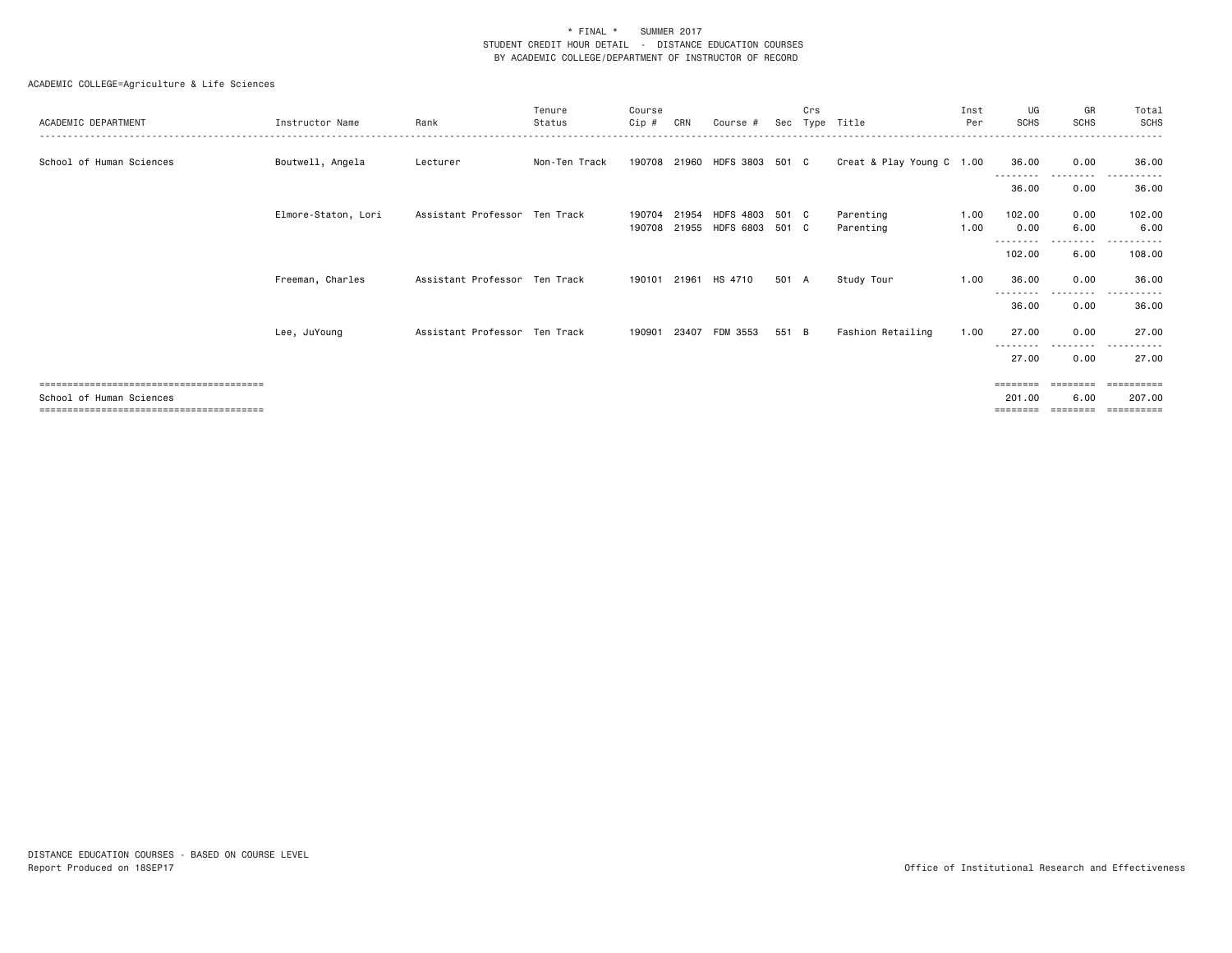### ACADEMIC COLLEGE=Architecture, Art & Design

| ACADEMIC DEPARTMENT | Instructor Name | Rank        | Tenure<br>Status | Course<br>Cip # | CRN | Course #              |       | Crs | Sec Type Title   | Inst<br>Per | UG<br><b>SCHS</b> | GR<br>SCHS | Total<br><b>SCHS</b> |
|---------------------|-----------------|-------------|------------------|-----------------|-----|-----------------------|-------|-----|------------------|-------------|-------------------|------------|----------------------|
| Art AAD             | Gordon, Jeffery | Non-Faculty | Not Applicable   |                 |     | 500703 21184 ART 1113 | 501 C |     | Art Appreciation | 1.00        | 39.00             | 0.00<br>   | 39.00<br>.           |
|                     |                 |             |                  |                 |     |                       |       |     |                  |             | 39.00             | 0.00       | 39.00                |
|                     |                 |             |                  |                 |     |                       |       |     |                  |             | $=$ = = = = = = = |            | ==========           |
| Art AAD             |                 |             |                  |                 |     |                       |       |     |                  |             | 39.00             | 0.00       | 39.00                |
|                     |                 |             |                  |                 |     |                       |       |     |                  |             | $=$ = = = = = = = | ========   | ==========           |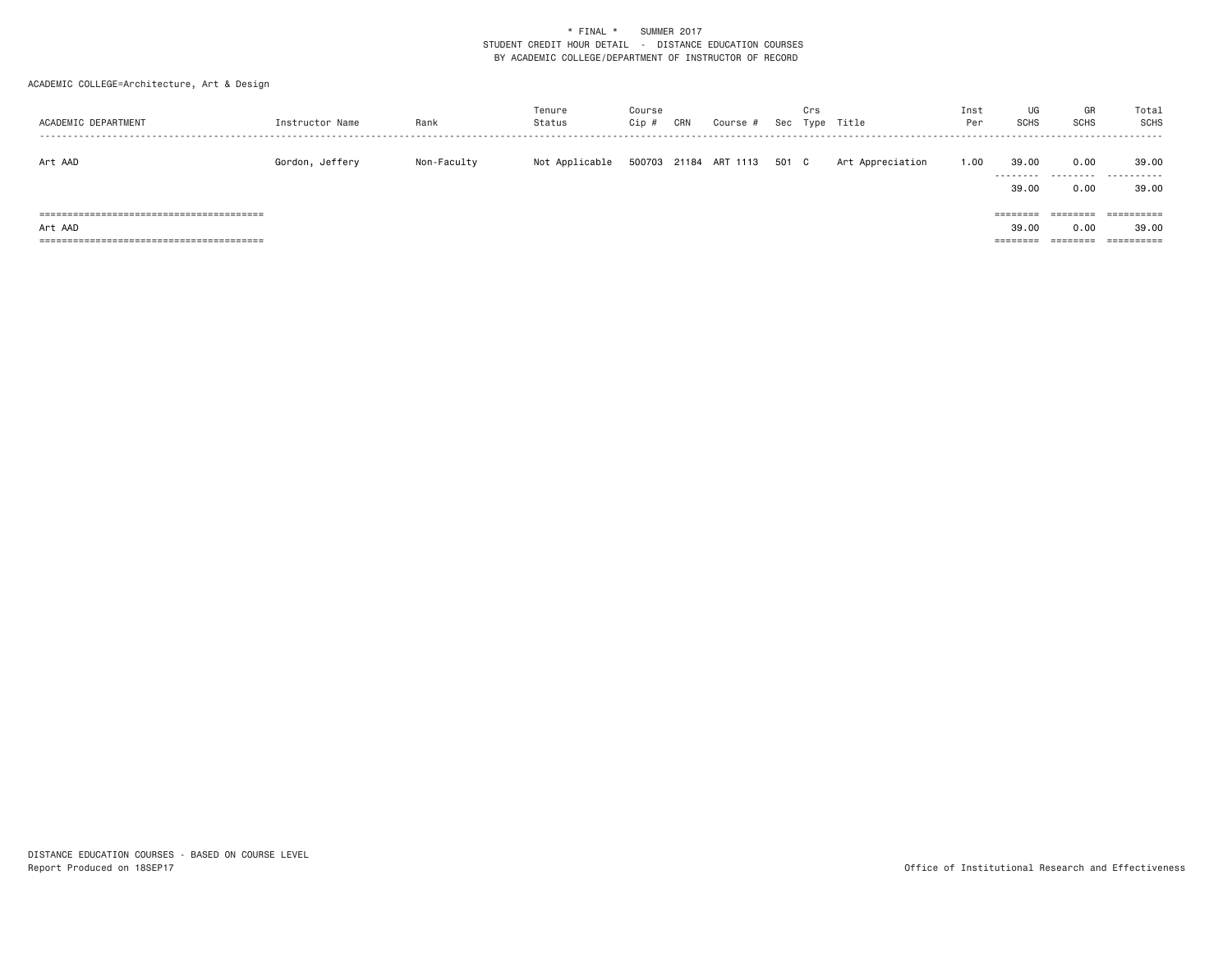### ACADEMIC COLLEGE=Architecture, Art & Design

| ACADEMIC DEPARTMENT    | Instructor Name | Rank        | Tenure<br>Status | Course<br>Cip # | CRN | Course #              |       | Crs | Sec Type Title    | Inst<br>Per | UG<br><b>SCHS</b> | GR<br>SCHS | Total<br><b>SCHS</b> |
|------------------------|-----------------|-------------|------------------|-----------------|-----|-----------------------|-------|-----|-------------------|-------------|-------------------|------------|----------------------|
| School of Architecture | Kemp, Leah      | Non-Faculty | Not Applicable   |                 |     | 040201 21183 ARC 1013 | 501 C |     | Arch Appreciation | 1.00        | 18.00             | 0.00<br>   | 18,00<br>.           |
|                        |                 |             |                  |                 |     |                       |       |     |                   |             | 18.00             | 0.00       | 18.00                |
|                        |                 |             |                  |                 |     |                       |       |     |                   |             | $=$ = = = = = = = | ========   | ==========           |
| School of Architecture |                 |             |                  |                 |     |                       |       |     |                   |             | 18.00             | 0.00       | 18,00                |
|                        |                 |             |                  |                 |     |                       |       |     |                   |             |                   |            | ==========           |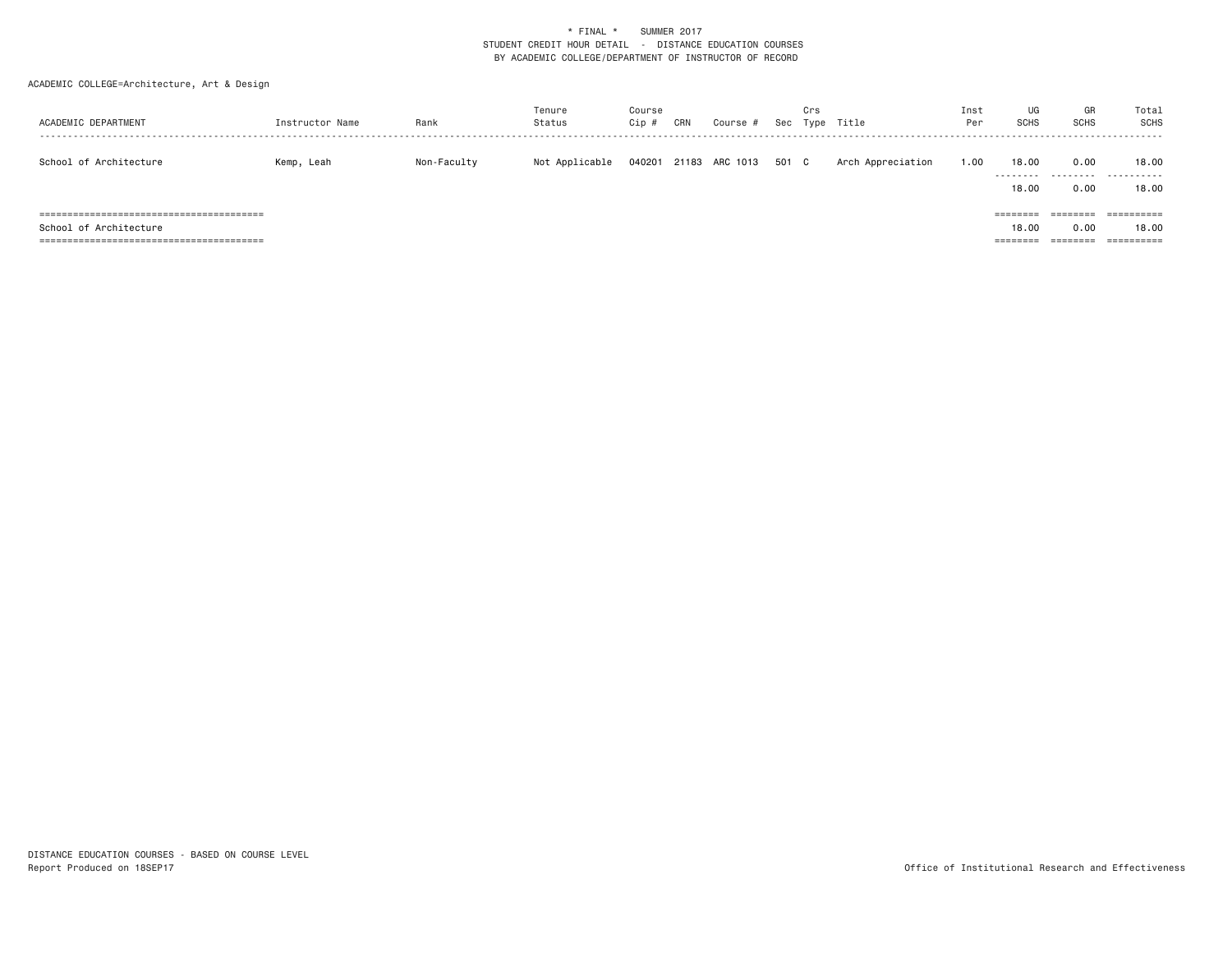| ACADEMIC DEPARTMENT | Instructor Name | Rank                               | Tenure<br>Status | Course<br>Cip # | CRN            | Course #              | Sec            | Crs | Type Title                                 | Inst<br>Per  | UG<br><b>SCHS</b>         | GR<br><b>SCHS</b>          | Total<br><b>SCHS</b> |
|---------------------|-----------------|------------------------------------|------------------|-----------------|----------------|-----------------------|----------------|-----|--------------------------------------------|--------------|---------------------------|----------------------------|----------------------|
| Biological Sciences | Gordon, Donna   | Associate Professor Tenured        |                  | 260101          | 21189          | BIO 8183              | 501 E          |     | Capstone in Modern B 1.00                  |              | 0.00                      | 39.00                      | 39.00                |
|                     |                 |                                    |                  | 261201          | 21190<br>21187 | BIO 8191<br>BIO 6033  | 501 S<br>501 C |     | Seminar in General B<br>Fund Biotechnology | 1.00<br>0.50 | 0.00<br>0.00<br>--------- | 2.00<br>15.00<br>--------- | 2.00<br>15.00<br>.   |
|                     |                 |                                    |                  |                 |                |                       |                |     |                                            |              | 0.00                      | 56.00                      | 56.00                |
|                     | Jolley, Rachel  | Non-Employee/Affili Not Applicable |                  |                 |                | 261301 21188 BIO 8043 | 501 C          |     | Ecology & Environ                          | 1.00         | 0.00                      | 39.00<br>---------         | 39.00<br>.           |
|                     |                 |                                    |                  |                 |                |                       |                |     |                                            |              | 0.00                      | 39.00                      | 39.00                |
|                     | Kaplan, Evan    | Instructor                         | Non-Ten Track    | 261201 21187    |                | BIO 6033              | 501 C          |     | Fund Biotechnology                         | 0.50         | 0.00                      | 15.00<br>---------         | 15.00<br>.           |
|                     |                 |                                    |                  |                 |                |                       |                |     |                                            |              | 0.00                      | 15.00                      | 15.00                |
| Biological Sciences |                 |                                    |                  |                 |                |                       |                |     |                                            |              | ========<br>0.00          | ========<br>110.00         | 110.00               |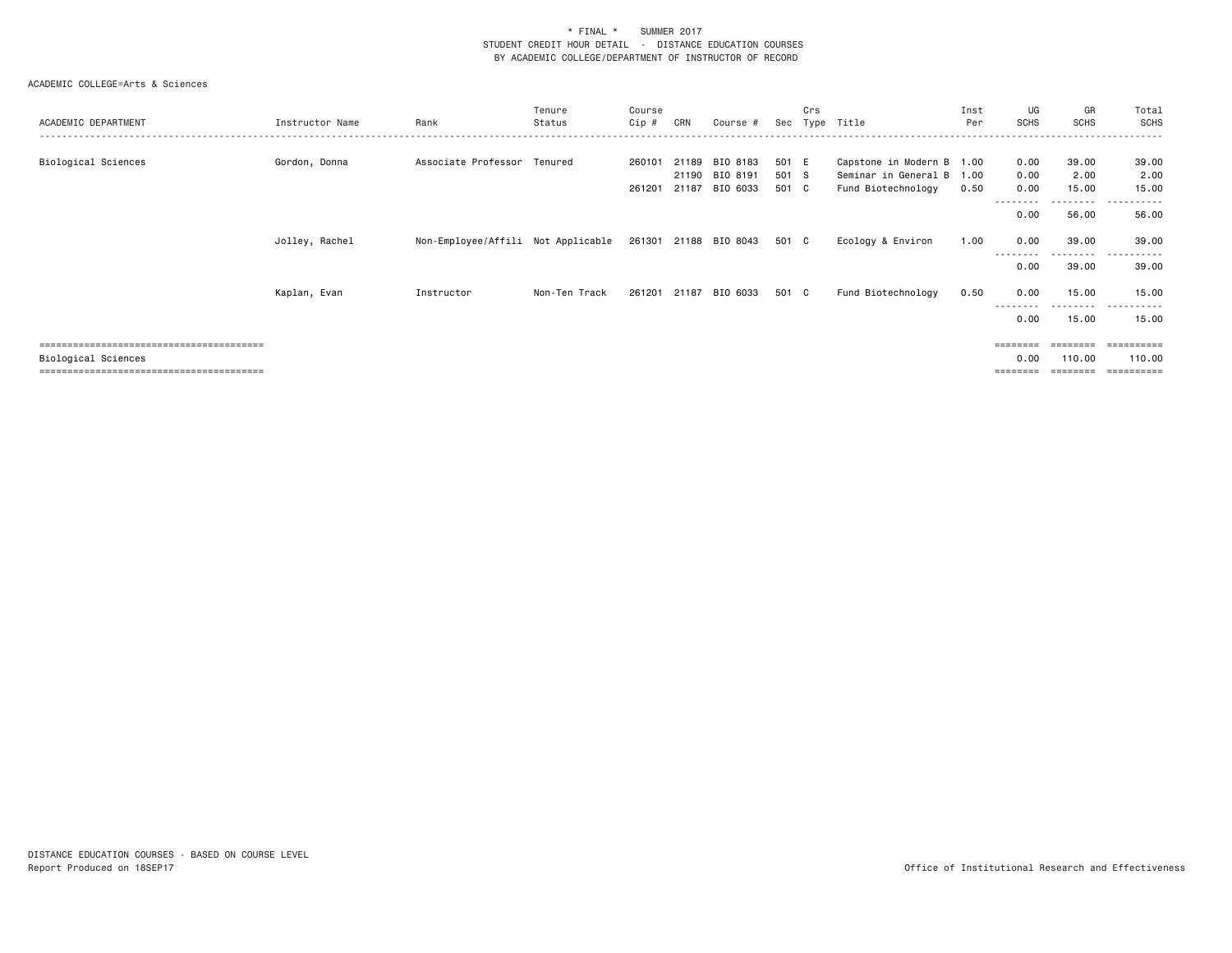| ACADEMIC DEPARTMENT | Instructor Name | Rank       | Tenure<br>Status | Course<br>Cip # | CRN   | Course #                                                   |                          | Crs                     | Sec Type Title                                                                       | Inst<br>Per                  | UG<br><b>SCHS</b>                                   | GR<br><b>SCHS</b>                         | Total<br>SCHS                               |
|---------------------|-----------------|------------|------------------|-----------------|-------|------------------------------------------------------------|--------------------------|-------------------------|--------------------------------------------------------------------------------------|------------------------------|-----------------------------------------------------|-------------------------------------------|---------------------------------------------|
| Chemistry           | Smith, Laura    | Instructor | Non-Ten Track    | 400501          | 21208 | CH 1043<br>21209 CH 1051<br>21210 CH 1053<br>23182 CH 1051 | 501<br>551<br>551<br>501 | C.<br>. L .<br>C<br>. L | Survey of Chemistry<br>Experimental Chem<br>Survey of Chemistry<br>Experimental Chem | 1.00<br>1.00<br>1.00<br>1.00 | 27.00<br>4.00<br>3.00<br>4.00<br>---------<br>38,00 | 0.00<br>0.00<br>0.00<br>0.00<br>.<br>0.00 | 27.00<br>4.00<br>3.00<br>4.00<br>.<br>38.00 |
| Chemistry           |                 |            |                  |                 |       |                                                            |                          |                         |                                                                                      |                              | ========<br>38,00                                   | ========<br>0.00                          | ==========<br>38.00                         |
|                     |                 |            |                  |                 |       |                                                            |                          |                         |                                                                                      |                              | --------                                            | ---------<br>--------                     | ==========                                  |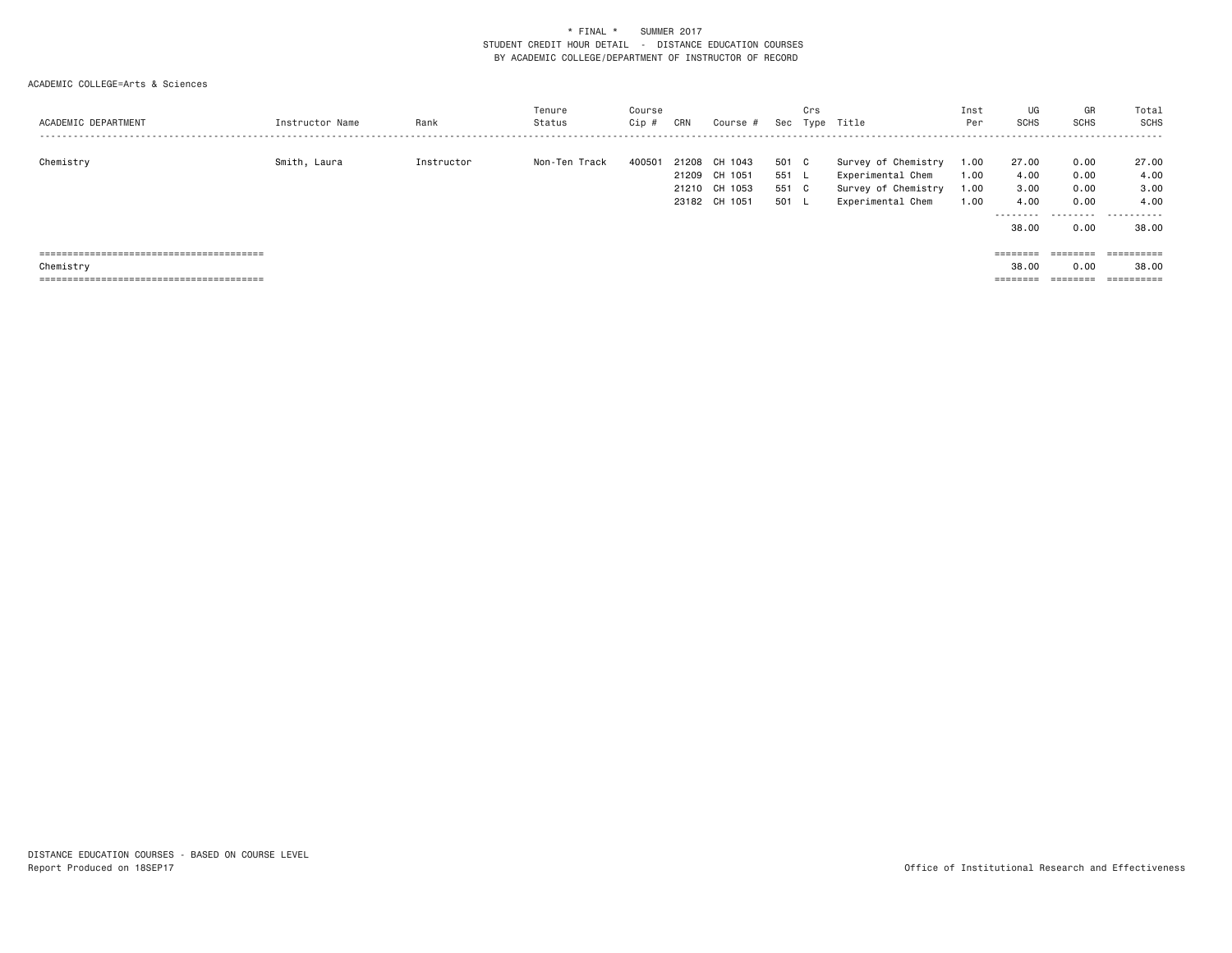#### ACADEMIC COLLEGE=Arts & Sciences

| ACADEMIC DEPARTMENT                                    | Instructor Name<br>. | Rank                               | Tenure<br>Status | Course<br>Cip # | CRN                     | Course #                                           |                                  | Crs | Sec Type Title                                         | Inst<br>Per<br>.             | UG<br><b>SCHS</b><br>------      | GR<br><b>SCHS</b><br>-----             | Total<br><b>SCHS</b><br>$- - - - -$                                                                                                                                                                                                                                                                                                                                                                                                                                                                  |
|--------------------------------------------------------|----------------------|------------------------------------|------------------|-----------------|-------------------------|----------------------------------------------------|----------------------------------|-----|--------------------------------------------------------|------------------------------|----------------------------------|----------------------------------------|------------------------------------------------------------------------------------------------------------------------------------------------------------------------------------------------------------------------------------------------------------------------------------------------------------------------------------------------------------------------------------------------------------------------------------------------------------------------------------------------------|
| Classical & Modern Languages & Literatur Bunz, Morgane |                      | Grad Teach Assist                  | Non-Ten Track    | 160901          | 21944<br>21945<br>21946 | FLF 1123<br>FLF 2133<br>FLF 1113<br>21948 FLF 2133 | 501 C<br>501 C<br>551 C<br>551 C |     | French II<br>French III<br>French I<br>French III      | 1.00<br>1.00<br>1.00<br>1.00 | 45.00<br>21.00<br>18.00<br>18.00 | 0.00<br>0.00<br>0.00<br>0.00           | 45.00<br>21.00<br>18.00<br>18.00                                                                                                                                                                                                                                                                                                                                                                                                                                                                     |
|                                                        |                      |                                    |                  |                 |                         |                                                    |                                  |     |                                                        |                              | .<br>102.00                      | .<br>0.00                              | ------<br>102.00                                                                                                                                                                                                                                                                                                                                                                                                                                                                                     |
|                                                        | Debicka, Anna        | Instructor                         | Non-Ten Track    |                 |                         | 160905 21286 FLS 1123<br>21287 FLS 1123            | 501 C<br>503 C                   |     | Spanish II<br>Spanish II                               | 1.00<br>1.00                 | 60.00<br>39.00                   | 0.00<br>0.00                           | 60.00<br>39.00                                                                                                                                                                                                                                                                                                                                                                                                                                                                                       |
|                                                        |                      |                                    |                  |                 |                         |                                                    |                                  |     |                                                        |                              | .<br>99.00                       | .<br>0.00                              | .<br>99.00                                                                                                                                                                                                                                                                                                                                                                                                                                                                                           |
|                                                        | Hainsey, Arianne     | Non-Employee/Affili Not Applicable |                  |                 |                         | 160501 22011 FLG 1123                              | 551 C                            |     | German II                                              | 1.00                         | 30.00<br><u>.</u>                | 0.00<br>.                              | 30.00<br>$\frac{1}{2}$                                                                                                                                                                                                                                                                                                                                                                                                                                                                               |
|                                                        |                      |                                    |                  |                 |                         |                                                    |                                  |     |                                                        |                              | 30.00                            | 0.00                                   | 30.00                                                                                                                                                                                                                                                                                                                                                                                                                                                                                                |
|                                                        | Kraker, Julia        | Lecturer                           | Non-Ten Track    |                 |                         | 160905 21282 FLS 1113<br>21285 FLS 1113            | 502 C<br>551 C                   |     | Spanish I<br>Spanish I                                 | 1.00<br>1.00                 | 27.00<br>39.00                   | 0.00<br>0.00                           | 27.00<br>39.00                                                                                                                                                                                                                                                                                                                                                                                                                                                                                       |
|                                                        |                      |                                    |                  |                 |                         |                                                    |                                  |     |                                                        |                              | 66.00                            | 0.00                                   | 66.00                                                                                                                                                                                                                                                                                                                                                                                                                                                                                                |
|                                                        | Moya, Arleana        | Instructor                         | Non-Ten Track    | 160905          | 21288                   | FLS 1123<br>21289 FLS 1123                         | 551 C<br>553 C                   |     | Spanish II<br>Spanish II                               | 1.00<br>1.00                 | 54.00<br>24.00<br>.              | 0.00<br>0.00<br>.                      | 54.00<br>24.00<br>. <b>.</b> .                                                                                                                                                                                                                                                                                                                                                                                                                                                                       |
|                                                        |                      |                                    |                  |                 |                         |                                                    |                                  |     |                                                        |                              | 78.00                            | 0.00                                   | 78.00                                                                                                                                                                                                                                                                                                                                                                                                                                                                                                |
|                                                        | Russell, Amie        | Instructor                         | Non-Ten Track    |                 |                         | 160905 21281 FLS 1113                              | 501 C                            |     | Spanish I                                              | 1.00                         | 51.00                            | 0.00                                   | 51.00                                                                                                                                                                                                                                                                                                                                                                                                                                                                                                |
|                                                        |                      |                                    |                  |                 |                         |                                                    |                                  |     |                                                        |                              | 51.00                            | 0.00                                   | 51.00                                                                                                                                                                                                                                                                                                                                                                                                                                                                                                |
|                                                        | Simpore, Karim       | Assistant Professor Ten Track      |                  |                 |                         | 160901 21278 FLF 1113                              | 501 C                            |     | French I                                               | 1.00                         | 51.00<br>.                       | 0.00                                   | 51.00                                                                                                                                                                                                                                                                                                                                                                                                                                                                                                |
|                                                        |                      |                                    |                  |                 |                         |                                                    |                                  |     |                                                        |                              | 51.00                            | 0.00                                   | 51.00                                                                                                                                                                                                                                                                                                                                                                                                                                                                                                |
|                                                        | Vozzo, Rosa          | Instructor                         | Non-Ten Track    | 160905          | 21290                   | FLS 2133<br>21291 FLS 2133                         | 501 C<br>551 C                   |     | Spanish III<br>Spanish III                             | 1.00<br>1.00                 | 51.00<br>54.00<br><u>.</u>       | 0.00<br>0.00<br>.                      | 51.00<br>54.00<br>.                                                                                                                                                                                                                                                                                                                                                                                                                                                                                  |
|                                                        |                      |                                    |                  |                 |                         |                                                    |                                  |     |                                                        |                              | 105.00                           | 0.00                                   | 105.00                                                                                                                                                                                                                                                                                                                                                                                                                                                                                               |
|                                                        | Zelaya, Karina       | Assistant Professor Ten Track      |                  | 169999          | 22686<br>22687          | <b>FLS 4990</b><br><b>FLS 6990</b>                 | 501 C<br>501 C                   |     | Special Topic In FLS 1.00<br>Special Topic In FLS 1.00 |                              | 18.00<br>0.00<br>.               | 0.00<br>12.00<br><u>.</u>              | 18.00<br>12.00<br>.                                                                                                                                                                                                                                                                                                                                                                                                                                                                                  |
|                                                        |                      |                                    |                  |                 |                         |                                                    |                                  |     |                                                        |                              | 18.00                            | 12.00                                  | 30.00                                                                                                                                                                                                                                                                                                                                                                                                                                                                                                |
| Classical & Modern Languages & Literatur               |                      |                                    |                  |                 |                         |                                                    |                                  |     |                                                        |                              | ========<br>600.00<br>========   | $=$ = = = = = = =<br>12.00<br>======== | 612.00<br>$\begin{minipage}{0.9\linewidth} \begin{tabular}{l} \multicolumn{2}{l}{} & \multicolumn{2}{l}{} & \multicolumn{2}{l}{} \\ \multicolumn{2}{l}{} & \multicolumn{2}{l}{} & \multicolumn{2}{l}{} \\ \multicolumn{2}{l}{} & \multicolumn{2}{l}{} & \multicolumn{2}{l}{} \\ \multicolumn{2}{l}{} & \multicolumn{2}{l}{} & \multicolumn{2}{l}{} \\ \multicolumn{2}{l}{} & \multicolumn{2}{l}{} & \multicolumn{2}{l}{} \\ \multicolumn{2}{l}{} & \multicolumn{2}{l}{} & \multicolumn{2}{l}{} \\ \$ |

DISTANCE EDUCATION COURSES - BASED ON COURSE LEVEL Report Produced on 18SEP17 Office of Institutional Research and Effectiveness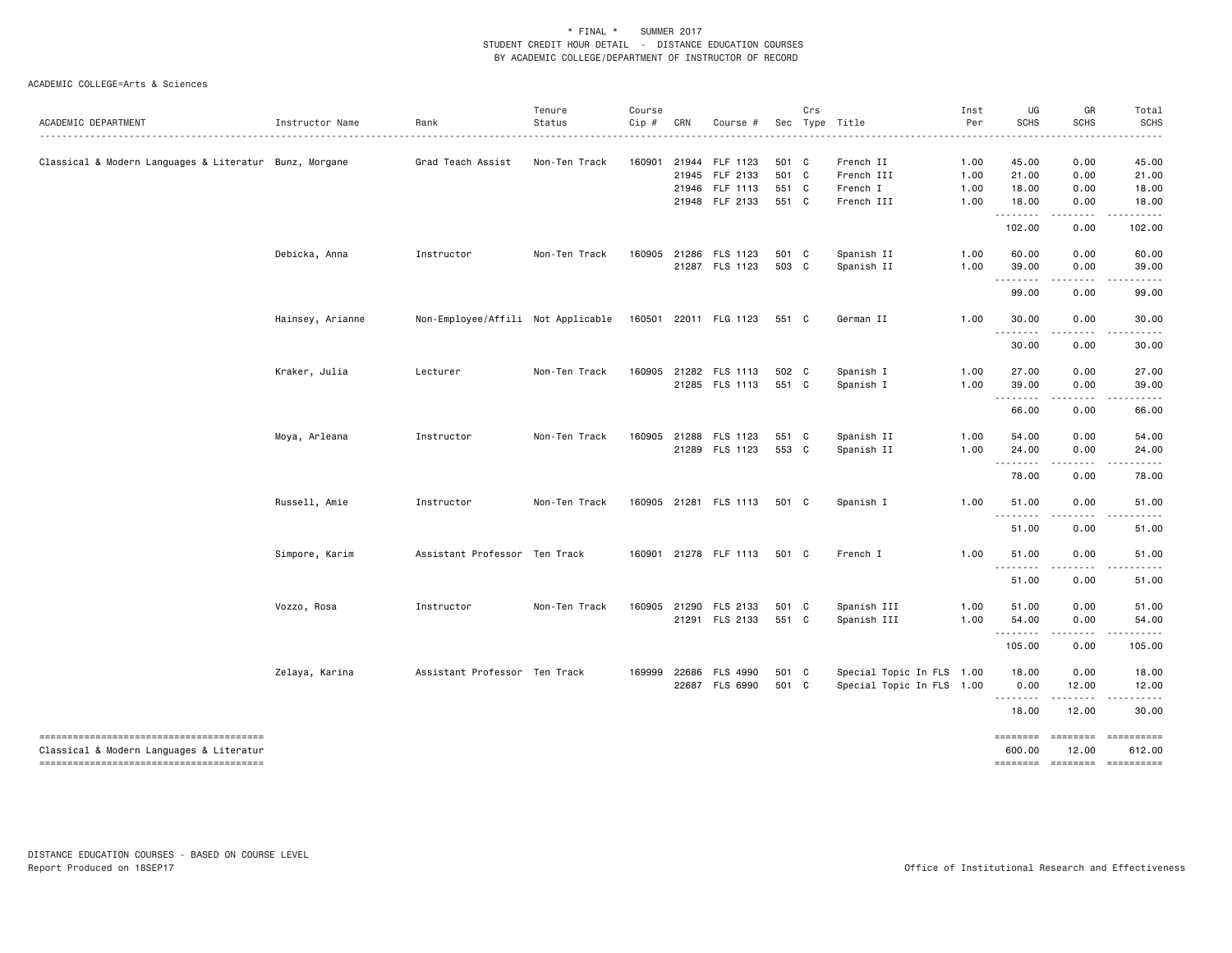| ACADEMIC DEPARTMENT | Instructor Name      | Rank                          | Tenure<br>Status | Course<br>Cip # | CRN | Course #                                               |                         | Crs | Sec Type Title                                                                      | Inst<br>Per  | UG<br><b>SCHS</b>              | GR<br><b>SCHS</b>            | Total<br><b>SCHS</b>  |
|---------------------|----------------------|-------------------------------|------------------|-----------------|-----|--------------------------------------------------------|-------------------------|-----|-------------------------------------------------------------------------------------|--------------|--------------------------------|------------------------------|-----------------------|
| Communication       | Fisher, Melody       | Assistant Professor Ten Track |                  |                 |     | 090900 22296 CO 3813                                   | 501 C                   |     | PR Case Problems                                                                    | 1.00         | 33.00                          | 0.00                         | 33.00                 |
|                     |                      |                               |                  |                 |     |                                                        |                         |     |                                                                                     |              | .<br>33.00                     | .<br>0.00                    | 33.00                 |
|                     | Fountain, Amy        | Instructor                    | Non-Ten Track    | 090101          |     | 21212 CO 1013<br>21214 CO 1223                         | 501 C<br>501 C          |     | Intro to Communicati 1.00<br>Intro Comm Theory                                      | 1.00         | 51.00<br>42.00                 | 0.00<br>0.00                 | 51.00<br>42.00        |
|                     |                      |                               |                  |                 |     |                                                        |                         |     |                                                                                     |              | - - - - - - - -<br>93.00       | .<br>0.00                    | .<br>93.00            |
|                     | Knight, Amy          | Instructor                    | Non-Ten Track    |                 |     | 090101 21213 CO 1013                                   | 551 C                   |     | Intro to Communicati 1.00                                                           |              | 39.00<br><u>.</u>              | 0.00<br>.                    | 39.00<br>. <b>.</b> . |
|                     |                      |                               |                  |                 |     |                                                        |                         |     |                                                                                     |              | 39.00                          | 0.00                         | 39.00                 |
|                     | Loehwing, Melanie    | Assistant Professor Ten Track |                  | 090101          |     | 23347 CO 7000<br>231304 21216 CO 4253<br>21219 CO 6253 | 501 I<br>501 C<br>501 C |     | Directed Indiv Study 1.00<br>Elements Of Persuasn 1.00<br>Elements Of Persuasn 1.00 |              | 0.00<br>24.00<br>0.00<br>.     | 3.00<br>0.00<br>9.00         | 3.00<br>24.00<br>9.00 |
|                     |                      |                               |                  |                 |     |                                                        |                         |     |                                                                                     |              | 24.00                          | 12.00                        | 36.00                 |
|                     | Morschauser, Lindsey | Instructor                    | Non-Ten Track    |                 |     | 450701 21314 GR 1123                                   | 501 C                   |     | Intro World Geog                                                                    | 1.00         | 117.00<br>.                    | 0.00                         | 117.00<br>.           |
|                     |                      |                               |                  |                 |     |                                                        |                         |     |                                                                                     |              | 117.00                         | 0.00                         | 117.00                |
|                     | Ryalls, Emily        | Assistant Professor Ten Track |                  |                 |     | 050207 21867 GS 1173                                   | 501 C                   |     | Introduction to Gend 1.00                                                           |              | 51.00                          | 0.00                         | 51.00                 |
|                     |                      |                               |                  |                 |     |                                                        |                         |     |                                                                                     |              | 51.00                          | 0.00                         | 51.00                 |
|                     | Smith, Glenn         | Associate Professor Tenured   |                  |                 |     | 090401 21215 CO 1403                                   | 501 C                   |     | Intro Mass Media                                                                    | 1.00         | 36.00<br><u>.</u>              | 0.00                         | 36.00                 |
|                     |                      |                               |                  |                 |     |                                                        |                         |     |                                                                                     |              | 36.00                          | 0.00                         | 36.00                 |
|                     | Strout, Lawrence     | Associate Professor Tenured   |                  |                 |     | 090102 21217 CO 4313<br>090401 21220 CO 6313           | 501 C<br>501 C          |     | Mass Media Law<br>Mass Media Law                                                    | 1.00<br>1.00 | 54.00<br>0.00                  | 0.00<br>3.00                 | 54.00<br>3.00         |
|                     |                      |                               |                  |                 |     |                                                        |                         |     |                                                                                     |              | .<br>54.00                     | 3.00                         | 57.00                 |
|                     | Williams, Kevin      | Associate Professor Tenured   |                  |                 |     | 090102 21218 CO 4323<br>090401 21221 CO 6323           | 501 C<br>501 C          |     | Mass Media-Society<br>Mass Media-Society                                            | 1.00<br>1.00 | 30.00<br>0.00                  | 0.00<br>6.00                 | 30.00<br>6.00         |
|                     |                      |                               |                  |                 |     |                                                        |                         |     |                                                                                     |              | .<br>30.00                     | 6.00                         | 36.00                 |
| Communication       |                      |                               |                  |                 |     |                                                        |                         |     |                                                                                     |              | ========<br>477.00<br>======== | 21.00<br>------------------- | 498.00                |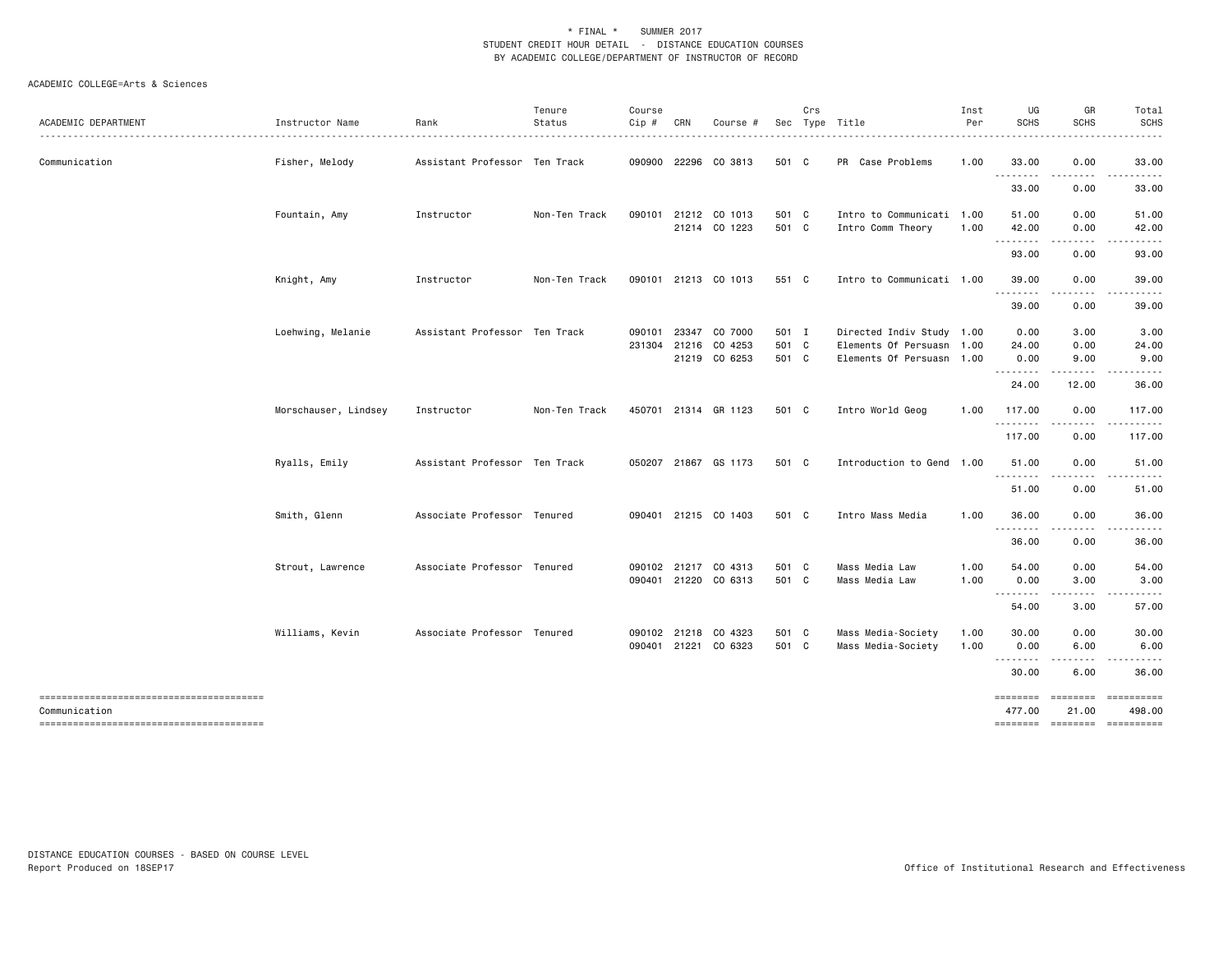| ACADEMIC DEPARTMENT | Instructor Name | Rank     | Tenure<br>Status | Course<br>Cip # | CRN   | Course #                 |            | Crs        | Sec Type Title                        | Inst<br>Per  | UG<br><b>SCHS</b> | GR<br><b>SCHS</b> | Total<br>SCHS      |
|---------------------|-----------------|----------|------------------|-----------------|-------|--------------------------|------------|------------|---------------------------------------|--------------|-------------------|-------------------|--------------------|
| English             | Olson, Peter    | Lecturer | Non-Ten Track    | 231301          | 22219 | EN 1103<br>22220 EN 1113 | 501<br>551 | C .<br>C . | En Composition I<br>En Composition II | 1.00<br>1.00 | 18.00<br>42.00    | 0.00<br>0.00      | 18.00<br>42.00<br> |
|                     |                 |          |                  |                 |       |                          |            |            |                                       |              | 60.00             | 0.00              | 60.00              |
|                     |                 |          |                  |                 |       |                          |            |            |                                       |              | ========          | ========          |                    |
| English             |                 |          |                  |                 |       |                          |            |            |                                       |              | 60.00             | 0.00              | 60.00              |
|                     |                 |          |                  |                 |       |                          |            |            |                                       |              | ---------         | --------          |                    |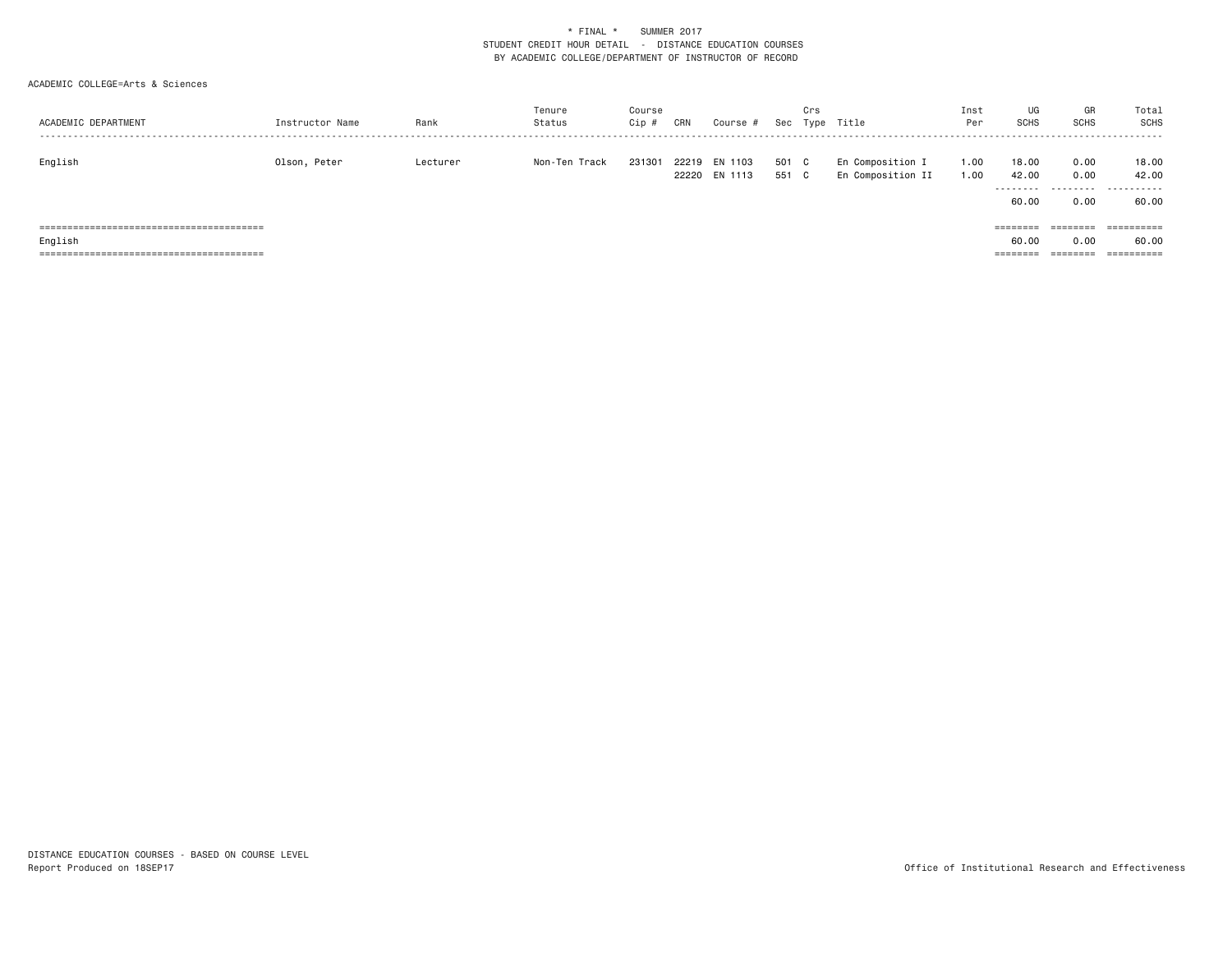#### ACADEMIC COLLEGE=Arts & Sciences

|                     |                       |                                   | Tenure         | Course       |              |                      |       | Crs |                           | Inst | UG                | GR                                                                                                                                 | Total                               |
|---------------------|-----------------------|-----------------------------------|----------------|--------------|--------------|----------------------|-------|-----|---------------------------|------|-------------------|------------------------------------------------------------------------------------------------------------------------------------|-------------------------------------|
| ACADEMIC DEPARTMENT | Instructor Name       | Rank                              | Status         | Cip #        | CRN          | Course #             |       |     | Sec Type Title            | Per  | <b>SCHS</b>       | <b>SCHS</b>                                                                                                                        | <b>SCHS</b><br>$- - - - -$          |
| Geosciences         | Brown, Michael E.     | Professor                         | Tenured        | 400401       | 21348        | GR 8573              | 502 S |     | Research Applied Met 1.00 |      | 0.00              | 30.00                                                                                                                              | 30.00                               |
|                     |                       |                                   |                | 400404       | 22238        | GR 4963              | 501 C |     | Mesoscale Meteorolog      | 0.10 | 2.10              | 0.00                                                                                                                               | 2.10                                |
|                     |                       |                                   |                | 400601       | 21342        | GR 8410              | 501 S |     | Field Methods Semina 1.00 |      | 0.00              | 15.00                                                                                                                              | 15.00                               |
|                     |                       |                                   |                | 450701       | 22240        | GR 6963              | 501 C |     | Mesoscale Meteorolo 0.10  |      | 0.00<br>.         | 1.80                                                                                                                               | 1.80<br>$\sim$ $\sim$ $\sim$ $\sim$ |
|                     |                       |                                   |                |              |              |                      |       |     |                           |      | 2.10              | 46.80                                                                                                                              | 48.90                               |
|                     | Clary, Renee          | Associate Professor Tenured       |                | 400601       | 21615        | GG 8733              | 501 C |     | Geology of North Ame 1.00 |      | 0.00              | 15.00                                                                                                                              | 15.00                               |
|                     |                       |                                   |                |              | 21616        | GG 8000              | 501 D |     | Research / Thesis         | 1.00 | 0.00              | 1.00                                                                                                                               | 1.00                                |
|                     |                       |                                   |                |              | 22229        | GG 1123              | 501 C |     | Survey Earth Sci II       | 1.00 | 33.00<br><u>.</u> | 0.00                                                                                                                               | 33.00                               |
|                     |                       |                                   |                |              |              |                      |       |     |                           |      | 33.00             | 16.00                                                                                                                              | 49.00                               |
|                     | Dyer, Jamie           | Associate Professor Tenured       |                |              |              | 400401 21347 GR 8573 | 501 S |     | Research Applied Met 1.00 |      | 0.00<br>.         | 15.00<br>$- - - - -$                                                                                                               | 15.00<br>$\frac{1}{2}$              |
|                     |                       |                                   |                |              |              |                      |       |     |                           |      | 0.00              | 15.00                                                                                                                              | 15.00                               |
|                     | Fraza, Erik           | Clinical Assist Pro Non-Ten Track |                | 400404       | 21320        | GR 4473              | 501 C |     | Numerical Wx Predict 1.00 |      | 84.00             | 0.00                                                                                                                               | 84.00                               |
|                     |                       |                                   |                |              | 21321        | GR 4473              | 502 C |     | Numerical Wx Predict 1.00 |      | 99.00             | 0.00                                                                                                                               | 99.00                               |
|                     |                       |                                   |                |              | 21331        | GR 4933              | 501 C |     | Dynamic Meteorology       | 1.00 | 24.00             | 0.00                                                                                                                               | 24.00                               |
|                     |                       |                                   |                |              | 21334        | GR 6473              | 501 C |     | Numerical Wx Predict 1.00 |      | 0.00              | 39.00                                                                                                                              | 39.00                               |
|                     |                       |                                   |                | 450701 21339 |              | GR 6933              | 501 C |     | Dynamic Meteorology       | 1.00 | 0.00<br>.         | 18.00<br>$\frac{1}{2} \left( \frac{1}{2} \right) \left( \frac{1}{2} \right) \left( \frac{1}{2} \right) \left( \frac{1}{2} \right)$ | 18.00<br>.                          |
|                     |                       |                                   |                |              |              |                      |       |     |                           |      | 207.00            | 57.00                                                                                                                              | 264.00                              |
|                     | Fuhrmann, Christopher | Assistant Professor Ten Track     |                | 400401       | 21350        | GR 8633              | 501 C |     | Climate Change            | 1.00 | 0.00              | 63.00                                                                                                                              | 63.00                               |
|                     |                       |                                   |                |              | 22233        | GR 6643              | 501 C |     | Physical Climatology      | 1.00 | 0.00              | 57.00                                                                                                                              | 57.00                               |
|                     |                       |                                   |                |              | 22235        | GR 6643              | 502 C |     | Physical Climatology 1.00 |      | 0.00<br>.         | 36.00                                                                                                                              | 36.00<br>.                          |
|                     |                       |                                   |                |              |              |                      |       |     |                           |      | 0.00              | 156.00                                                                                                                             | 156.00                              |
|                     | Grala, Katarzyna      | Non-Faculty                       | Not Applicable | 450701       | 21332        | GR 6303              | 501 B |     | Principles of GIS         | 0.90 | 0.00              | 18.90                                                                                                                              | 18.90                               |
|                     |                       |                                   |                |              | 23106        | GR 6303              | 502 B |     | Principles of GIS         | 0.90 | 0.00              | 13.50                                                                                                                              | 13.50                               |
|                     |                       |                                   |                |              |              | 450702 21316 GR 4303 | 501 B |     | Principles of GIS         | 0.90 | 48.60             | 0.00                                                                                                                               | 48.60                               |
|                     |                       |                                   |                |              |              | 23105 GR 4303        | 502 B |     | Principles of GIS         | 0.90 | 2.70<br>.         | 0.00<br>.                                                                                                                          | 2.70                                |
|                     |                       |                                   |                |              |              |                      |       |     |                           |      | 51.30             | 32.40                                                                                                                              | 83.70                               |
|                     | Gutter, Barrett       | Grad Teach Assist                 | Non-Ten Track  | 400404       | 21328        | GR 4713              | 501 B |     | Synoptic Met I            | 1.00 | 30.00             | 0.00                                                                                                                               | 30.00                               |
|                     |                       |                                   |                |              | 22238        | GR 4963              | 501 C |     | Mesoscale Meteorolog      | 0.90 | 18.90             | 0.00                                                                                                                               | 18.90                               |
|                     |                       |                                   |                |              | 450701 22240 | GR 6963              | 501 C |     | Mesoscale Meteorolo       | 0.90 | 0.00<br>.         | 16.20<br>.                                                                                                                         | 16.20<br>.                          |
|                     |                       |                                   |                |              |              |                      |       |     |                           |      | 48.90             | 16.20                                                                                                                              | 65.10                               |
|                     | Haney, Christa        | Instructor                        | Non-Ten Track  | 231303       | 21308        | GG 4333              | 501 C |     | Geowriting                | 1.00 | 60.00             | 0.00                                                                                                                               | 60.00                               |
|                     |                       |                                   |                |              | 21309        | GG 4333              | 502 C |     | Geowriting                | 1.00 | 39.00             | 0.00                                                                                                                               | 39.00                               |
|                     |                       |                                   |                |              | 400607 21306 | GG 3603              | 501 C |     | Intro To Oceanograph 1.00 |      | 120.00            | 0.00                                                                                                                               | 120.00                              |
|                     |                       |                                   |                |              | 21307        | GG 3603              | 502 C |     | Intro To Oceanograph 1.00 |      | 60.00             | 0.00                                                                                                                               | 60.00                               |
|                     |                       |                                   |                |              |              |                      |       |     |                           |      | 279.00            | 0.00                                                                                                                               | 279.00                              |
|                     | Lalk, Sarah           | Instructor                        | Non-Ten Track  |              |              | 400401 21349 GR 8573 | 503 S |     | Research Applied Met 1.00 |      | 0.00              | 21.00                                                                                                                              | 21.00                               |

DISTANCE EDUCATION COURSES - BASED ON COURSE LEVEL Report Produced on 18SEP17 Office of Institutional Research and Effectiveness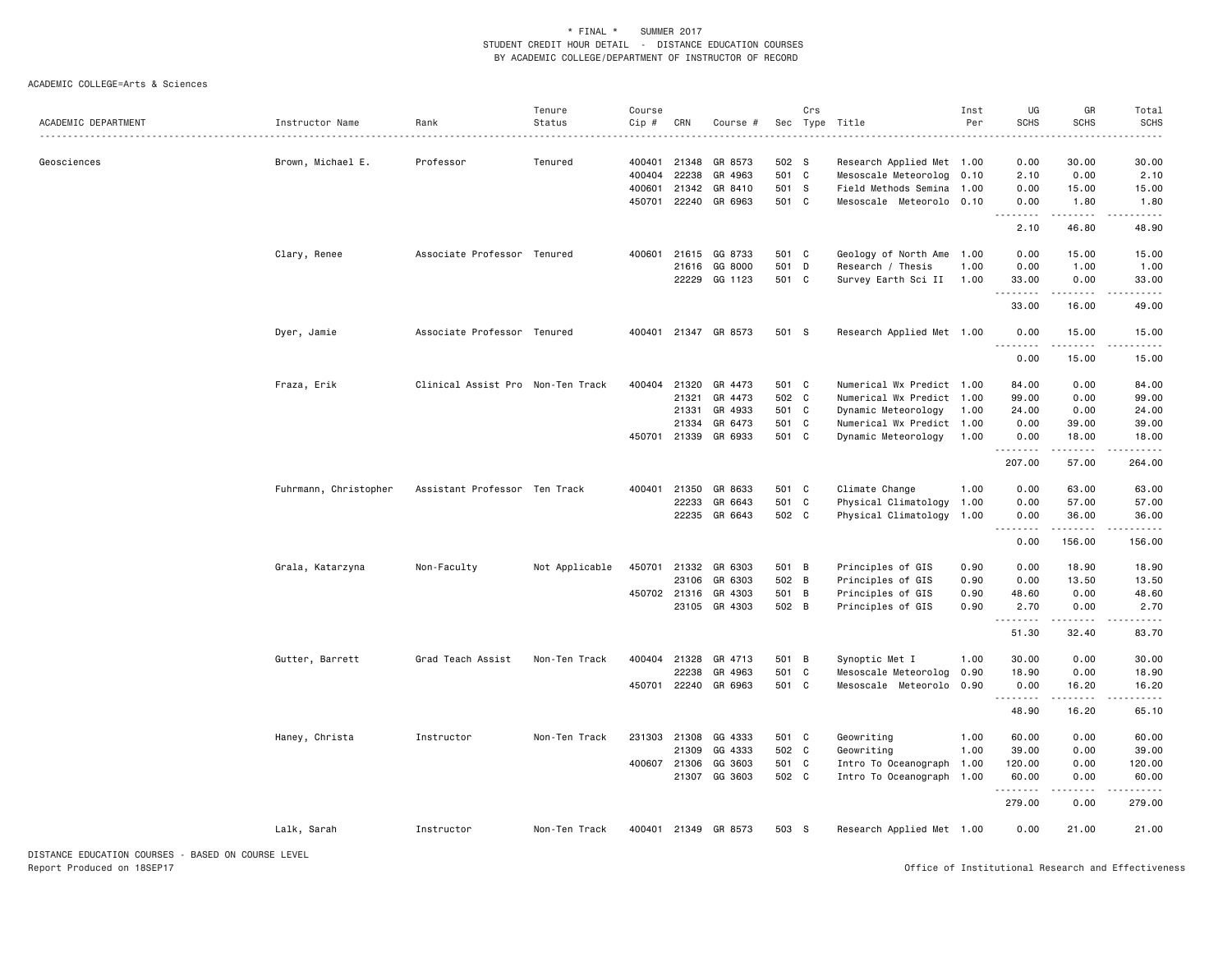|                     |                                                     |                                    | Tenure        | Course |              |                                       |                | Crs |                                       | Inst         | UG                             | GR                   | Total                      |
|---------------------|-----------------------------------------------------|------------------------------------|---------------|--------|--------------|---------------------------------------|----------------|-----|---------------------------------------|--------------|--------------------------------|----------------------|----------------------------|
| ACADEMIC DEPARTMENT | Instructor Name                                     | Rank                               | Status        | Cip #  | CRN          | Course #                              | Sec            |     | Type Title                            | Per          | <b>SCHS</b><br>.               | <b>SCHS</b>          | <b>SCHS</b><br>.           |
| Geosciences         | Lalk, Sarah                                         | Instructor                         | Non-Ten Track | 400601 | 21310        | GG 8203                               | 501 C          |     | Ocean Science                         | 1.00         | 0.00                           | 57.00                | 57.00                      |
|                     |                                                     |                                    |               |        | 21311        | GG 8203                               | 502 C          |     | Ocean Science                         | 1.00         | 0.00                           | 36.00                | 36.00                      |
|                     |                                                     |                                    |               |        | 22230        | GG 4523                               | 501            | C   | Coastal Environments 1.00             |              | 9.00                           | 0.00                 | 9.00                       |
|                     |                                                     |                                    |               |        | 22231        | GG 6523                               | 501 C          |     | Coastal Environments 1.00             |              | 0.00                           | 15.00                | 15.00                      |
|                     |                                                     |                                    |               |        |              |                                       |                |     |                                       |              | .<br>9.00                      | .<br>129.00          | .<br>138.00                |
|                     | Lussenden, Holly                                    | Grad Teach Assist                  | Non-Ten Track |        |              | 400401 21326 GR 4613                  | 502 B          |     | Applied Climatology                   | 1.00         | 105.00                         | 0.00<br>.            | 105,00<br>$- - - - - - -$  |
|                     |                                                     |                                    |               |        |              |                                       |                |     |                                       |              | 105.00                         | 0.00                 | 105.00                     |
|                     | Mercer, Andrew                                      | Associate Professor                | Tenured       | 400401 | 21345        | GR 8453                               | 501 C          |     | Quant Analysis Climo 1.00             |              | 0.00                           | 72.00                | 72.00                      |
|                     |                                                     |                                    |               |        | 21346        | GR 8453                               | 502 C          |     | Quant Analysis Climo 1.00             |              | 0.00                           | 18.00                | 18.00                      |
|                     |                                                     |                                    |               | 400404 | 22236        | GR 4733                               | 501 C          |     | Synoptic Meteorology 1.00             |              | 6.00                           | 0.00                 | 6.00                       |
|                     |                                                     |                                    |               | 450701 | 22237        | GR 6733                               | 501 C          |     | Synoptic Meteorology 1.00             |              | 0.00<br>.<br>$\sim$ $\sim$     | 15.00<br>$- - - - -$ | 15.00<br>.                 |
|                     |                                                     |                                    |               |        |              |                                       |                |     |                                       |              | 6.00                           | 105.00               | 111.00                     |
|                     | Mylroie, John                                       | Non-Employee/Affili Not Applicable |               | 400601 |              | 21343 GR 8410                         | 502 S          |     | Field Methods Semina 1.00             |              | 0.00<br>$\sim$ $\sim$          | 31.00                | 31.00<br>$\omega$ is a set |
|                     |                                                     |                                    |               |        |              |                                       |                |     |                                       |              | 0.00                           | 31.00                | 31.00                      |
|                     | Nagel, Athena                                       | Clinical Assist Pro Non-Ten Track  |               | 400601 | 21303        | GG 1111                               | 501 L          |     | Earth Science I Lab                   | 1.00         | 10.00                          | 0.00                 | 10.00                      |
|                     |                                                     |                                    |               |        | 21304        | GG 1111                               | 502 L          |     | Earth Science I Lab                   | 1.00         | 8.00                           | 0.00                 | 8.00                       |
|                     |                                                     |                                    |               |        | 21305        | GG 1113                               | 501 C          |     | Survey Earth Sci I                    | 1.00         | 81.00                          | 0.00                 | 81.00                      |
|                     |                                                     |                                    |               |        | 450702 21340 | GR 8400                               | 501 E          |     | Field Meth In Geosci 1.00             |              | 0.00                           | 42.00                | 42.00                      |
|                     |                                                     |                                    |               |        | 21341        | GR 8400                               | 502 E          |     | Field Meth In Geosci 1.00             |              | 0.00<br>-----<br>$\sim$ $\sim$ | 8.00<br>$- - - - -$  | 8.00<br>.                  |
|                     |                                                     |                                    |               |        |              |                                       |                |     |                                       |              | 99.00                          | 50.00                | 149.00                     |
|                     | Nordstrom, Gregory                                  | Instructor                         | Non-Ten Track | 400404 | 21315        | GR 1603                               | 501 C          |     | Intro To Meteorology 1.00             |              | 54.00                          | 0.00                 | 54.00                      |
|                     |                                                     |                                    |               |        | 21318        | GR 4453                               | 501 C          |     | Weather Prediction I 1.00             |              | 120.00                         | 0.00                 | 120.00                     |
|                     |                                                     |                                    |               |        | 21319        | GR 4453                               | 502 C          |     | Weather Prediction I 1.00             |              | 66.00                          | 0.00                 | 66.00                      |
|                     |                                                     |                                    |               | 450701 |              | 21313 GR 1114                         | 501 B          |     | Physical Geography                    | 1.00         | 80.00                          | 0.00                 | 80.00                      |
|                     |                                                     |                                    |               |        |              |                                       |                |     |                                       |              | .<br>320.00                    | 0.00                 | .<br>320.00                |
|                     | Nunley, Christopher                                 | Grad Teach Assist                  | Non-Ten Track | 400401 | 22232        | GR 4643                               | 501 C          |     | Physical Climatology 1.00             |              | 81.00                          | 0.00                 | 81.00                      |
|                     |                                                     |                                    |               |        |              | 22234 GR 4643                         | 502 C          |     | Physical Climatology 1.00             |              | 87.00                          | 0.00                 | 87.00                      |
|                     |                                                     |                                    |               |        |              |                                       |                |     |                                       |              | .<br>168.00                    | .<br>0.00            | .<br>168,00                |
|                     | Rodgers, John                                       | Professor                          | Tenured       | 400601 | 21344        | GR 8410                               | 504 S          |     | Field Methods Semina                  | 1.00         | 0.00                           | 54.00                | 54.00                      |
|                     |                                                     |                                    |               |        | 450701 21332 | GR 6303                               | 501 B          |     | Principles of GIS                     | 0.10         | 0.00                           | 2.10                 | 2.10                       |
|                     |                                                     |                                    |               |        | 23106        | GR 6303                               | 502 B          |     | Principles of GIS                     | 0.10         | 0.00                           | 1.50                 | 1.50                       |
|                     |                                                     |                                    |               |        | 450702 21316 | GR 4303                               | 501            | B   | Principles of GIS                     | 0.10         | 5.40                           | 0.00                 | 5.40                       |
|                     |                                                     |                                    |               |        |              | 23105 GR 4303                         | 502 B          |     | Principles of GIS                     | 0.10         | 0.30<br>.<br>$\sim$ $\sim$     | 0.00<br>$- - - - -$  | 0.30<br>$\frac{1}{2}$      |
|                     |                                                     |                                    |               |        |              |                                       |                |     |                                       |              | 5.70                           | 57.60                | 63.30                      |
|                     | Sherman-Morris, Kathlee Associate Professor Tenured |                                    |               | 400401 |              | 21325 GR 4613<br>400404 21327 GR 4640 | 501 B<br>501 E |     | Applied Climatology<br>Met Internship | 1.00<br>1.00 | 117.00<br>7.00                 | 0.00<br>0.00         | 117.00<br>7.00             |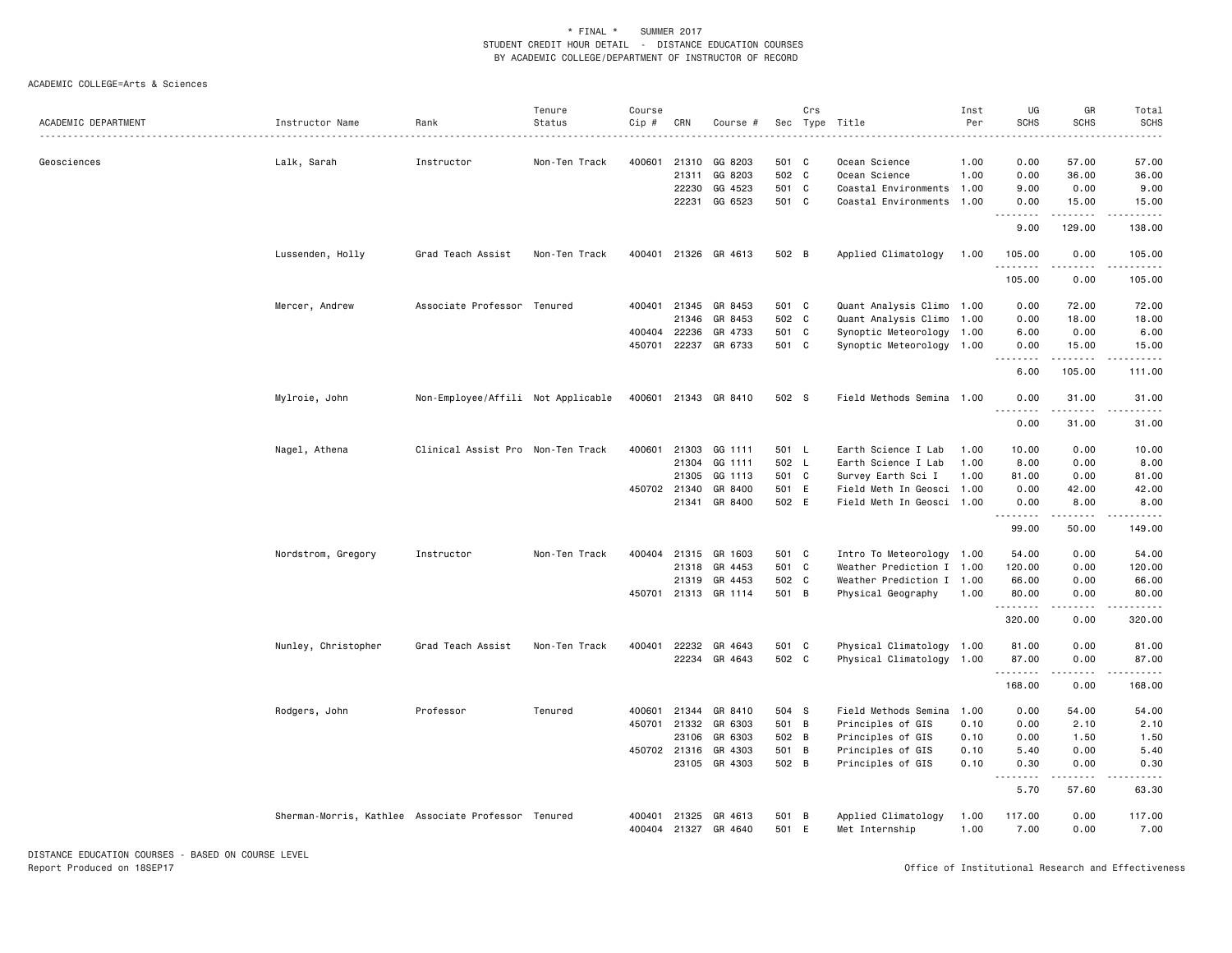| ACADEMIC DEPARTMENT | Instructor Name | Rank | Tenure<br>Status | Course<br>$Cip$ #<br>CRN | Course # | Sec | Crs<br>Type Title | Inst<br>Per | UG<br><b>SCHS</b>    | GR<br><b>SCHS</b>    | Total<br><b>SCHS</b> |
|---------------------|-----------------|------|------------------|--------------------------|----------|-----|-------------------|-------------|----------------------|----------------------|----------------------|
|                     |                 |      |                  |                          |          |     |                   |             | .<br>124,00          | .<br>0.00            | .<br>124,00          |
|                     |                 |      |                  |                          |          |     |                   |             | ========             | ========             |                      |
| Geosciences         |                 |      |                  |                          |          |     |                   |             | 1458.00              | 712.00               | 2170.00              |
|                     |                 |      |                  |                          |          |     |                   |             | --------<br>-------- | --------<br>-------- | -----------          |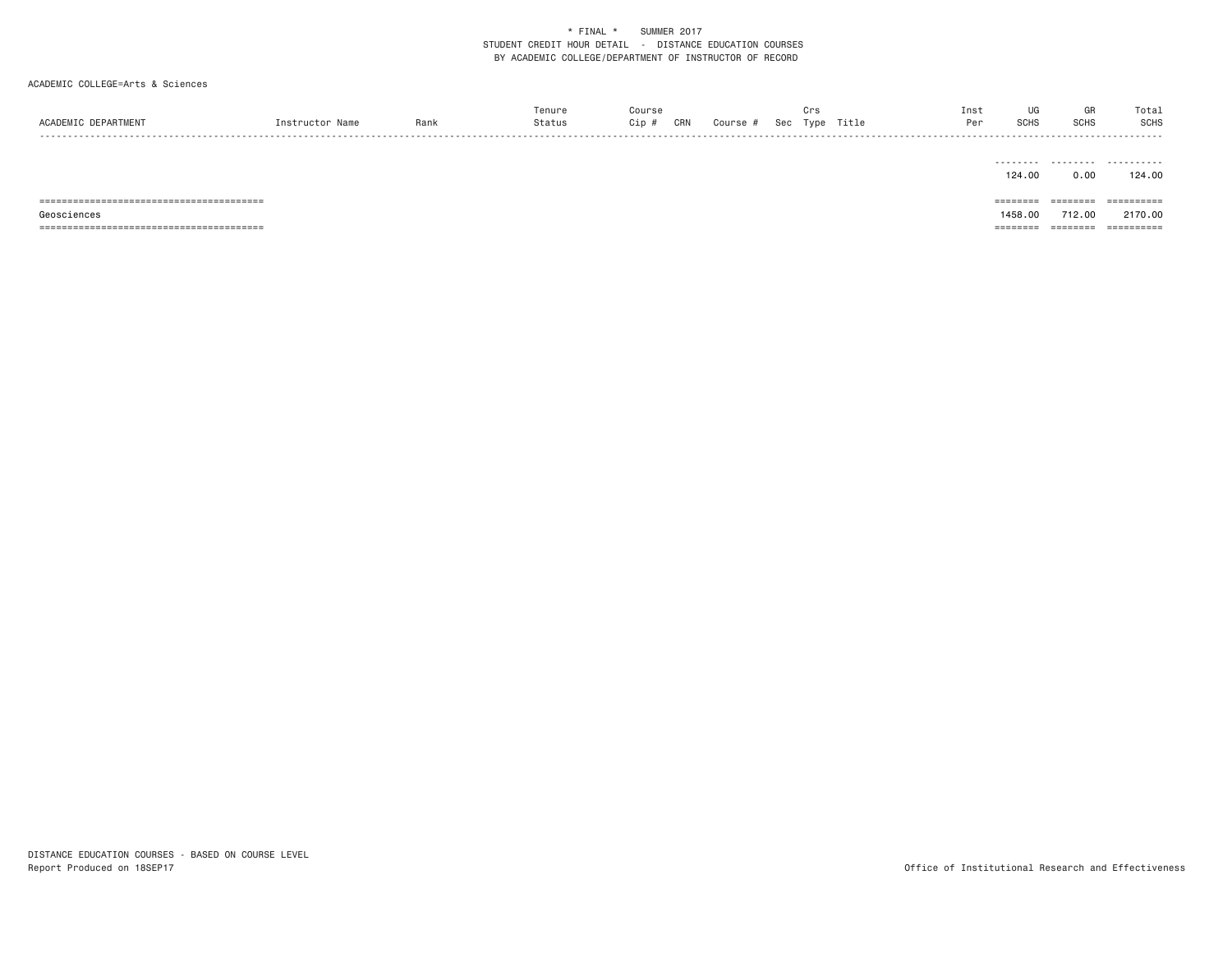| ACADEMIC DEPARTMENT      | Instructor Name   | Rank       | Tenure<br>Status | Course<br>Cip # | CRN   | Course #      |       | Crs | Sec Type Title            | Inst<br>Per | UG<br><b>SCHS</b>                 | GR<br><b>SCHS</b> | Total<br><b>SCHS</b> |
|--------------------------|-------------------|------------|------------------|-----------------|-------|---------------|-------|-----|---------------------------|-------------|-----------------------------------|-------------------|----------------------|
| Mathematics & Statistics | Eaton, Jonathan   | Instructor | Non-Ten Track    | 270501          |       | 21367 MA 2113 | 501 C |     | Intro to Stats            | 1.00        | 57.00                             | 0.00              | 57.00                |
|                          |                   |            |                  |                 |       | 21408 ST 2113 | 501 C |     | Intro to Stats            | 1.00        | 30.00                             | 0.00              | 30.00                |
|                          |                   |            |                  |                 |       |               |       |     |                           |             | .<br>87.00                        | .<br>0.00         | 87.00                |
|                          | Nation, Julie     | Instructor | Non-Ten Track    | 270101          | 21364 | MA 1423       | 501 C |     | Problem Solving Real 1.00 |             | 54.00<br><u>.</u>                 | 0.00              | 54.00                |
|                          |                   |            |                  |                 |       |               |       |     |                           |             | 54.00                             | 0.00              | 54.00                |
|                          | Shaw, Patricia    | Instructor | Non-Ten Track    | 270101          |       | 21362 MA 1323 | 501 C |     | Trigonometry              | 1.00        | 51.00                             | 0.00              | 51.00                |
|                          |                   |            |                  |                 |       | 21366 MA 1723 | 501 C |     | Calculus II               | 1.00        | 39.00                             | 0.00              | 39.00                |
|                          |                   |            |                  |                 |       |               |       |     |                           |             | - - - - - - - - <b>-</b><br>90.00 | .<br>0.00         | 90.00                |
|                          | Walters, Kimberly | Instructor | Non-Ten Track    | 270102 21361    |       | MA 1313       | 501 C |     | College Algebra           | 1.00        | 54.00<br>.                        | 0.00              | 54.00                |
|                          |                   |            |                  |                 |       |               |       |     |                           |             | 54.00                             | 0.00              | 54.00                |
|                          | Woodard, Kelly    | Lecturer   | Non-Ten Track    | 270101          | 21360 | MA 0103       | 501 C |     | Intermediate Algebra      | 1.00        | 24.00                             | 0.00              | 24.00                |
|                          |                   |            |                  |                 |       | 21363 MA 1413 | 501 C |     | Structure Real Numbe      | 1.00        | 39.00                             | 0.00              | 39.00                |
|                          |                   |            |                  |                 |       | 21365 MA 1433 | 501 C |     | Informal Geom & Meas 1.00 |             | 24.00                             | 0.00              | 24.00                |
|                          |                   |            |                  |                 |       |               |       |     |                           |             | 87.00                             | 0.00              | 87.00                |
|                          |                   |            |                  |                 |       |               |       |     |                           |             | ========                          | <b>EBBEERE</b>    | ==========           |
| Mathematics & Statistics |                   |            |                  |                 |       |               |       |     |                           |             | 372.00                            | 0.00              | 372.00               |
|                          |                   |            |                  |                 |       |               |       |     |                           |             | ========                          | ========          | ==========           |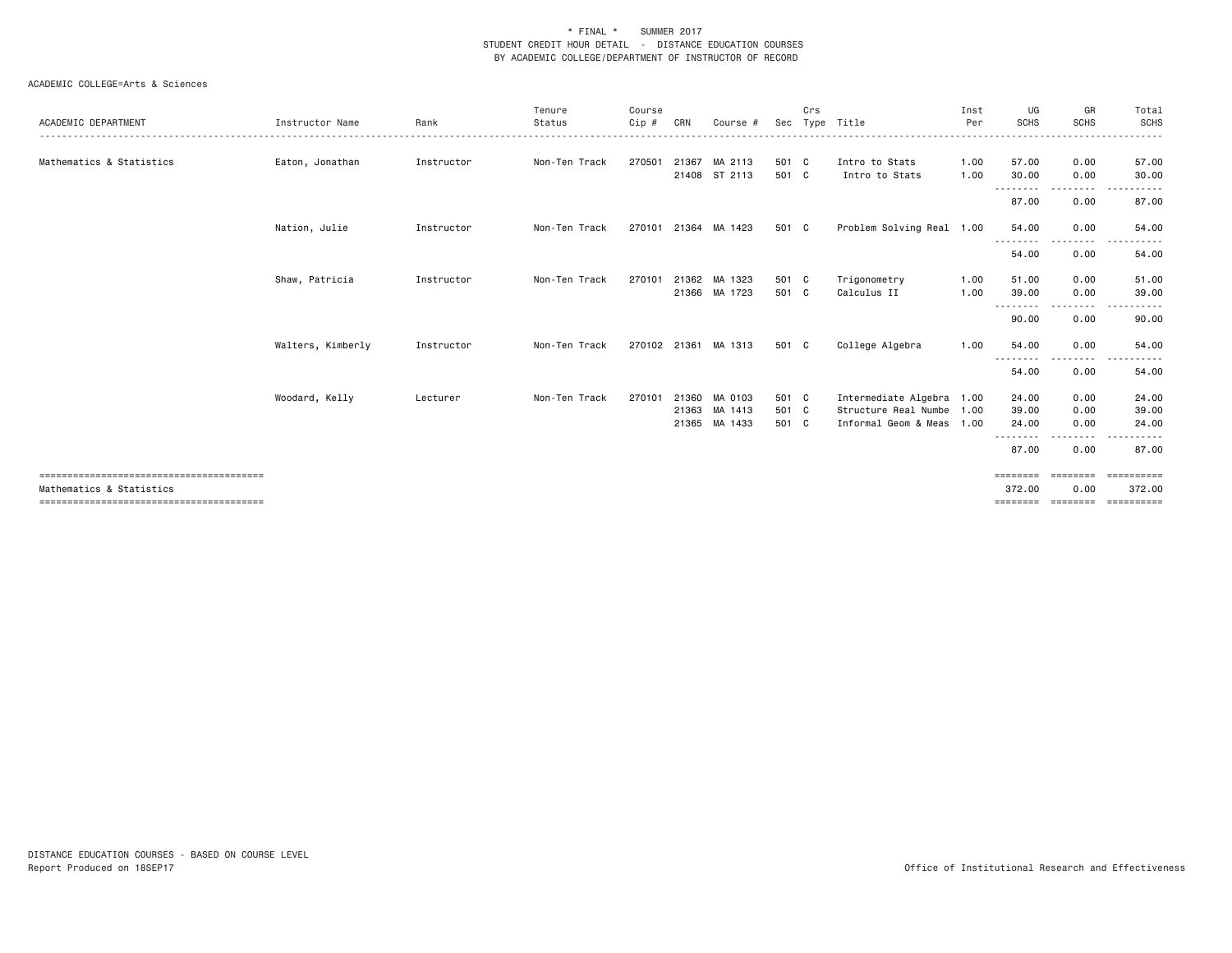| ACADEMIC DEPARTMENT   | Instructor Name      | Rank                               | Tenure<br>Status | Course<br>Cip #  | CRN            | Course #                         | Sec            | Crs | Type Title                             | Inst<br>Per  | UG<br><b>SCHS</b>           | GR<br><b>SCHS</b>         | Total<br><b>SCHS</b>          |
|-----------------------|----------------------|------------------------------------|------------------|------------------|----------------|----------------------------------|----------------|-----|----------------------------------------|--------------|-----------------------------|---------------------------|-------------------------------|
| Philosophy & Religion | Bisson, Albert       | Instructor                         | Non-Ten Track    | 380201           | 21400<br>21401 | <b>REL 1103</b><br>REL 1103      | 501 C<br>551 C |     | Intro To Religion<br>Intro To Religion | 1.00<br>1.00 | 69.00<br>69.00              | 0.00<br>0.00              | 69.00<br>69.00                |
|                       |                      |                                    |                  |                  |                |                                  |                |     |                                        |              | - - - - - - - - -<br>138.00 | .<br>0.00                 | 138.00                        |
|                       | Davis, Jordan        | Lecturer                           | Non-Ten Track    | 380102<br>380103 |                | 21382 PHI 1113<br>21384 PHI 1123 | 551 C<br>551 C |     | Intro To Logic<br>Intro To Ethics      | 1.00<br>1.00 | 51.00<br>90.00              | 0.00<br>0.00<br>$- - - -$ | 51.00<br>90.00                |
|                       |                      |                                    |                  |                  |                |                                  |                |     |                                        |              | 141.00                      | 0.00                      | 141.00                        |
|                       | Hammons, Christopher | Non-Employee/Affili Not Applicable |                  | 380101           |                | 21380 PHI 1103                   | 501 C          |     | Intro To Philosophy                    | 1.00         | 27.00<br>.                  | 0.00<br>---------         | 27.00<br>.<br>$- - -$         |
|                       |                      |                                    |                  |                  |                |                                  |                |     |                                        |              | 27.00                       | 0.00                      | 27.00                         |
|                       | Holt, Dale           | Professor                          | Tenured          | 380103           | 21383          | PHI 1123                         | 501 C          |     | Intro To Ethics                        | 1.00         | 99.00                       | 0.00                      | 99.00                         |
|                       |                      |                                    |                  |                  |                |                                  |                |     |                                        |              | 99.00                       | .<br>0.00                 | 99.00                         |
| Philosophy & Religion |                      |                                    |                  |                  |                |                                  |                |     |                                        |              | ========<br>405,00          | ========<br>0.00          | ==========<br>405.00<br>===== |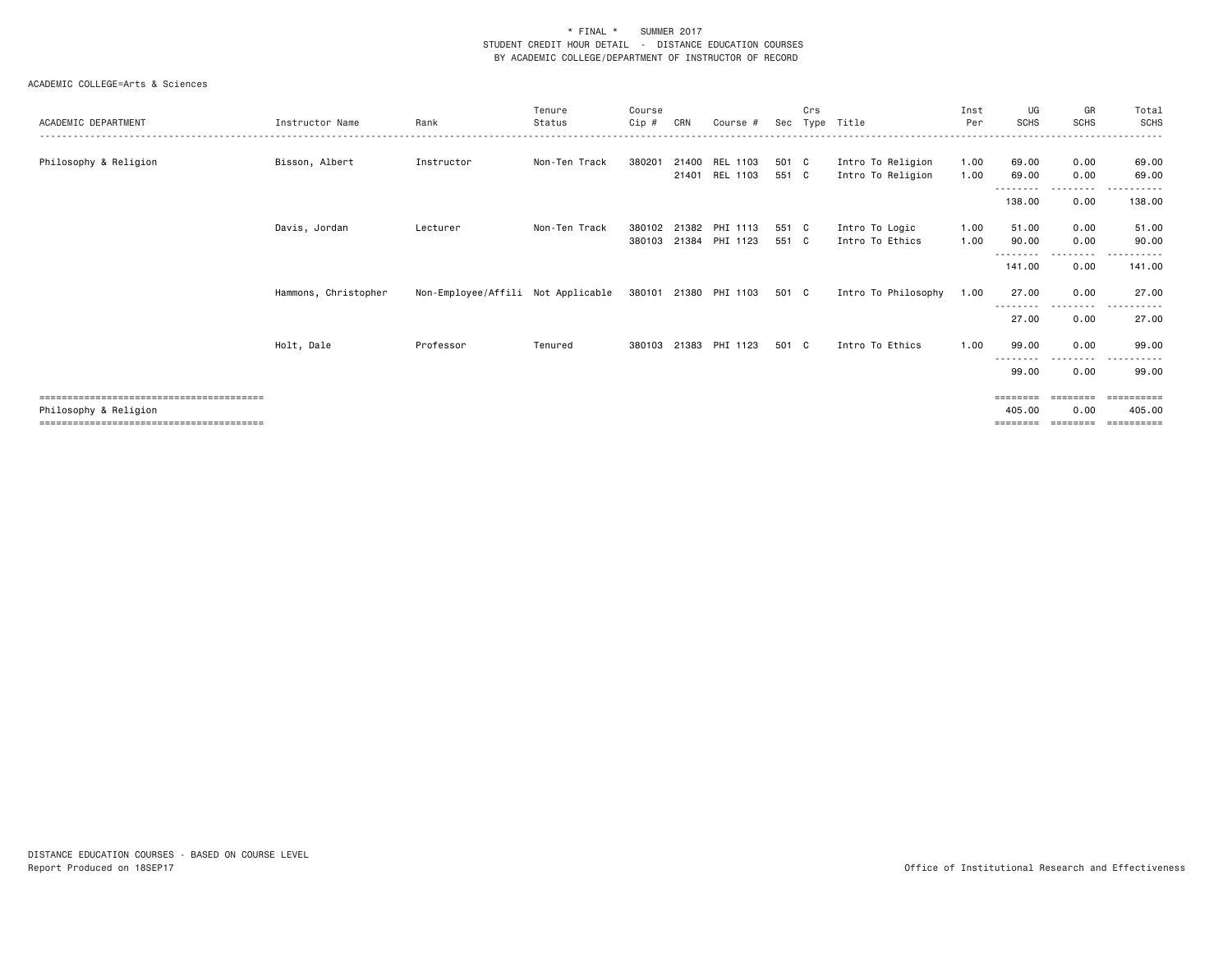| ACADEMIC DEPARTMENT | Instructor Name | Rank        | Tenure<br>Status | Course<br>Cip # | CRN | Course #      | Sec   | Crs | Type Title                | Inst<br>Per | UG<br><b>SCHS</b>  | GR<br>SCHS        | Total<br><b>SCHS</b>                                                                                                                                                                                                                                                                                                                                                                                                                                                                   |
|---------------------|-----------------|-------------|------------------|-----------------|-----|---------------|-------|-----|---------------------------|-------------|--------------------|-------------------|----------------------------------------------------------------------------------------------------------------------------------------------------------------------------------------------------------------------------------------------------------------------------------------------------------------------------------------------------------------------------------------------------------------------------------------------------------------------------------------|
| Physics & Astronomy | Clark, Shane    | Non-Faculty | Not Applicable   | 400801          |     | 21378 PH 1021 | 501 L |     | Physical Science Lab 1.00 |             | 8.00<br>---------  | 0.00<br>--------- | 8.00<br>.                                                                                                                                                                                                                                                                                                                                                                                                                                                                              |
|                     |                 |             |                  |                 |     |               |       |     |                           |             | 8.00               | 0.00              | 8.00                                                                                                                                                                                                                                                                                                                                                                                                                                                                                   |
|                     | Moody, Judith   | Lecturer    | Non-Ten Track    | 400801          |     | 21379 PH 1023 | 501 C |     | Physical Sci Survey       | 1.00        | 30.00<br>--------- | 0.00<br>.         | 30.00<br>.                                                                                                                                                                                                                                                                                                                                                                                                                                                                             |
|                     |                 |             |                  |                 |     |               |       |     |                           |             | 30.00              | 0.00              | 30.00                                                                                                                                                                                                                                                                                                                                                                                                                                                                                  |
|                     |                 |             |                  |                 |     |               |       |     |                           |             | ========           | ========          | $\begin{array}{cccccccccc} \multicolumn{2}{c}{} & \multicolumn{2}{c}{} & \multicolumn{2}{c}{} & \multicolumn{2}{c}{} & \multicolumn{2}{c}{} & \multicolumn{2}{c}{} & \multicolumn{2}{c}{} & \multicolumn{2}{c}{} & \multicolumn{2}{c}{} & \multicolumn{2}{c}{} & \multicolumn{2}{c}{} & \multicolumn{2}{c}{} & \multicolumn{2}{c}{} & \multicolumn{2}{c}{} & \multicolumn{2}{c}{} & \multicolumn{2}{c}{} & \multicolumn{2}{c}{} & \multicolumn{2}{c}{} & \multicolumn{2}{c}{} & \mult$ |
| Physics & Astronomy |                 |             |                  |                 |     |               |       |     |                           |             | 38.00              | 0.00              | 38.00                                                                                                                                                                                                                                                                                                                                                                                                                                                                                  |
|                     |                 |             |                  |                 |     |               |       |     |                           |             | ========           | ________          |                                                                                                                                                                                                                                                                                                                                                                                                                                                                                        |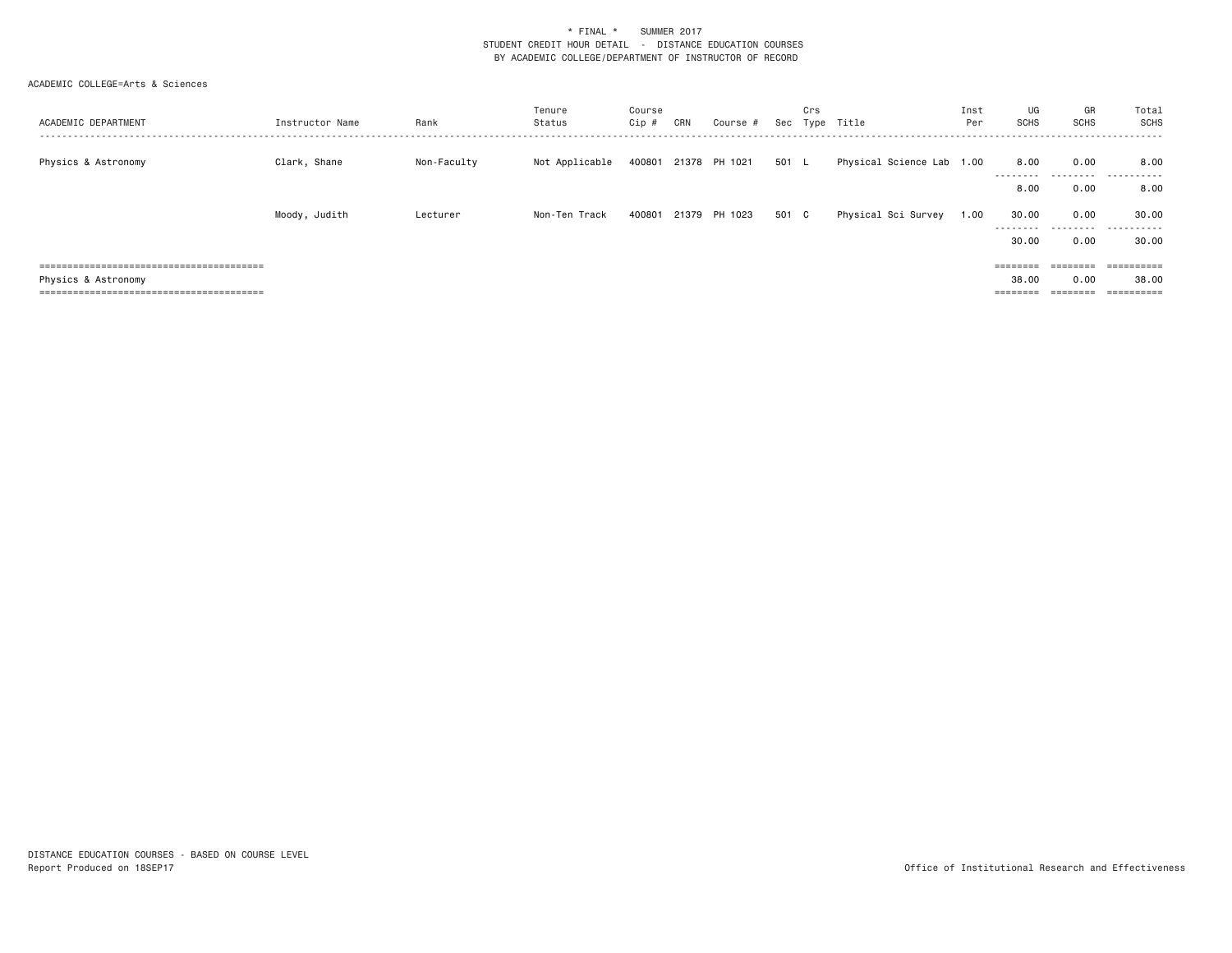| ACADEMIC DEPARTMENT                                                        | Instructor Name | Rank                               | Tenure<br>Status | Course<br>Cip # | CRN | Course #              |       | Crs | Sec Type Title      | Inst<br>Per | UG<br><b>SCHS</b>        | GR<br><b>SCHS</b>  | Total<br><b>SCHS</b>              |
|----------------------------------------------------------------------------|-----------------|------------------------------------|------------------|-----------------|-----|-----------------------|-------|-----|---------------------|-------------|--------------------------|--------------------|-----------------------------------|
| Political Science & Public Administratio Adams, Joe                        |                 | Non-Employee/Affili Not Applicable |                  |                 |     | 440401 21864 PPA 8733 | 501 S |     | Public Program Eval | 1.00        | 0.00<br>--------<br>0.00 | 15.00<br>15.00     | 15.00<br>. <u>.</u><br>15.00      |
| Political Science & Public Administratio<br>,,,,,,,,,,,,,,,,,,,,,,,,,,,,,, |                 |                                    |                  |                 |     |                       |       |     |                     |             | ========<br>0.00         | ---------<br>15,00 | ==========<br>15.00<br>========== |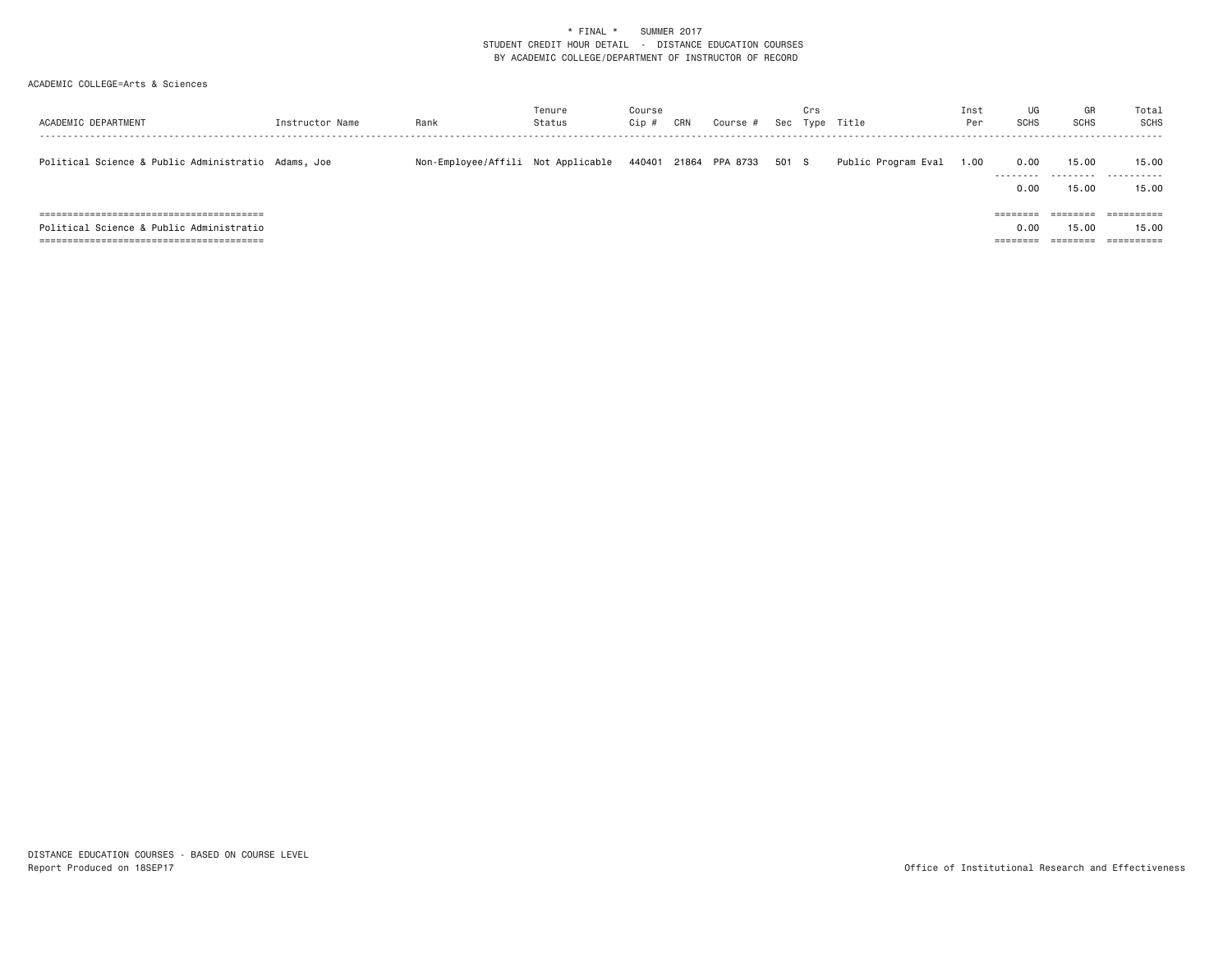|                     |                    |                               | Tenure         | Course |       |                       |       | Crs |                           | Inst | UG                 | GR          | Total                      |
|---------------------|--------------------|-------------------------------|----------------|--------|-------|-----------------------|-------|-----|---------------------------|------|--------------------|-------------|----------------------------|
| ACADEMIC DEPARTMENT | Instructor Name    | Rank                          | Status         | Cip #  | CRN   | Course #              |       |     | Sec Type Title            | Per  | <b>SCHS</b>        | <b>SCHS</b> | <b>SCHS</b>                |
| Psychology          | Armstrong, Kevin   | Associate Professor Tenured   |                |        |       | 422707 21389 PSY 3363 | 501 C |     | Behav Modification        | 1.00 | 63.00              | 0.00        | 63.00                      |
|                     |                    |                               |                |        |       |                       |       |     |                           |      | .<br>63.00         | .<br>0.00   | 63.00                      |
|                     | Campbell, Kristen  | Lecturer                      | Non-Ten Track  |        |       | 420101 21386 PSY 3213 | 501 C |     | Psych Of Ab Behavior 1.00 |      | 42.00              | 0.00        | 42.00                      |
|                     |                    |                               |                |        |       |                       |       |     |                           |      | 42.00              | 0.00        | 42.00                      |
|                     | Gresham, Courtney  | Non-Faculty                   | Not Applicable |        |       | 422813 21387 PSY 3343 | 501 C |     | Psych Of Learning         | 1.00 | 60.00              | 0.00        | 60.00                      |
|                     |                    |                               |                |        |       |                       |       |     |                           |      | 60.00              | 0.00        | 60.00                      |
|                     | Nadorff, Danielle  | Assistant Professor Ten Track |                |        |       | 422703 21392 PSY 3803 | 551 C |     | Int Dev Psychology        | 1.00 | 63.00              | 0.00        | 63.00                      |
|                     |                    |                               |                |        |       |                       |       |     |                           |      | 63.00              | 0.00        | 63.00                      |
|                     | Tan, Elaine        | Grad Teach Assist             | Non-Ten Track  | 422701 |       | 22685 PSY 3713        | 501 C |     | Cognitive Psychology 1.00 |      | 33.00              | 0.00        | 33.00                      |
|                     |                    |                               |                |        |       |                       |       |     |                           |      | .<br>33.00         | .<br>0.00   | <u>.</u><br>33.00          |
|                     | Valentine, Michael | Instructor                    | Non-Ten Track  | 420101 |       | 21390 PSY 3413        | 501 C |     | Human Sexual Behavio 1.00 |      | 66.00              | 0.00        | 66.00                      |
|                     |                    |                               |                | 422707 | 21388 | PSY 3353              | 501 C |     | Motivation                | 1.00 | 87.00              | 0.00        | 87.00                      |
|                     |                    |                               |                | 422803 |       | 21393 PSY 4223        | 501 C |     | Drug Use And Abuse        | 1.00 | 81.00              | 0.00        | 81.00                      |
|                     |                    |                               |                |        |       |                       |       |     |                           |      | 234.00             | 0.00        | 234.00                     |
| Psychology          |                    |                               |                |        |       |                       |       |     |                           |      | ========<br>495.00 | 0.00        | <b>EEEEEEEEE</b><br>495.00 |
|                     |                    |                               |                |        |       |                       |       |     |                           |      | ========           | ========    | ==========                 |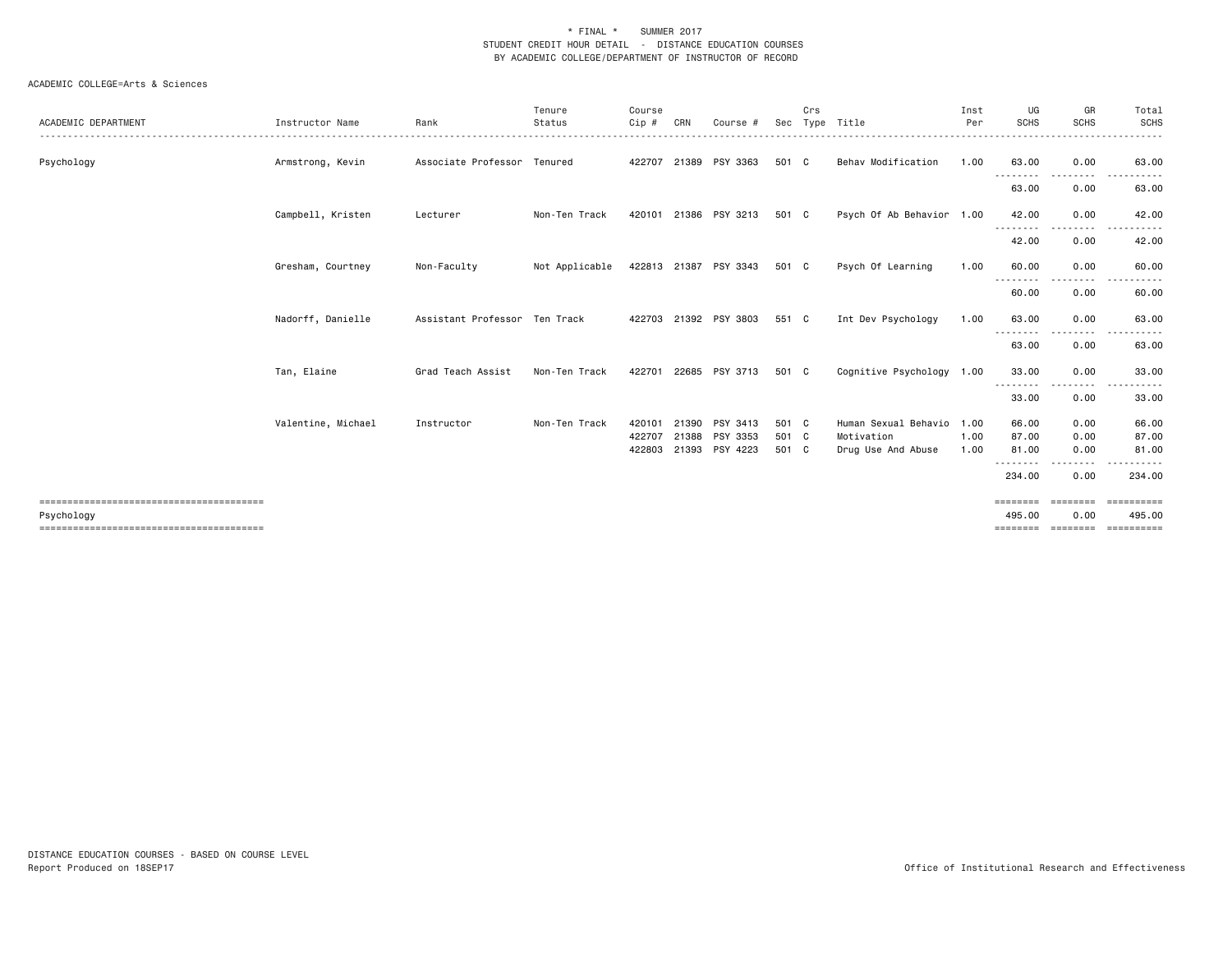#### ACADEMIC COLLEGE=Arts & Sciences

| ACADEMIC DEPARTMENT | Instructor Name     | Rank                               | Tenure<br>Status | Course<br>Cip # | CRN   | Course #                 |                | Crs | Sec Type Title                                   | Inst<br>Per | UG<br><b>SCHS</b>  | GR<br><b>SCHS</b>  | Total<br><b>SCHS</b> |
|---------------------|---------------------|------------------------------------|------------------|-----------------|-------|--------------------------|----------------|-----|--------------------------------------------------|-------------|--------------------|--------------------|----------------------|
| Sociology           | Bryant, Natalie     | Lecturer                           | Non-Ten Track    |                 |       | 440701 21410 SW 3013     | 501 C          |     | Hum Beh Soc Envir I                              | 0.95        | 34.20              | 0.00               | 34.20                |
|                     |                     |                                    |                  |                 |       |                          |                |     |                                                  |             | 34.20              | .<br>0.00          | 34.20                |
|                     | Cistrunk, Kenya     | Assistant Professor Ten Track      |                  |                 |       | 440701 21837 SW 3003     | 551 C          |     | Populations at-risk                              | 1.00        | 33.00              | 0.00               | 33.00                |
|                     |                     |                                    |                  |                 |       |                          |                |     |                                                  |             | 33.00              | 0.00               | 33.00                |
|                     | Cooper, Melissa     | Lecturer                           | Non-Ten Track    |                 |       | 440701 21871 SW 4533     | 551 C          |     | Sub Abuse in SW Svcs 1.00                        |             | 39.00              | 0.00               | 39.00                |
|                     |                     |                                    |                  |                 |       |                          |                |     |                                                  |             | 39.00              | 0.00               | 39.00                |
|                     | Holt, Debora        | Non-Employee/Affili Not Applicable |                  |                 |       | 440701 21872 SW 3033     | 551 S          |     | Seminar in Resilienc 0.95                        |             | 31.35              | 0.00               | 31.35                |
|                     |                     |                                    |                  |                 |       |                          |                |     |                                                  |             | 31.35              | 0.00               | 31.35                |
|                     | Kelly, Kimberly     | Associate Professor Tenured        |                  |                 |       | 451101 21870 SO 4403     | 501 C          |     | Soc of Gender & Sexu 1.00                        |             | 45.00<br>.         | 0.00               | 45.00                |
|                     |                     |                                    |                  |                 |       |                          |                |     |                                                  |             | 45.00              | 0.00               | 45.00                |
|                     | Perry, Ashley       | Instructor                         | Non-Ten Track    |                 |       | 451101 21404 SO 3313     | 501 C          |     | Deviant Behavior                                 | 1.00        | 33.00<br>--------  | 0.00<br>. <b>.</b> | 33.00                |
|                     |                     |                                    |                  |                 |       |                          |                |     |                                                  |             | 33.00              | 0.00               | 33.00                |
|                     | Peterson, Lindsey   | Assistant Professor Ten Track      |                  |                 |       | 451101 21402 SO 1003     | 501 C          |     | Intro To Sociology                               | 1.00        | 48.00<br>.         | 0.00<br>.          | 48.00                |
|                     |                     |                                    |                  |                 |       |                          |                |     |                                                  |             | 48.00              | 0.00               | 48.00                |
|                     | Pilkinton, Melinda  | Associate Professor Tenured        |                  | 440701          | 21410 | SW 3013<br>21872 SW 3033 | 501 C<br>551 S |     | Hum Beh Soc Envir I<br>Seminar in Resilienc 0.05 | 0.05        | 1.80<br>1.65       | 0.00<br>0.00       | 1.80<br>1.65         |
|                     |                     |                                    |                  |                 |       |                          |                |     |                                                  |             | .<br>3.45          | .<br>0.00          | 3.45                 |
|                     | Trinh, Mariathuy    | Grad Teach Assist                  | Non-Ten Track    |                 |       | 450401 21868 CRM 1003    | 501 C          |     | Crime & Justice in A 1.00                        |             | 21.00              | 0.00               | 21.00                |
|                     |                     |                                    |                  |                 |       |                          |                |     |                                                  |             | .<br>21.00         | .<br>0.00          | 21.00                |
|                     | Vancil-Leap, Ashley | Instructor                         | Non-Ten Track    |                 |       | 451101 21403 SO 1203     | 501 C          |     | Sociology of Familie 1.00                        |             | 60.00              | 0.00               | 60.00                |
|                     |                     |                                    |                  |                 |       |                          |                |     |                                                  |             | 60.00              | 0.00               | 60.00                |
|                     |                     |                                    |                  |                 |       |                          |                |     |                                                  |             | ========           | ========           | $=$ =========        |
| Sociology           |                     |                                    |                  |                 |       |                          |                |     |                                                  |             | 348.00<br>======== | 0.00<br>========   | 348.00               |
|                     |                     |                                    |                  |                 |       |                          |                |     |                                                  |             |                    |                    |                      |

DISTANCE EDUCATION COURSES - BASED ON COURSE LEVEL Report Produced on 18SEP17 Office of Institutional Research and Effectiveness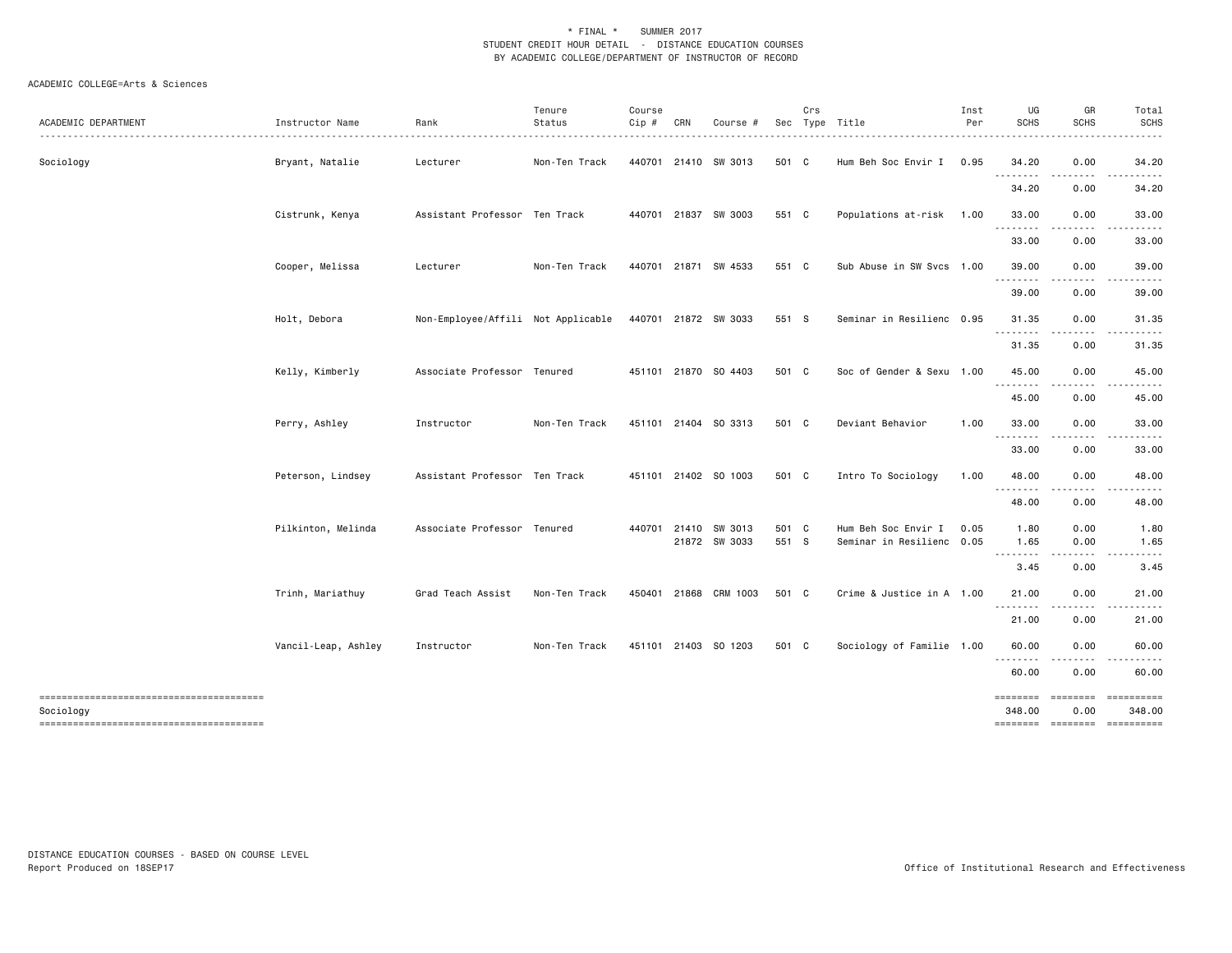| ACADEMIC DEPARTMENT | Instructor Name    | Rank                              | Tenure<br>Status | Course<br>Cip #  | CRN            | Course #                         | Sec            | Crs | Type Title                                     | Inst<br>Per  | UG<br><b>SCHS</b>                       | GR<br><b>SCHS</b>      | Total<br>SCHS                             |
|---------------------|--------------------|-----------------------------------|------------------|------------------|----------------|----------------------------------|----------------|-----|------------------------------------------------|--------------|-----------------------------------------|------------------------|-------------------------------------------|
| Finance & Economics | Metz, Tammi        | Instructor                        | Non-Ten Track    | 520804<br>521701 | 21357<br>21356 | INS 3503<br>INS 3303             | 506 C<br>506 C |     | Employee Benefits<br>Life Insurance            | 1.00<br>1.00 | 90.00<br>90.00<br><u>.</u>              | 0.00<br>0.00<br>.      | 90.00<br>90.00                            |
|                     |                    |                                   |                  |                  |                |                                  |                |     |                                                |              | 180.00                                  | 0.00                   | 180.00                                    |
|                     | Roskelley, Kenneth | Associate Professor Tenured       |                  | 520801           |                | 21276 FIN 3123<br>21277 FIN 8113 | 504 C<br>501 C |     | Financial Management 1.00<br>Corporate Finance | 1.00         | 78.00<br>0.00<br>--------               | 0.00<br>84.00<br>.     | 78.00<br>84.00                            |
|                     |                    |                                   |                  |                  |                |                                  |                |     |                                                |              | 78.00                                   | 84.00                  | 162.00                                    |
|                     | Smith, Rebecca     | Extension Assist Pr Non-Ten Track |                  | 520601           |                | 21180 AEC 6353                   | 501 C          |     | Intro to Regional Ec 1.00                      |              | 0.00                                    | 24.00                  | 24.00                                     |
|                     |                    |                                   |                  |                  |                |                                  |                |     |                                                |              | 0.00                                    | 24.00                  | 24.00                                     |
|                     | Spurlin, William   | Assistant Professor Ten Track     |                  | 520601<br>520801 | 21226          | EC 8103<br>21275 FIN 3113        | 501 C<br>506 C |     | Econ for Managers<br>Financial Systems         | 1.00<br>1.00 | 0.00<br>51.00                           | 54.00<br>0.00<br>----- | 54.00<br>51.00                            |
|                     |                    |                                   |                  |                  |                |                                  |                |     |                                                |              | 51.00                                   | 54.00                  | 105.00                                    |
| Finance & Economics |                    |                                   |                  |                  |                |                                  |                |     |                                                |              | ========<br>309,00<br>$=$ = = = = = = = | ========<br>162.00     | -----------<br>471.00<br><b>CONSESSED</b> |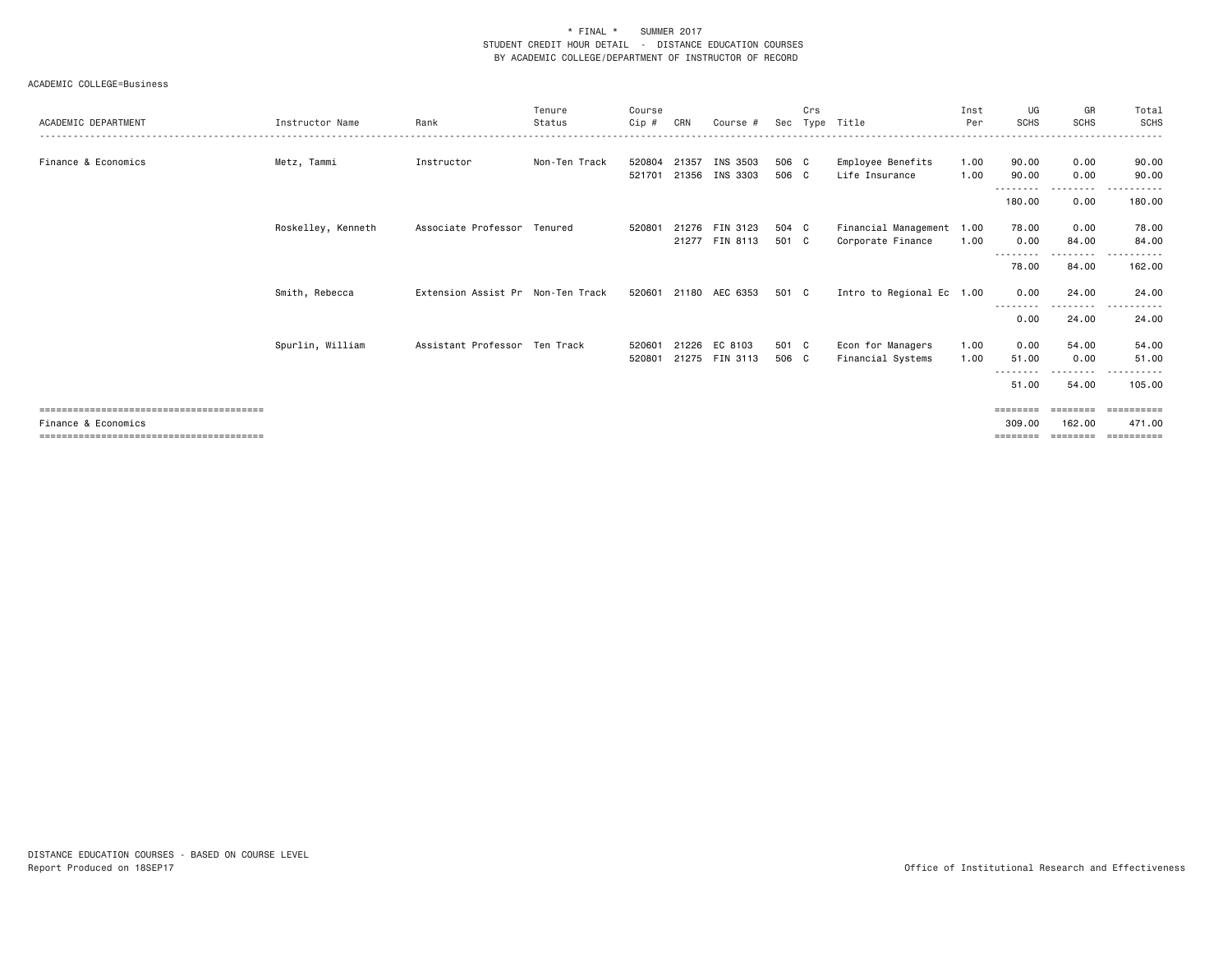| ACADEMIC DEPARTMENT              | Instructor Name   | Rank                        | Tenure<br>Status | Course<br>Cip # | CRN   | Course #       | Sec   | Crs | Type Title                | Inst<br>Per | UG<br><b>SCHS</b> | GR<br><b>SCHS</b>  | Total<br><b>SCHS</b>  |
|----------------------------------|-------------------|-----------------------------|------------------|-----------------|-------|----------------|-------|-----|---------------------------|-------------|-------------------|--------------------|-----------------------|
| Management & Information Systems | Holt, Daniel      | Associate Professor Tenured |                  | 520201          | 21371 | MGT 8123       | 501 C |     | Strategic Bus Consul 1.00 |             | 0.00              | 39.00<br>--------- | 39.00                 |
|                                  |                   |                             |                  |                 |       |                |       |     |                           |             | 0.00              | 39.00              | 39.00                 |
|                                  | Richardson, Jimmy | Lecturer                    | Non-Ten Track    | 521201          |       | 21369 MGT 8063 | 501 C |     | Survey Of Management 1.00 |             | 0.00              | 72.00<br>.         | 72.00<br>.            |
|                                  |                   |                             |                  |                 |       |                |       |     |                           |             | 0.00              | 72.00              | 72.00                 |
|                                  | Templeton, Gary   | Associate Professor Tenured |                  | 521201          |       | 21191 BIS 8113 | 521 C |     | Mgt Info Tech & Sys       | 1.00        | 0.00              | 75.00              | 75.00                 |
|                                  |                   |                             |                  |                 |       |                |       |     |                           |             | .<br>0.00         | .<br>75.00         | .<br>75.00            |
|                                  | Vardaman, James   | Associate Professor Tenured |                  | 520201          |       | 21370 MGT 8113 | 521 C |     | Leadership Skills         | 1.00        | 0.00              | 84.00              | 84.00                 |
|                                  |                   |                             |                  |                 |       |                |       |     |                           |             | --------<br>0.00  | --------<br>84.00  | .<br>84.00            |
|                                  |                   |                             |                  |                 |       |                |       |     |                           |             | $=$ = = = = = = = |                    | $=$ = = = = = = = = : |
| Management & Information Systems |                   |                             |                  |                 |       |                |       |     |                           |             | 0.00              | 270.00             | 270.00<br>==========  |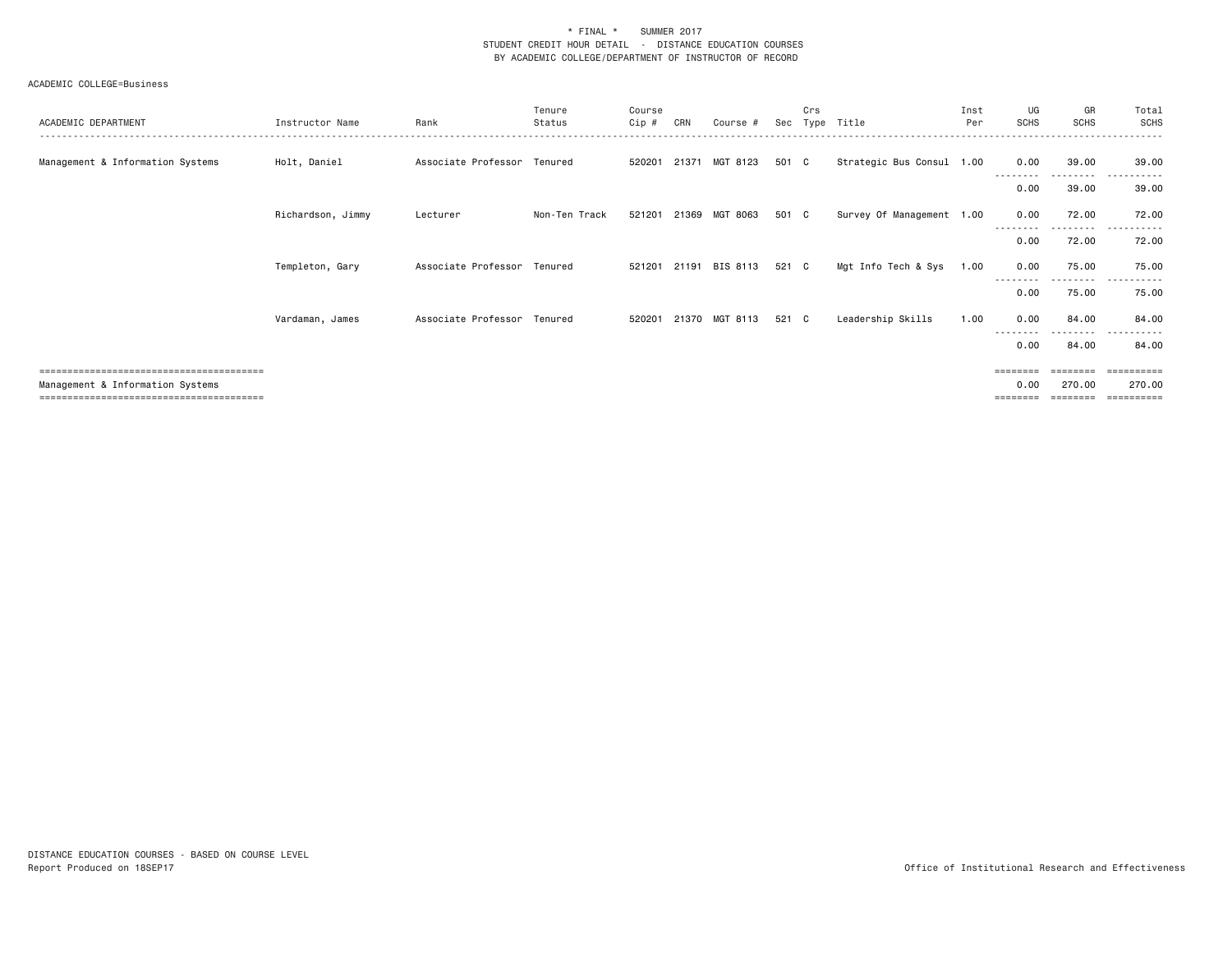| ACADEMIC DEPARTMENT                                   | Instructor Name     | Rank                          | Tenure<br>Status | Course<br>$C$ ip $#$ | CRN | Course #              | Sec   | Crs | Type Title                | Inst<br>Per | UG<br><b>SCHS</b>  | GR<br>SCHS         | Total<br><b>SCHS</b> |
|-------------------------------------------------------|---------------------|-------------------------------|------------------|----------------------|-----|-----------------------|-------|-----|---------------------------|-------------|--------------------|--------------------|----------------------|
| Marketing, Quantitative Analysis & Busin Dunlap, Kali |                     | Non-Faculty                   | Not Applicable   |                      |     | 240102 21352 IDS 4111 | 501 C |     | Professional Seminar 1.00 |             | 18.00<br>--------- | 0.00<br>--------   | 18,00<br>------      |
|                                                       |                     |                               |                  |                      |     |                       |       |     |                           |             | 18.00              | 0.00               | 18.00                |
|                                                       | Jones, Carol        | Assistant Professor Ten Track |                  |                      |     | 521302 21193 BQA 8233 | 501 C |     | Quant Analysis & Bus 1.00 |             | 0.00               | 60.00              | 60.00                |
|                                                       |                     |                               |                  |                      |     |                       |       |     |                           |             | 0.00               | -------<br>60.00   | 60.00                |
|                                                       | Mallette, Stephanie | Instructor                    | Non-Ten Track    |                      |     | 229999 21192 BL 8113  | 511 C |     | Law Ethics Disp Res       | 1.00        | 0.00               | 84.00              | 84.00                |
|                                                       |                     |                               |                  |                      |     |                       |       |     |                           |             | 0.00               | .<br>84.00         | 84.00                |
|                                                       | Moore, Robert       | Professor                     | Tenured          |                      |     | 521401 21372 MKT 3013 | 524 C |     | Principles Of Mkt         | 1.00        | 87.00              | 0.00               | 87.00                |
|                                                       |                     |                               |                  |                      |     |                       |       |     |                           |             | --------<br>87.00  | <u>.</u><br>0.00   | 87.00                |
|                                                       | Shanahan, Kevin     | Associate Professor Tenured   |                  | 521401               |     | 21373 MKT 8153        | 511 C |     | Strategic Marketing       | 1.00        | 0.00               | 51.00              | 51.00                |
|                                                       |                     |                               |                  |                      |     |                       |       |     |                           |             | --------<br>0.00   | .<br>51.00         | .<br>51.00           |
|                                                       |                     |                               |                  |                      |     |                       |       |     |                           |             | ========           | ========           | ==========           |
| Marketing, Quantitative Analysis & Busin              |                     |                               |                  |                      |     |                       |       |     |                           |             | 105.00<br>======== | 195,00<br>======== | 300,00               |
|                                                       |                     |                               |                  |                      |     |                       |       |     |                           |             |                    |                    |                      |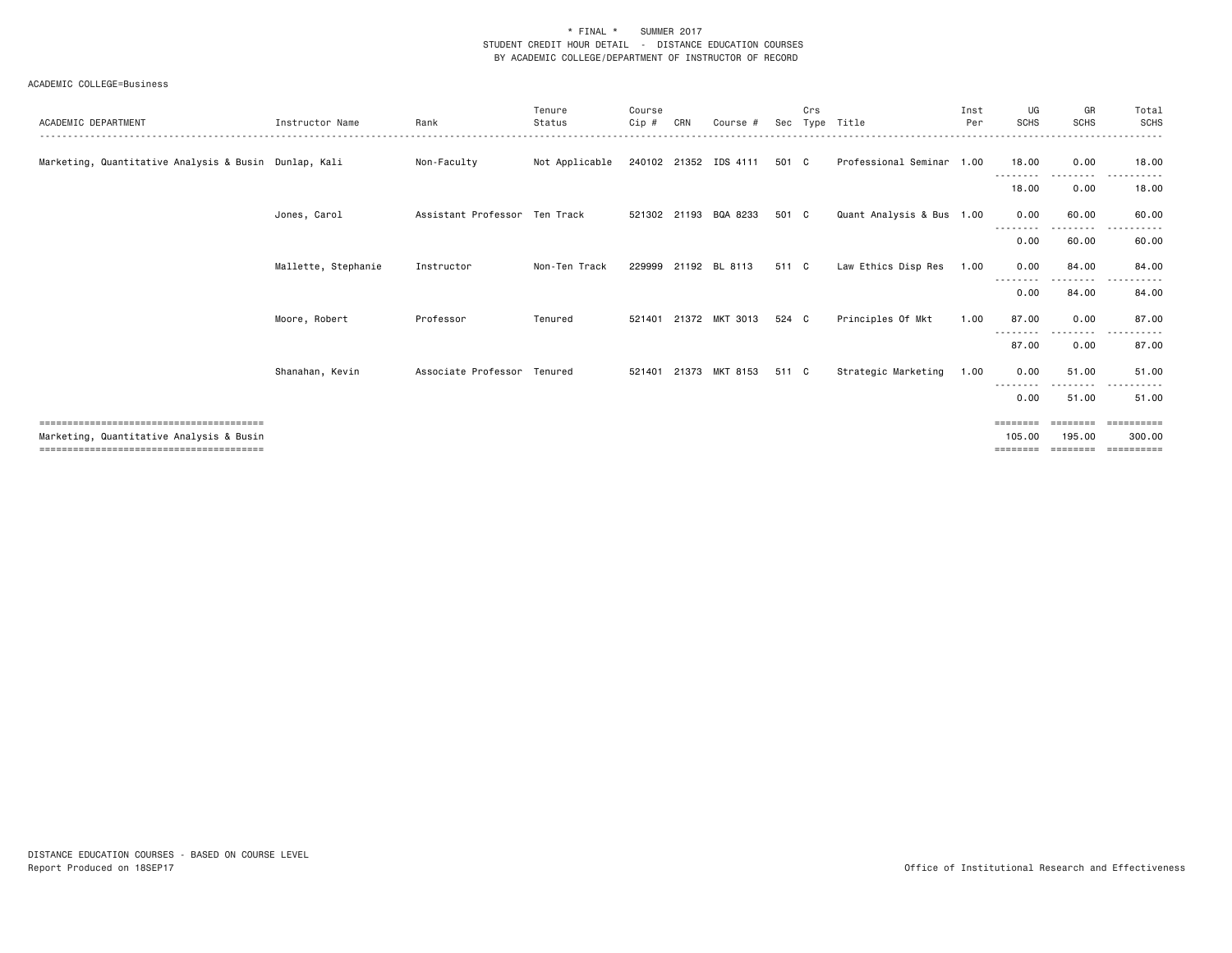| ACADEMIC DEPARTMENT          | Instructor Name   | Rank                        | Tenure<br>Status | Course<br>Cip # | CRN | Course #              |       | Crs | Sec Type Title            | Inst<br>Per | UG<br><b>SCHS</b>  | GR<br>SCHS         | Total<br><b>SCHS</b>    |
|------------------------------|-------------------|-----------------------------|------------------|-----------------|-----|-----------------------|-------|-----|---------------------------|-------------|--------------------|--------------------|-------------------------|
| School of Accountancy        | Addy, Noel        | Associate Professor Tenured |                  |                 |     | 520301 21179 ACC 8213 | 521 C |     | Fin & Acc Report Ana 1.00 |             | 0.00               | 54.00              | 54.00                   |
|                              |                   |                             |                  |                 |     |                       |       |     |                           |             | ---------<br>0.00  | ---------<br>54.00 | ------<br>----<br>54.00 |
|                              | Gardner, Virginia | Non-Faculty                 | Not Applicable   |                 |     | 520301 21178 ACC 2203 | 501 C |     | Survey of Accounting 1.00 |             | 54.00<br>--------- | 0.00<br>---------  | 54.00<br>.              |
|                              |                   |                             |                  |                 |     |                       |       |     |                           |             | 54.00              | 0.00               | 54.00                   |
|                              |                   |                             |                  |                 |     |                       |       |     |                           |             | eeeeeee            |                    |                         |
| School of Accountancy        |                   |                             |                  |                 |     |                       |       |     |                           |             | 54.00              | 54.00              | 108.00                  |
| ,,,,,,,,,,,,,,,,,,,,,,,,,,,, |                   |                             |                  |                 |     |                       |       |     |                           |             |                    |                    |                         |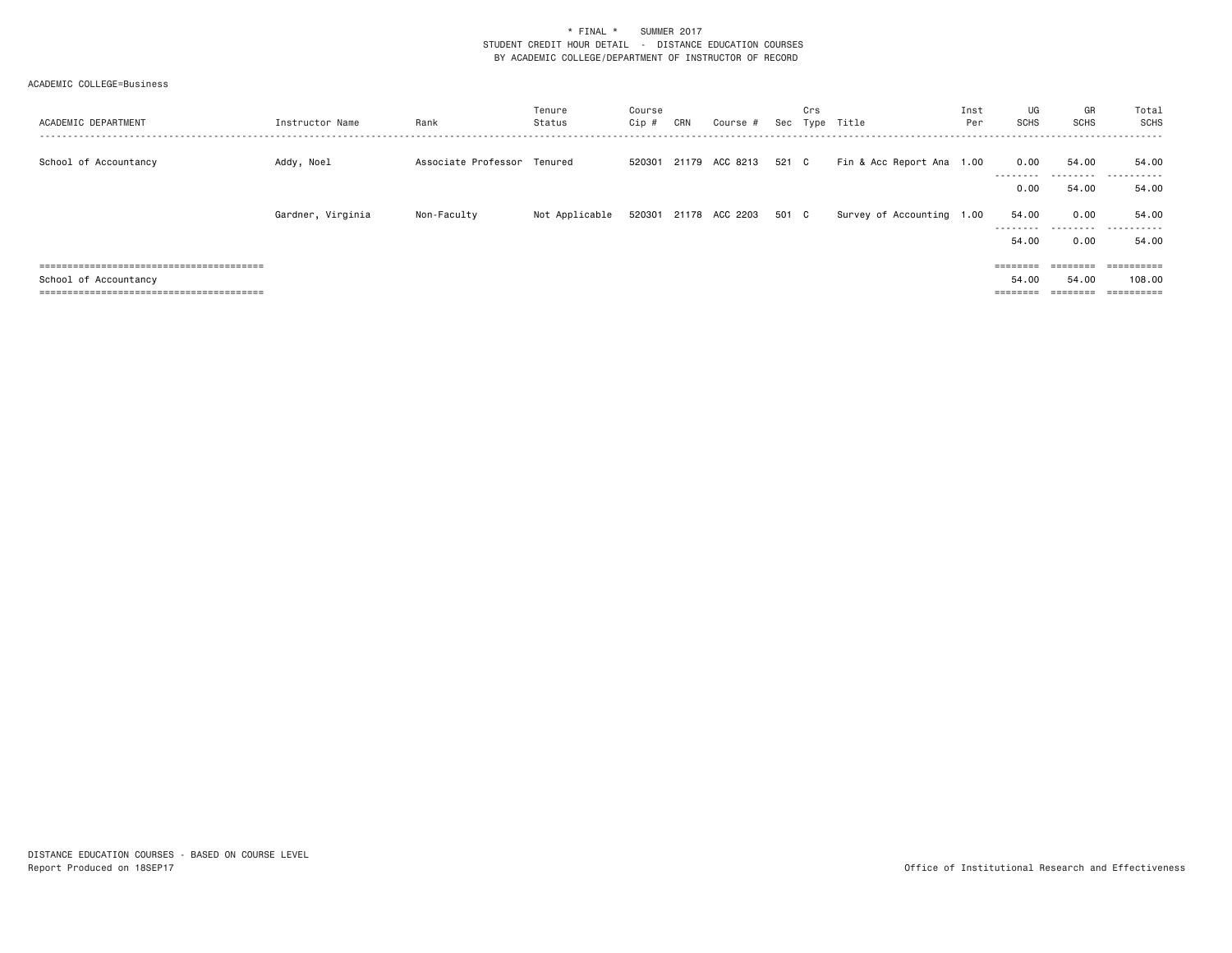| ACADEMIC DEPARTMENT                     | Instructor Name  | Rank                          | Tenure<br>Status | Course<br>$Cip$ # | CRN            | Course #                   | Sec            | Crs | Type Title                                             | Inst<br>Per  | UG<br><b>SCHS</b> | GR<br><b>SCHS</b>                       | Total<br>SCHS                       |
|-----------------------------------------|------------------|-------------------------------|------------------|-------------------|----------------|----------------------------|----------------|-----|--------------------------------------------------------|--------------|-------------------|-----------------------------------------|-------------------------------------|
| Counseling, Educational Psychology, and | LeJeune, Bonnie  | Non-Faculty                   | Not Applicable   | 131009 21222      | 422803 21223   | COE 6313<br>COE 8293       | 501 C<br>501 E |     | Resources Visual Imp 1.00<br>Supervised Project        | 1.00         | 0.00<br>0.00      | 33.00<br>33.00                          | 33.00<br>33.00                      |
|                                         |                  |                               |                  |                   |                |                            |                |     |                                                        |              | 0.00              | 66.00                                   | 66.00                               |
|                                         | Seymour, Dana    | Non-Faculty                   | Not Applicable   | 130604            | 21272          | EPY 8473<br>21273 EPY 8473 | 501 C<br>502 C |     | Mid Level Assessment 1.00<br>Mid Level Assessment 1.00 |              | 0.00<br>0.00      | 48.00<br>27.00                          | 48.00<br>27.00                      |
|                                         |                  |                               |                  |                   |                |                            |                |     |                                                        |              | 0.00              | 75.00                                   | 75.00                               |
|                                         | Vincent, Chelsey | Instructor                    | Non-Ten Track    |                   |                | 131315 21359 LSK 1023      | 501 C          |     | Col Read/Study Skill 1.00                              |              | 51.00             | 0.00                                    | 51.00                               |
|                                         |                  |                               |                  |                   |                |                            |                |     |                                                        |              | 51.00             | 0.00                                    | 51.00                               |
|                                         | Wei, Tianlan     | Assistant Professor Ten Track |                  | 130603            | 21269<br>21271 | EPY 6214<br>EPY 8214       | 501 C<br>551 B |     | Ed & Psy Statistics<br>Adv Ed & Psy Stat               | 1.00<br>1.00 | 0.00<br>0.00      | 72.00<br>60.00<br>-----                 | 72.00<br>60.00                      |
|                                         |                  |                               |                  |                   |                |                            |                |     |                                                        |              | 0.00              | 132.00                                  | 132.00                              |
| Counseling, Educational Psychology, and |                  |                               |                  |                   |                |                            |                |     |                                                        |              | 51.00<br>======== | $=$ = = = = = = =<br>273.00<br>======== | ==========<br>324,00<br>----------- |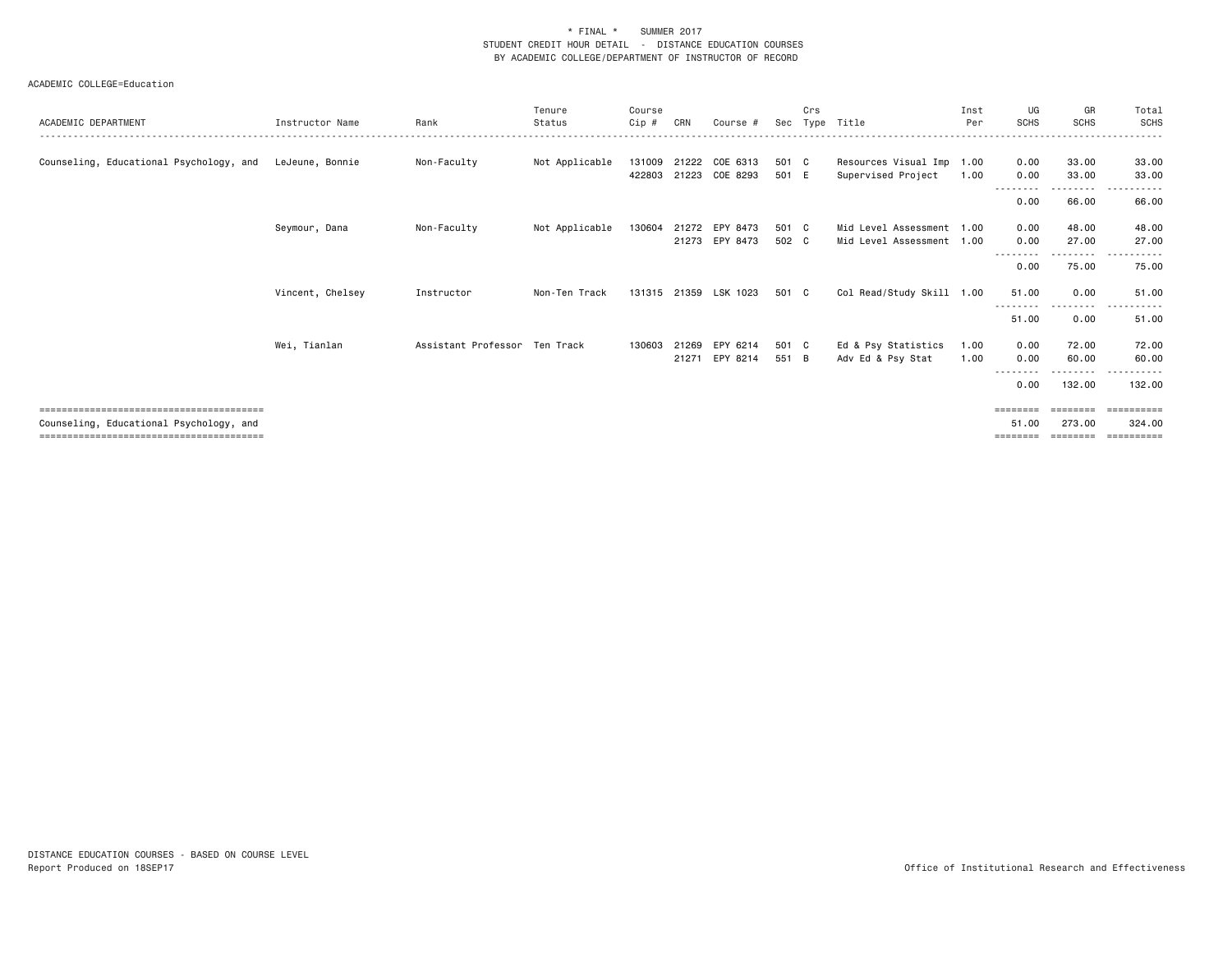| ACADEMIC DEPARTMENT                                      | Instructor Name   | Rank                              | Tenure<br>Status | Course<br>$Cip \#$ | CRN   | Course #                   |                | Crs | Sec Type Title                                         | Inst<br>Per | UG<br><b>SCHS</b>                                                                                                                                                                                                                                                                                                                                                                                                                                                                              | GR<br><b>SCHS</b>                    | Total<br><b>SCHS</b>                                                                                                                                          |
|----------------------------------------------------------|-------------------|-----------------------------------|------------------|--------------------|-------|----------------------------|----------------|-----|--------------------------------------------------------|-------------|------------------------------------------------------------------------------------------------------------------------------------------------------------------------------------------------------------------------------------------------------------------------------------------------------------------------------------------------------------------------------------------------------------------------------------------------------------------------------------------------|--------------------------------------|---------------------------------------------------------------------------------------------------------------------------------------------------------------|
| Curriculum, Instruction & Special Educat Alley, Kathleen |                   | Assistant Professor Ten Track     |                  |                    |       | 131203 21394 RDG 8113      | 501 C          |     | Mid Level Literacy I 1.00                              |             | 0.00<br>.                                                                                                                                                                                                                                                                                                                                                                                                                                                                                      | 18.00<br>.                           | 18.00<br>$\frac{1}{2} \left( \frac{1}{2} \right) \left( \frac{1}{2} \right) \left( \frac{1}{2} \right) \left( \frac{1}{2} \right) \left( \frac{1}{2} \right)$ |
|                                                          |                   |                                   |                  |                    |       |                            |                |     |                                                        |             | 0.00                                                                                                                                                                                                                                                                                                                                                                                                                                                                                           | 18.00                                | 18.00                                                                                                                                                         |
|                                                          | Anthony, Kenneth  | Assistant Professor Ten Track     |                  |                    |       | 131203 21236 EDE 8173      | 551 C          |     | Mid Sch Soc Studies                                    | 1.00        | 0.00                                                                                                                                                                                                                                                                                                                                                                                                                                                                                           | 27.00<br><u>.</u>                    | 27.00<br>$\frac{1}{2} \left( \frac{1}{2} \right) \left( \frac{1}{2} \right) \left( \frac{1}{2} \right) \left( \frac{1}{2} \right) \left( \frac{1}{2} \right)$ |
|                                                          |                   |                                   |                  |                    |       |                            |                |     |                                                        |             | 0.00                                                                                                                                                                                                                                                                                                                                                                                                                                                                                           | 27.00                                | 27.00                                                                                                                                                         |
|                                                          | Binford, Paul     | Assistant Professor Ten Track     |                  |                    |       | 131203 21254 EDS 8243      | 501 C          |     | Adv. Plan Manage Lea 1.00                              |             | 0.00                                                                                                                                                                                                                                                                                                                                                                                                                                                                                           | 60.00<br>$\frac{1}{2}$               | 60.00<br>$\frac{1}{2}$                                                                                                                                        |
|                                                          |                   |                                   |                  |                    |       |                            |                |     |                                                        |             | 0.00                                                                                                                                                                                                                                                                                                                                                                                                                                                                                           | 60.00                                | 60.00                                                                                                                                                         |
|                                                          | Brasher, Chelsi   | Instructor                        | Non-Ten Track    |                    |       | 131203 21234 EDE 8123      | 502 C          |     | Found Teach MidLev M 1.00                              |             | 0.00<br>$\begin{array}{cccccccccccccc} \multicolumn{2}{c}{} & \multicolumn{2}{c}{} & \multicolumn{2}{c}{} & \multicolumn{2}{c}{} & \multicolumn{2}{c}{} & \multicolumn{2}{c}{} & \multicolumn{2}{c}{} & \multicolumn{2}{c}{} & \multicolumn{2}{c}{} & \multicolumn{2}{c}{} & \multicolumn{2}{c}{} & \multicolumn{2}{c}{} & \multicolumn{2}{c}{} & \multicolumn{2}{c}{} & \multicolumn{2}{c}{} & \multicolumn{2}{c}{} & \multicolumn{2}{c}{} & \multicolumn{2}{c}{} & \multicolumn{2}{c}{} & \$ | 42.00<br>.                           | 42.00<br>$\frac{1}{2} \left( \frac{1}{2} \right) \left( \frac{1}{2} \right) \left( \frac{1}{2} \right) \left( \frac{1}{2} \right) \left( \frac{1}{2} \right)$ |
|                                                          |                   |                                   |                  |                    |       |                            |                |     |                                                        |             | 0.00                                                                                                                                                                                                                                                                                                                                                                                                                                                                                           | 42.00                                | 42.00                                                                                                                                                         |
|                                                          | Coffey, Kenneth   | Professor                         | Tenured          | 131001             | 21260 | EDX 6193<br>21267 EDX 8173 | 501 C<br>506 C |     | Adv. Plan Special Ed 1.00<br>Sp Ed In Reg Classrm 1.00 |             | 0.00<br>0.00                                                                                                                                                                                                                                                                                                                                                                                                                                                                                   | 51.00<br>36.00                       | 51.00<br>36.00                                                                                                                                                |
|                                                          |                   |                                   |                  |                    |       |                            |                |     |                                                        |             | 0.00                                                                                                                                                                                                                                                                                                                                                                                                                                                                                           | .<br>87.00                           | $- - - - -$<br>87.00                                                                                                                                          |
|                                                          | Fondren, Patricia | Instructor                        | Non-Ten Track    | 131001             |       | 21262 EDX 6813             | 501 C          |     | Intro Assmt Spec Ed                                    | 1.00        | 0.00                                                                                                                                                                                                                                                                                                                                                                                                                                                                                           | 45.00                                | 45.00                                                                                                                                                         |
|                                                          |                   |                                   |                  |                    |       |                            |                |     |                                                        |             | .<br>0.00                                                                                                                                                                                                                                                                                                                                                                                                                                                                                      | .<br>45.00                           | $\frac{1}{2} \left( \frac{1}{2} \right) \left( \frac{1}{2} \right) \left( \frac{1}{2} \right) \left( \frac{1}{2} \right) \left( \frac{1}{2} \right)$<br>45.00 |
|                                                          | Hopper, Peggy     | Associate Professor Tenured       |                  | 131205 21258       |       | EDS 8623                   | 501 C          |     | Effective Instructio 1.00                              |             | 0.00                                                                                                                                                                                                                                                                                                                                                                                                                                                                                           | 21.00                                | 21.00                                                                                                                                                         |
|                                                          |                   |                                   |                  |                    | 23461 | EDS 7000                   | 551 I          |     | Directed Indiv Study 1.00                              |             | 0.00                                                                                                                                                                                                                                                                                                                                                                                                                                                                                           | 1.00                                 | 1.00                                                                                                                                                          |
|                                                          |                   |                                   |                  | 131315 21399       | 23474 | EDS 7000<br>RDG 8653       | 552 I<br>551 C |     | Directed Indiv Study 1.00<br>Teach Read Sec Sch        | 1.00        | 0.00<br>0.00                                                                                                                                                                                                                                                                                                                                                                                                                                                                                   | 1.00<br>36.00                        | 1.00<br>36.00                                                                                                                                                 |
|                                                          |                   |                                   |                  |                    |       |                            |                |     |                                                        |             | $\frac{1}{2} \left( \frac{1}{2} \right) \left( \frac{1}{2} \right) \left( \frac{1}{2} \right) \left( \frac{1}{2} \right) \left( \frac{1}{2} \right)$<br>$\sim$ $\sim$ $\sim$<br>0.00                                                                                                                                                                                                                                                                                                           | $\sim$ $\sim$ $\sim$ $\sim$<br>59.00 | $\sim$ $\sim$ $\sim$ $\sim$ $\sim$<br>59.00                                                                                                                   |
|                                                          | Ivy, Jessica      | Assistant Professor Ten Track     |                  |                    |       | 131203 21233 EDE 8123      | 501 C          |     | Found Teach MidLev M 1.00                              |             | 0.00                                                                                                                                                                                                                                                                                                                                                                                                                                                                                           | 54.00<br>.                           | 54.00<br>$\frac{1}{2}$                                                                                                                                        |
|                                                          |                   |                                   |                  |                    |       |                            |                |     |                                                        |             | 0.00                                                                                                                                                                                                                                                                                                                                                                                                                                                                                           | 54.00                                | 54.00                                                                                                                                                         |
|                                                          | Javorsky, Kristin | Assistant Professor Ten Track     |                  |                    |       | 131315 21926 EDE 3233      | 501 C          |     | Teach Lit at Elem/Mi 1.00                              |             | 33.00<br>.                                                                                                                                                                                                                                                                                                                                                                                                                                                                                     | 0.00                                 | 33.00                                                                                                                                                         |
|                                                          |                   |                                   |                  |                    |       |                            |                |     |                                                        |             | 33.00                                                                                                                                                                                                                                                                                                                                                                                                                                                                                          | 0.00                                 | 33.00                                                                                                                                                         |
|                                                          | Lemley, Stephanie | Assistant Professor Ten Track     |                  |                    |       | 131203 21397 RDG 8133      | 501 C          |     | Mid Level Content Li 1.00                              |             | 0.00<br>$\sim$ $\sim$ $\sim$<br>$- - - - -$                                                                                                                                                                                                                                                                                                                                                                                                                                                    | 21.00<br>.                           | 21.00<br>$\frac{1}{2}$                                                                                                                                        |
|                                                          |                   |                                   |                  |                    |       |                            |                |     |                                                        |             | 0.00                                                                                                                                                                                                                                                                                                                                                                                                                                                                                           | 21.00                                | 21.00                                                                                                                                                         |
|                                                          | Lindsey, Gail     | Clinical Assist Pro Non-Ten Track |                  | 131202 21229       |       | EDE 3443                   | 501 C          |     | Creat Arts Elem / Mid 1.00                             |             | 42.00                                                                                                                                                                                                                                                                                                                                                                                                                                                                                          | 0.00                                 | 42.00                                                                                                                                                         |
|                                                          |                   |                                   |                  |                    |       | 21230 EDE 3443             | 502 C          |     | Creat Arts Elem / Mid 1.00                             |             | 24.00                                                                                                                                                                                                                                                                                                                                                                                                                                                                                          | 0.00                                 | 24.00                                                                                                                                                         |
|                                                          |                   |                                   |                  |                    |       |                            |                |     |                                                        |             | <u>.</u><br>66.00                                                                                                                                                                                                                                                                                                                                                                                                                                                                              | .<br>0.00                            | . <u>.</u> .<br>66.00                                                                                                                                         |
|                                                          | McGinnis, Brecken | Instructor                        | Non-Ten Track    | 131001             | 21259 | EDX 4113<br>21266 EDX 8173 | 501 C<br>505 C |     | Mthds/Mats Erly Chil 1.00<br>Sp Ed In Reg Classrm 1.00 |             | 33.00<br>0.00                                                                                                                                                                                                                                                                                                                                                                                                                                                                                  | 0.00<br>24.00                        | 33.00<br>24.00                                                                                                                                                |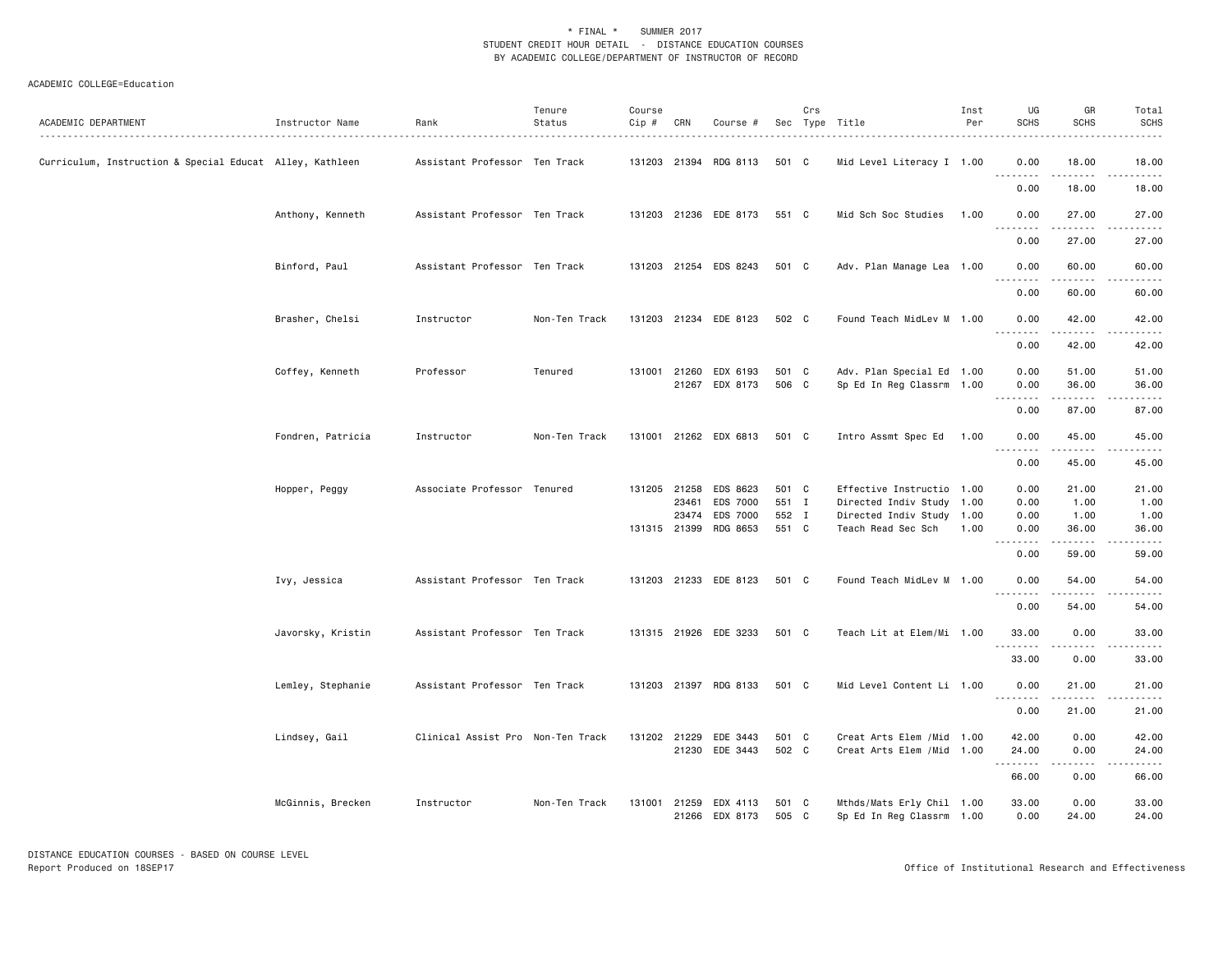| ACADEMIC DEPARTMENT                                         | Instructor Name | Rank                               | Tenure<br>Status | Course<br>Cip # | CRN   | Course #              | Sec   | Crs | Type Title                | Inst<br>Per | UG<br><b>SCHS</b> | GR<br><b>SCHS</b>                                                                                                                                                                        | Total<br>SCHS    |
|-------------------------------------------------------------|-----------------|------------------------------------|------------------|-----------------|-------|-----------------------|-------|-----|---------------------------|-------------|-------------------|------------------------------------------------------------------------------------------------------------------------------------------------------------------------------------------|------------------|
|                                                             |                 |                                    |                  |                 |       |                       |       |     |                           |             |                   |                                                                                                                                                                                          |                  |
|                                                             |                 |                                    |                  |                 |       |                       |       |     |                           |             | 33.00             | 24.00                                                                                                                                                                                    | 57.00            |
| Curriculum, Instruction & Special Educat McKissick, Bethany |                 | Assistant Professor Ten Track      |                  | 131001          |       | 21263 EDX 8023        | 501 C |     | Fundamentals of Teac      | 1.00        | 0.00              | 6.00                                                                                                                                                                                     | 6.00             |
|                                                             |                 |                                    |                  |                 |       | 21958 EDX 8013        | 501 C |     | Fundamentals of Teac 1.00 |             | 0.00<br><u>.</u>  | 12.00<br>$\frac{1}{2} \left( \frac{1}{2} \right) \left( \frac{1}{2} \right) \left( \frac{1}{2} \right) \left( \frac{1}{2} \right) \left( \frac{1}{2} \right) \left( \frac{1}{2} \right)$ | 12.00            |
|                                                             |                 |                                    |                  |                 |       |                       |       |     |                           |             | 0.00              | 18.00                                                                                                                                                                                    | 18.00            |
|                                                             | Moser, Kelly    | Assistant Professor Ten Track      |                  | 130101          | 22005 | EDS 8103              | 501 C |     | Adv Meth in Mid/Sec       | 1.00        | 0.00              | 24.00                                                                                                                                                                                    | 24.00            |
|                                                             |                 |                                    |                  | 131205          |       | 21256 EDS 8613        | 501 C |     | Mdle & Sec Sch Curr       | 1.00        | 0.00              | 27.00                                                                                                                                                                                    | 27.00            |
|                                                             |                 |                                    |                  |                 |       |                       |       |     |                           |             | <u>.</u><br>0.00  | .<br>51.00                                                                                                                                                                               | $- - -$<br>51.00 |
|                                                             | Pope, Margaret  | Non-Employee/Affili Not Applicable |                  |                 |       | 131203 21238 EDE 8183 | 501 C |     | Tch Science in Mid G 1.00 |             | 0.00              | 57.00                                                                                                                                                                                    | 57.00            |
|                                                             |                 |                                    |                  |                 |       |                       |       |     |                           |             | 0.00              | 57.00                                                                                                                                                                                    | 57.00            |
|                                                             | Shea, Donna     | Non-Faculty                        | Not Applicable   |                 |       | 131203 21255 EDS 8243 | 502 C |     | Adv. Plan Manage Lea 1.00 |             | 0.00              | 18.00                                                                                                                                                                                    | 18.00            |
|                                                             |                 |                                    |                  |                 |       |                       |       |     |                           |             | 0.00              | 18.00                                                                                                                                                                                    | 18.00            |
|                                                             |                 |                                    |                  |                 |       |                       |       |     |                           |             | ========          |                                                                                                                                                                                          |                  |
| Curriculum, Instruction & Special Educat                    |                 |                                    |                  |                 |       |                       |       |     |                           |             | 132,00            | 581.00                                                                                                                                                                                   | 713.00           |
|                                                             |                 |                                    |                  |                 |       |                       |       |     |                           |             | ========          | .<br>========                                                                                                                                                                            | .<br>==========  |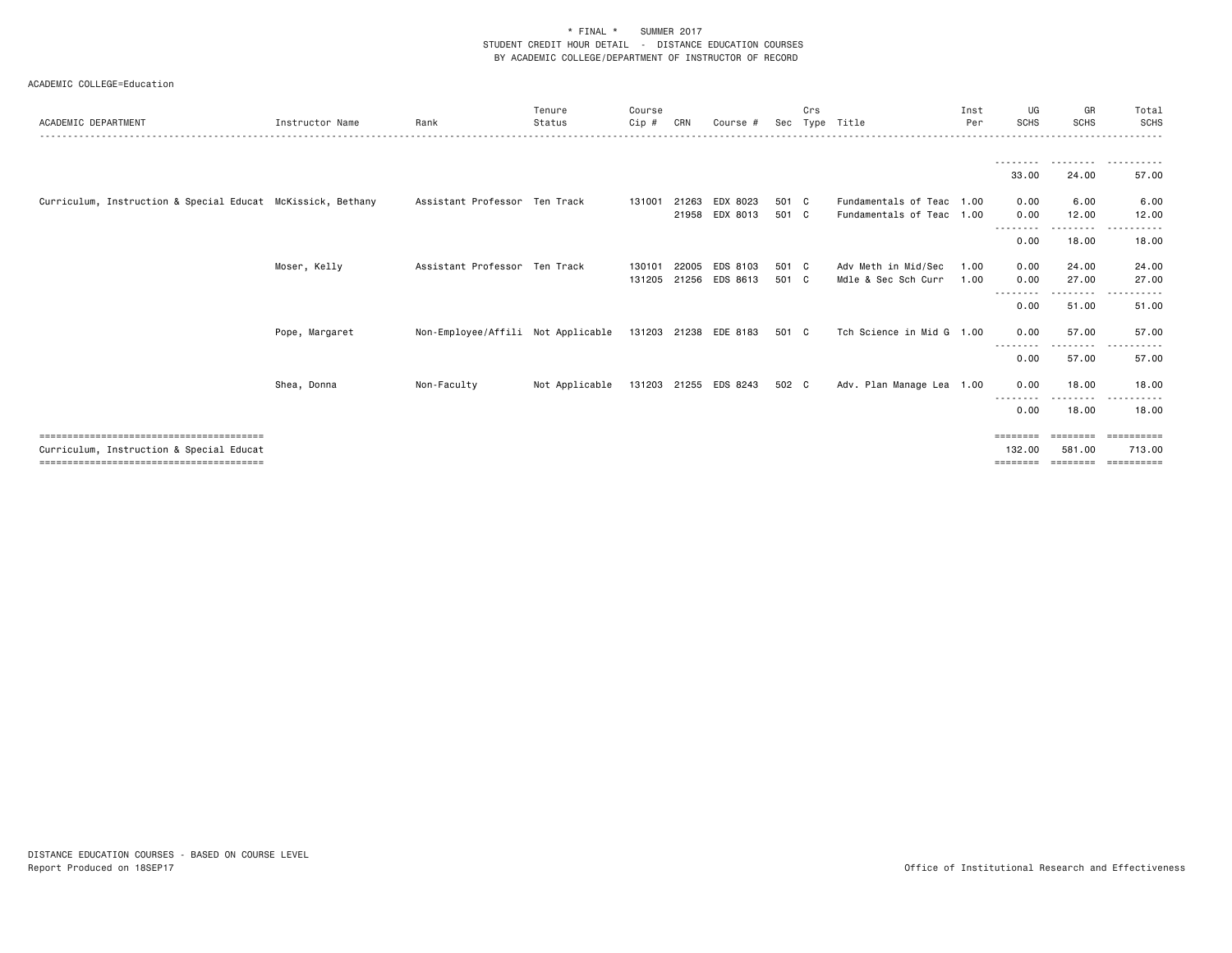#### ACADEMIC COLLEGE=Education

| ACADEMIC DEPARTMENT    | Instructor Name   | Rank                               | Tenure<br>Status | Course<br>Cip # | CRN   | Course #              |       | Crs          | Sec Type Title            | Inst<br>Per | UG<br><b>SCHS</b> | GR<br><b>SCHS</b>                                                                                                                                                                        | Total<br><b>SCHS</b>                                                                                                              |
|------------------------|-------------------|------------------------------------|------------------|-----------------|-------|-----------------------|-------|--------------|---------------------------|-------------|-------------------|------------------------------------------------------------------------------------------------------------------------------------------------------------------------------------------|-----------------------------------------------------------------------------------------------------------------------------------|
| Educational Leadership | Brocato, Donna    | Associate Professor Tenured        |                  | 130401          |       | 20449 EDF 8443        | 551 C |              | Eval of Sch Prog          | 1.00        | 0.00<br>.         | 21.00<br>.                                                                                                                                                                               | 21.00<br>.                                                                                                                        |
|                        |                   |                                    |                  |                 |       |                       |       |              |                           |             | 0.00              | 21.00                                                                                                                                                                                    | 21.00                                                                                                                             |
|                        | Coats, Linda      | Professor                          | Tenured          | 130401          | 21227 | EDA 8190              | 501 S |              | Wkshp Ed Adm & Super 1.00 |             | 0.00              | 15.00                                                                                                                                                                                    | 15.00                                                                                                                             |
|                        |                   |                                    |                  | 130407          | 21194 | CCL 8113              | 501   | $\mathbf{C}$ | Comm Col Hist/Philos      | 1.00        | 0.00              | 21.00                                                                                                                                                                                    | 21.00                                                                                                                             |
|                        |                   |                                    |                  |                 | 21196 | CCL 8153              | 501 C |              | Human Resources Admi 1.00 |             | 0.00              | 24.00                                                                                                                                                                                    | 24.00                                                                                                                             |
|                        |                   |                                    |                  |                 |       | 22769 CCL 9000        | 502 D |              | Diss./Dissertation R 1.00 |             | 0.00<br><u>.</u>  | 6.00<br>.                                                                                                                                                                                | 6.00<br>$\frac{1}{2} \left( \frac{1}{2} \right) \left( \frac{1}{2} \right) \left( \frac{1}{2} \right) \left( \frac{1}{2} \right)$ |
|                        |                   |                                    |                  |                 |       |                       |       |              |                           |             | 0.00              | 66.00                                                                                                                                                                                    | 66.00                                                                                                                             |
|                        | Cutts, Qiana      | Assistant Professor Non-Ten Track  |                  | 130901          |       | 21239 EDF 3333        | 501 C |              | Social Foundation Ed      | 1.00        | 63.00             | 0.00                                                                                                                                                                                     | 63.00                                                                                                                             |
|                        |                   |                                    |                  |                 |       |                       |       |              |                           |             | .<br>63.00        | $\sim$ $\sim$ $\sim$<br>0.00                                                                                                                                                             | 63.00                                                                                                                             |
|                        | Farmer, Angela    | Assistant Professor Ten Track      |                  | 130401          | 21247 | EDL 8423              | 501 C |              | School Leadership         | 1.00        | 0.00              | 21.00                                                                                                                                                                                    | 21.00                                                                                                                             |
|                        |                   |                                    |                  |                 | 21249 | EDL 8633              | 551 C |              | HR Leadership             | 1.00        | 0.00              | 15.00                                                                                                                                                                                    | 15.00                                                                                                                             |
|                        |                   |                                    |                  |                 | 21941 | EDL 8633              | 501 C |              | HR Leadership             | 1.00        | 0.00              | 24.00                                                                                                                                                                                    | 24.00                                                                                                                             |
|                        |                   |                                    |                  |                 |       | 22775 EDL 8423        | 502 C |              | School Leadership         | 1.00        | 0.00<br>.         | 27.00<br>$\frac{1}{2}$                                                                                                                                                                   | 27.00<br>.                                                                                                                        |
|                        |                   |                                    |                  |                 |       |                       |       |              |                           |             | 0.00              | 87.00                                                                                                                                                                                    | 87.00                                                                                                                             |
|                        | Fincher, Mark     | Assistant Professor Ten Track      |                  |                 |       | 130407 21195 CCL 8113 | 502 C |              | Comm Col Hist/Philos      | 1.00        | 0.00              | 15.00                                                                                                                                                                                    | 15.00                                                                                                                             |
|                        |                   |                                    |                  |                 | 21203 | CCL 9913              | 502 S |              | Dissertation Seminar      | 1.00        | 0.00              | 15.00                                                                                                                                                                                    | 15.00                                                                                                                             |
|                        |                   |                                    |                  |                 |       | 21943 CCL 8123        | 501 C |              | Comm Col Finance          | 1.00        | 0.00<br>.         | 15.00<br>$\frac{1}{2} \left( \frac{1}{2} \right) \left( \frac{1}{2} \right) \left( \frac{1}{2} \right) \left( \frac{1}{2} \right) \left( \frac{1}{2} \right) \left( \frac{1}{2} \right)$ | 15.00<br>.                                                                                                                        |
|                        |                   |                                    |                  |                 |       |                       |       |              |                           |             | 0.00              | 45.00                                                                                                                                                                                    | 45.00                                                                                                                             |
|                        | Hailey, Leigh     | Clinical Assist Pro Non-Ten Track  |                  | 130401          | 21246 | EDL 8413              | 501 C |              | Sch Legal & Ethic Pe 1.00 |             | 0.00              | 27.00                                                                                                                                                                                    | 27.00                                                                                                                             |
|                        |                   |                                    |                  |                 | 21250 | EDL 8713              | 501 C |              | Sch Bus & Facilities      | 1.00        | 0.00              | 18.00                                                                                                                                                                                    | 18.00                                                                                                                             |
|                        |                   |                                    |                  |                 | 21940 | EDL 8713              | 551 C |              | Sch Bus & Facilities      | 1.00        | 0.00              | 24.00                                                                                                                                                                                    | 24.00                                                                                                                             |
|                        |                   |                                    |                  |                 |       | 22771 EDL 8413        | 502 C |              | Sch Legal & Ethic Pe 1.00 |             | 0.00              | 30.00<br>.                                                                                                                                                                               | 30.00<br>د د د د                                                                                                                  |
|                        |                   |                                    |                  |                 |       |                       |       |              |                           |             | 0.00              | 99.00                                                                                                                                                                                    | 99.00                                                                                                                             |
|                        | Heindl, Michael   | Non-Employee/Affili Not Applicable |                  |                 |       | 130407 21200 CCL 8233 | 501 C |              | Comm Col Legal Issue 1.00 |             | 0.00<br>.         | 18.00<br>.                                                                                                                                                                               | 18.00<br>.                                                                                                                        |
|                        |                   |                                    |                  |                 |       |                       |       |              |                           |             | 0.00              | 18.00                                                                                                                                                                                    | 18.00                                                                                                                             |
|                        | Hickmon, Fredrick | Non-Employee/Affili Not Applicable |                  | 130401          | 21251 | EDL 8723              | 551 C |              | Positive Sch Culture      | 1.00        | 0.00              | 18.00                                                                                                                                                                                    | 18.00                                                                                                                             |
|                        |                   |                                    |                  |                 |       | 21942 EDL 8723        | 501 C |              | Positive Sch Culture 1.00 |             | 0.00              | 24.00                                                                                                                                                                                    | 24.00                                                                                                                             |
|                        |                   |                                    |                  |                 |       |                       |       |              |                           |             | .                 | <u>.</u>                                                                                                                                                                                 | .                                                                                                                                 |
|                        |                   |                                    |                  |                 |       |                       |       |              |                           |             | 0.00              | 42.00                                                                                                                                                                                    | 42.00                                                                                                                             |
|                        | King, Stephanie   | Associate Professor Tenured        |                  | 130407          | 21198 | CCL 8193              | 501 S |              | Sem Comm Coll Lead        | 1.00        | 0.00              | 18.00                                                                                                                                                                                    | 18.00                                                                                                                             |
|                        |                   |                                    |                  |                 | 22007 | CCL 8173              | 501 C |              | Comm College Teachin      | 1.00        | 0.00              | 30.00                                                                                                                                                                                    | 30.00                                                                                                                             |
|                        |                   |                                    |                  |                 |       | 22766 CCL 9000        | 501 D |              | Diss./Dissertation R 1.00 |             | 0.00<br>.         | 18.00<br>$- - - - -$                                                                                                                                                                     | 18.00<br>.                                                                                                                        |
|                        |                   |                                    |                  |                 |       |                       |       |              |                           |             | 0.00              | 66.00                                                                                                                                                                                    | 66.00                                                                                                                             |
|                        | Prince, Debra     | Associate Professor Tenured        |                  | 130401          |       | 21243 EDF 8443        | 501 C |              | Eval of Sch Prog          | 1.00        | 0.00              | 18.00                                                                                                                                                                                    | 18.00                                                                                                                             |
|                        |                   |                                    |                  | 130601          |       | 21242 EDF 8363        | 501 C |              | Func & Met Res In Ed      | 1.00        | 0.00              | 15.00                                                                                                                                                                                    | 15.00                                                                                                                             |

DISTANCE EDUCATION COURSES - BASED ON COURSE LEVEL Report Produced on 18SEP17 Office of Institutional Research and Effectiveness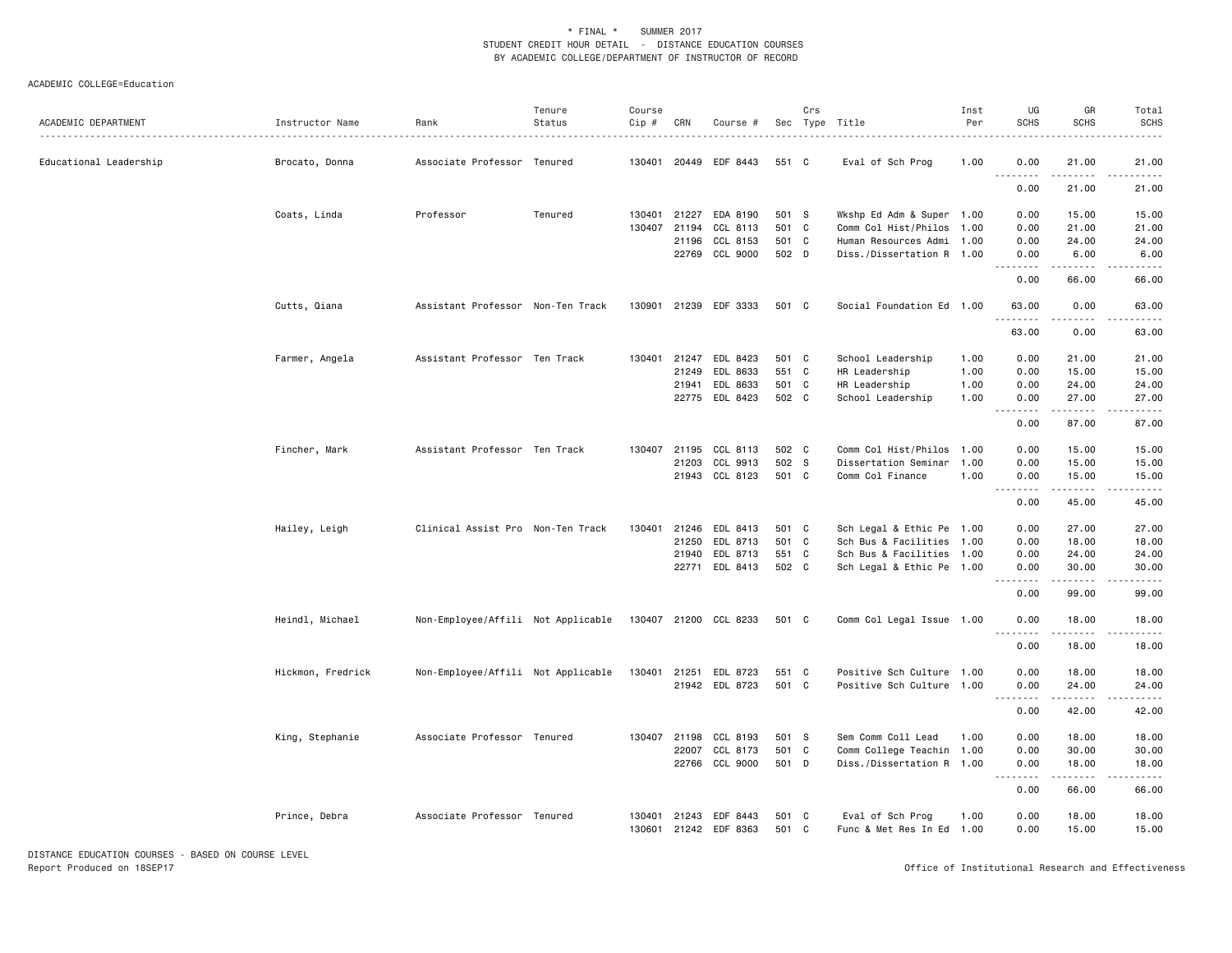| ACADEMIC DEPARTMENT    | Instructor Name | Rank                               | Tenure<br>Status | Course<br>Cip # | CRN   | Course #       | Sec   | Crs | Type Title                | Inst<br>Per | UG<br><b>SCHS</b>              | GR<br>SCHS                     | Total<br>SCHS                       |
|------------------------|-----------------|------------------------------------|------------------|-----------------|-------|----------------|-------|-----|---------------------------|-------------|--------------------------------|--------------------------------|-------------------------------------|
| Educational Leadership | Prince, Debra   | Associate Professor Tenured        |                  | 131202          | 21240 | EDF 3423       | 501 C |     | Exploring Diversity       | 1.00        | 69.00                          | 0.00                           | 69.00                               |
|                        |                 |                                    |                  |                 | 21241 | EDF 3423       | 502 C |     | Exploring Diversity       | 1.00        | 27.00<br>.<br>96.00            | 0.00<br>-----<br>33.00         | 27.00<br>.<br>129,00                |
|                        | Ray, Michael    | Non-Employee/Affili Not Applicable |                  | 130401          | 21248 | EDL 8433       | 551 C |     | Data for Sch Impr         | 1.00        | 0.00                           | 15.00                          | 15.00                               |
|                        |                 |                                    |                  |                 |       | 22776 EDL 8433 | 502 C |     | Data for Sch Impr         | 1.00        | 0.00<br>0.00                   | 27.00<br>42.00                 | 27.00<br>42.00                      |
|                        | Taylor, Leonard | Assistant Professor Ten Track      |                  | 130401          |       | 23093 HED 8683 | 551 C |     | Policy Issues in Hig 1.00 |             | 0.00                           | 24.00                          | 24.00                               |
|                        |                 |                                    |                  |                 |       |                |       |     |                           |             | 0.00                           | 24.00                          | 24.00                               |
|                        | Xu, Jianzhong   | Professor                          | Tenured          | 130603          |       | 21244 EDF 9453 | 501 C |     | Intro Qual Research       | 1.00        | 0.00                           | 18,00<br>.                     | 18.00                               |
|                        |                 |                                    |                  |                 |       |                |       |     |                           |             | 0.00                           | 18.00                          | 18.00                               |
| Educational Leadership |                 |                                    |                  |                 |       |                |       |     |                           |             | ========<br>159,00<br>======== | ========<br>561.00<br>======== | -----------<br>720.00<br>========== |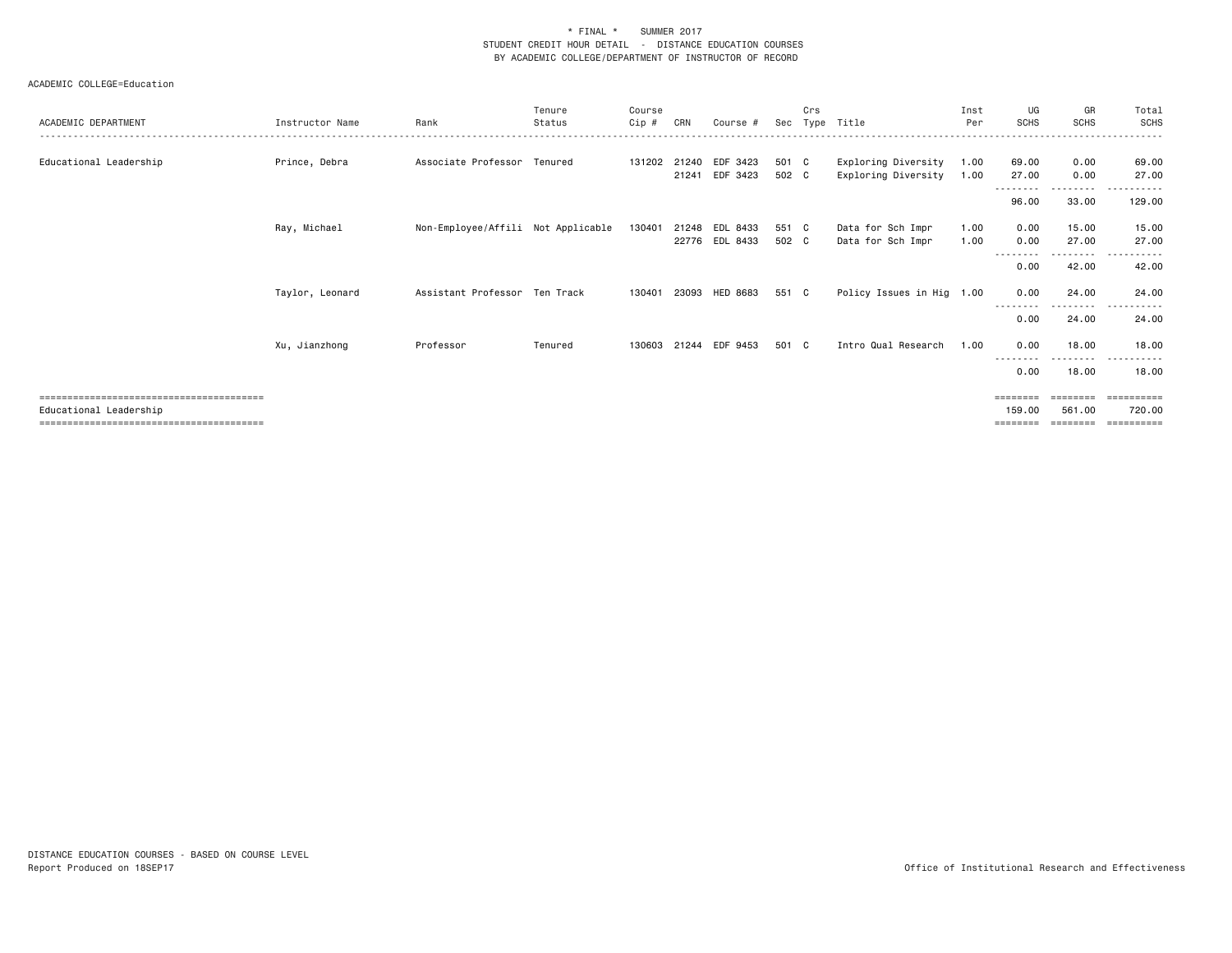|                                                          |                      |                               | Tenure         | Course |       |                       |       | Crs |                           | Inst | UG                 | GR                                                                                                                                                                                       | Total                          |
|----------------------------------------------------------|----------------------|-------------------------------|----------------|--------|-------|-----------------------|-------|-----|---------------------------|------|--------------------|------------------------------------------------------------------------------------------------------------------------------------------------------------------------------------------|--------------------------------|
| ACADEMIC DEPARTMENT                                      | Instructor Name      | Rank                          | Status         | Cip #  | CRN   | Course #              |       |     | Sec Type Title            | Per  | <b>SCHS</b>        | <b>SCHS</b>                                                                                                                                                                              | <b>SCHS</b>                    |
| Instructional Systems & Workforce Develo Bailey, Melinda |                      | Non-Faculty                   | Not Applicable |        |       | 240102 21353 IDS 4111 | 502 C |     | Professional Seminar 1.00 |      | 10.00              | 0.00                                                                                                                                                                                     | 10.00                          |
|                                                          |                      |                               |                |        |       |                       |       |     |                           |      | .<br>10.00         | .<br>$\sim$ $\sim$ $\sim$<br>0.00                                                                                                                                                        | 10.00                          |
|                                                          | Ballard, Iva         | Instructor                    | Non-Ten Track  |        |       | 521302 21570 BQA 8443 | 501 C |     | Stat Analy Bus Dec        | 1.00 | 0.00<br><u>.</u>   | 48.00                                                                                                                                                                                    | 48.00                          |
|                                                          |                      |                               |                |        |       |                       |       |     |                           |      | 0.00               | 48.00                                                                                                                                                                                    | 48.00                          |
|                                                          | Beriswill, Joanne    | Assistant Professor Ten Track |                |        |       | 110301 21417 TKT 1273 | 501 C |     | Computer Application 1.00 |      | 42.00              | 0.00                                                                                                                                                                                     | 42.00                          |
|                                                          |                      |                               |                |        |       |                       |       |     |                           |      | 42.00              | 0.00                                                                                                                                                                                     | 42.00                          |
|                                                          | Huang, Kun           | Assistant Professor Ten Track |                | 110301 |       | 21418 TKT 1273        | 551 C |     | Computer Application 1.00 |      | 27.00              | 0.00                                                                                                                                                                                     | 27.00                          |
|                                                          |                      |                               |                |        |       | 131309 21844 TKT 4763 | 551 C |     | Digital Tools/Learni 1.00 |      | 21.00              | 0.00                                                                                                                                                                                     | 21.00                          |
|                                                          |                      |                               |                |        |       | 21845 TKT 6763        | 551 C |     | Digital Tools/Learni 1.00 |      | 0.00<br><u>.</u>   | 12.00<br>$\frac{1}{2} \left( \frac{1}{2} \right) \left( \frac{1}{2} \right) \left( \frac{1}{2} \right) \left( \frac{1}{2} \right) \left( \frac{1}{2} \right) \left( \frac{1}{2} \right)$ | 12.00<br>.                     |
|                                                          |                      |                               |                |        |       |                       |       |     |                           |      | 48.00              | 12.00                                                                                                                                                                                    | 60.00                          |
|                                                          | Keel, Vicki          | Instructor                    | Non-Ten Track  | 110301 |       | 21414 TKB 4543        | 551 C |     | Information Processi 1.00 |      | 60.00              | 0.00                                                                                                                                                                                     | 60.00                          |
|                                                          |                      |                               |                |        |       | 131303 21413 TKB 3133 | 501 C |     | Admin Management & P 1.00 |      | 66.00<br>.         | 0.00<br>$  -$                                                                                                                                                                            | 66.00<br>.                     |
|                                                          |                      |                               |                |        |       |                       |       |     |                           |      | 126.00             | 0.00                                                                                                                                                                                     | 126.00                         |
|                                                          | Lee, Sang Joon       | Assistant Professor Ten Track |                | 110801 | 21415 | TKB 4583              | 501 B |     | Graphics and Web Des 1.00 |      | 54.00              | 0.00                                                                                                                                                                                     | 54.00                          |
|                                                          |                      |                               |                |        |       | 131309 21419 TKT 4343 | 501 C |     | Info Tech Project Mg 1.00 |      | 63.00<br>.         | 0.00                                                                                                                                                                                     | 63.00                          |
|                                                          |                      |                               |                |        |       |                       |       |     |                           |      | 117.00             | 0.00                                                                                                                                                                                     | 117.00                         |
|                                                          | Scott-Bracey, Pamela | Assistant Professor Ten Track |                | 131309 | 22274 | TKT 6473              | 501 C |     | Methods of Teaching       | 1.00 | 0.00               | 18.00                                                                                                                                                                                    | 18.00                          |
|                                                          |                      |                               |                |        | 22275 | TKT 4473              | 501 C |     | Methods of Teaching       | 1.00 | 15.00              | 0.00                                                                                                                                                                                     | 15.00                          |
|                                                          |                      |                               |                | 131319 |       | 23220 TKT 7000        | 501 I |     | Directed Indiv Study 1.00 |      | 0.00               | 3.00                                                                                                                                                                                     | 3.00                           |
|                                                          |                      |                               |                |        |       |                       |       |     |                           |      | 15.00              | 21.00                                                                                                                                                                                    | 36.00                          |
| Instructional Systems & Workforce Develo                 |                      |                               |                |        |       |                       |       |     |                           |      | ========<br>358.00 | eeeeeee<br>81.00                                                                                                                                                                         | ==========<br>439.00           |
|                                                          |                      |                               |                |        |       |                       |       |     |                           |      |                    |                                                                                                                                                                                          | ============================== |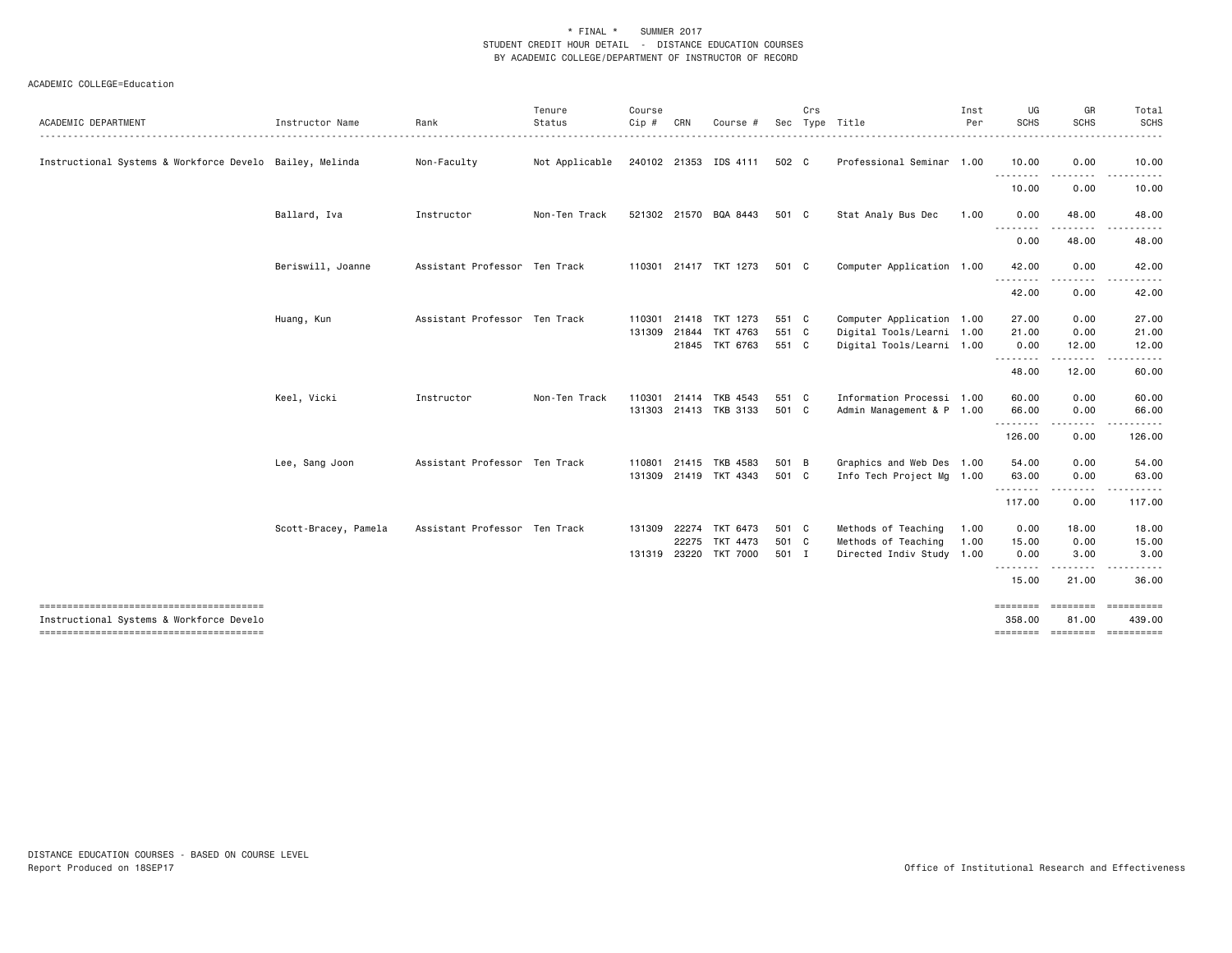| ACADEMIC DEPARTMENT | Instructor Name | Rank                        | Tenure<br>Status | Course<br>Cip # | CRN | Course #      | Sec   | Crs | Type Title                | Inst<br>Per | UG<br><b>SCHS</b>                        | GR<br>SCHS                   | Total<br>SCHS                               |
|---------------------|-----------------|-----------------------------|------------------|-----------------|-----|---------------|-------|-----|---------------------------|-------------|------------------------------------------|------------------------------|---------------------------------------------|
| Kinesiology         | Vickers, J.     | Associate Professor Tenured |                  | 131314          |     | 23244 PE 4000 | 501 I |     | Directed Indiv Study 1.00 |             | 3.00<br>3.00                             | 0.00<br>0.00                 | <br>3,00<br><br>3,00                        |
| Kinesiology         |                 |                             |                  |                 |     |               |       |     |                           |             | ========<br>3.00<br>--------<br>======== | ========<br>0.00<br>======== | $=$ = = = = = = = = =<br>3.00<br>========== |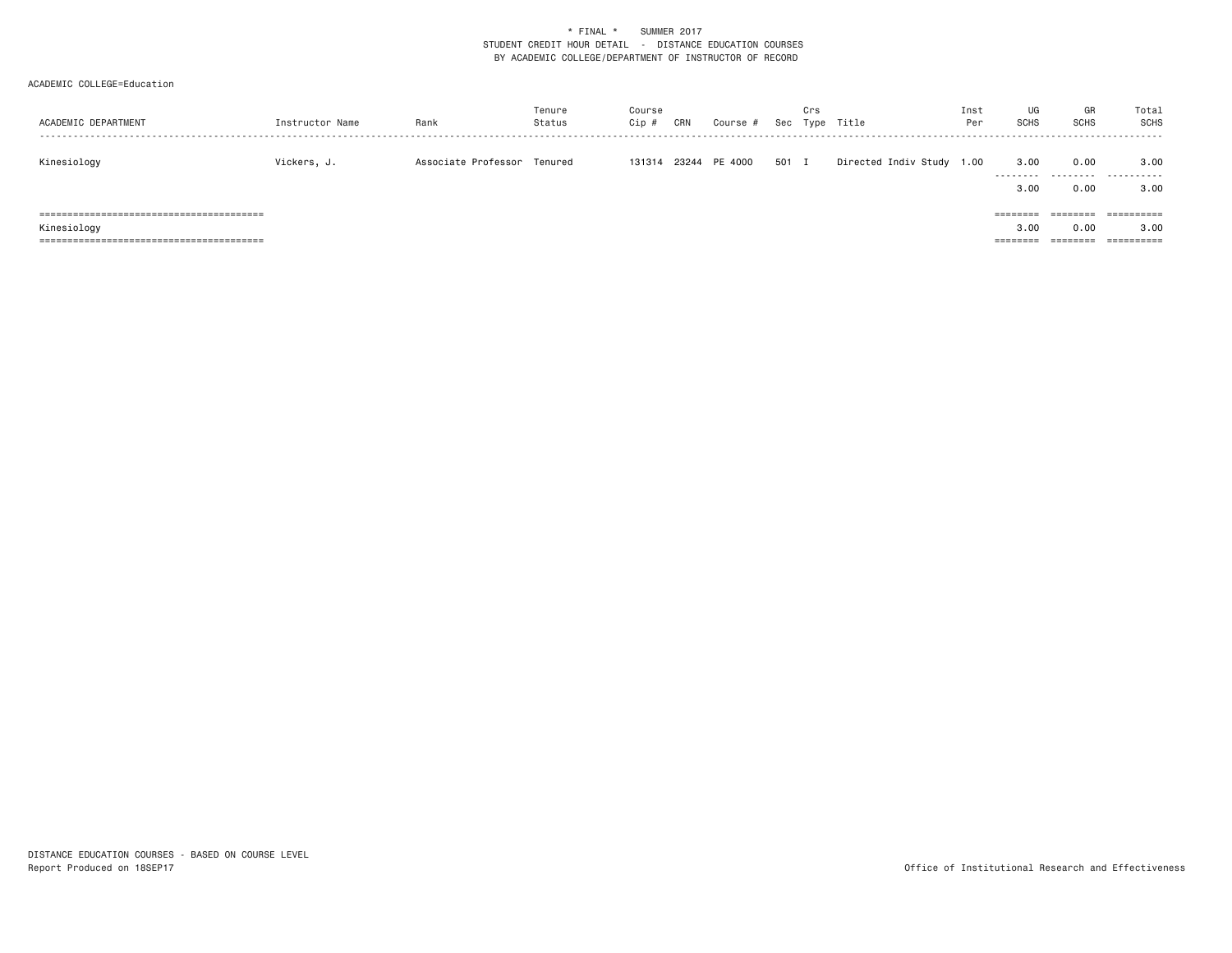| ACADEMIC DEPARTMENT                   | Instructor Name  | Rank                          | Tenure<br>Status | Course<br>Cip # | CRN | Course #             |       | Crs | Sec Type Title            | Inst<br>Per | UG<br>SCHS         | GR<br><b>SCHS</b>         | Total<br><b>SCHS</b>    |
|---------------------------------------|------------------|-------------------------------|------------------|-----------------|-----|----------------------|-------|-----|---------------------------|-------------|--------------------|---------------------------|-------------------------|
| Music                                 | Haislip, Matthew | Instructor                    | Non-Ten Track    |                 |     | 500901 21374 MU 1113 | 501 C |     | His & Apprec Of Musi 1.00 |             | 42.00<br>--------- | 0.00<br>---------         | 42.00<br>------<br>$ -$ |
|                                       |                  |                               |                  |                 |     |                      |       |     |                           |             | 42.00              | 0.00                      | 42.00                   |
|                                       | Hause, Barry     | Lecturer                      | Non-Ten Track    | 500902          |     | 21376 MU 1133        | 501 C |     | The History of Rock       | 1.00        | 39.00              | 0.00                      | 39.00                   |
|                                       |                  |                               |                  |                 |     | 21377 MU 1133        | 551 C |     | The History of Rock       | 1.00        | 21.00<br>--------  | 0.00<br>- - - - - - - - - | 21.00<br>.<br>.         |
|                                       |                  |                               |                  |                 |     |                      |       |     |                           |             | 60.00              | 0.00                      | 60.00                   |
|                                       | Ross, Ryan       | Assistant Professor Ten Track |                  |                 |     | 131312 21375 MU 1123 | 551 C |     | American Music App.       | 1.00        | 24.00              | 0.00                      | 24.00                   |
|                                       |                  |                               |                  |                 |     |                      |       |     |                           |             | 24.00              | .<br>0.00                 | $- - -$<br>24.00        |
|                                       |                  |                               |                  |                 |     |                      |       |     |                           |             |                    |                           | ==========              |
| Music                                 |                  |                               |                  |                 |     |                      |       |     |                           |             | 126,00             | 0.00                      | 126.00                  |
| ;==================================== |                  |                               |                  |                 |     |                      |       |     |                           |             |                    |                           |                         |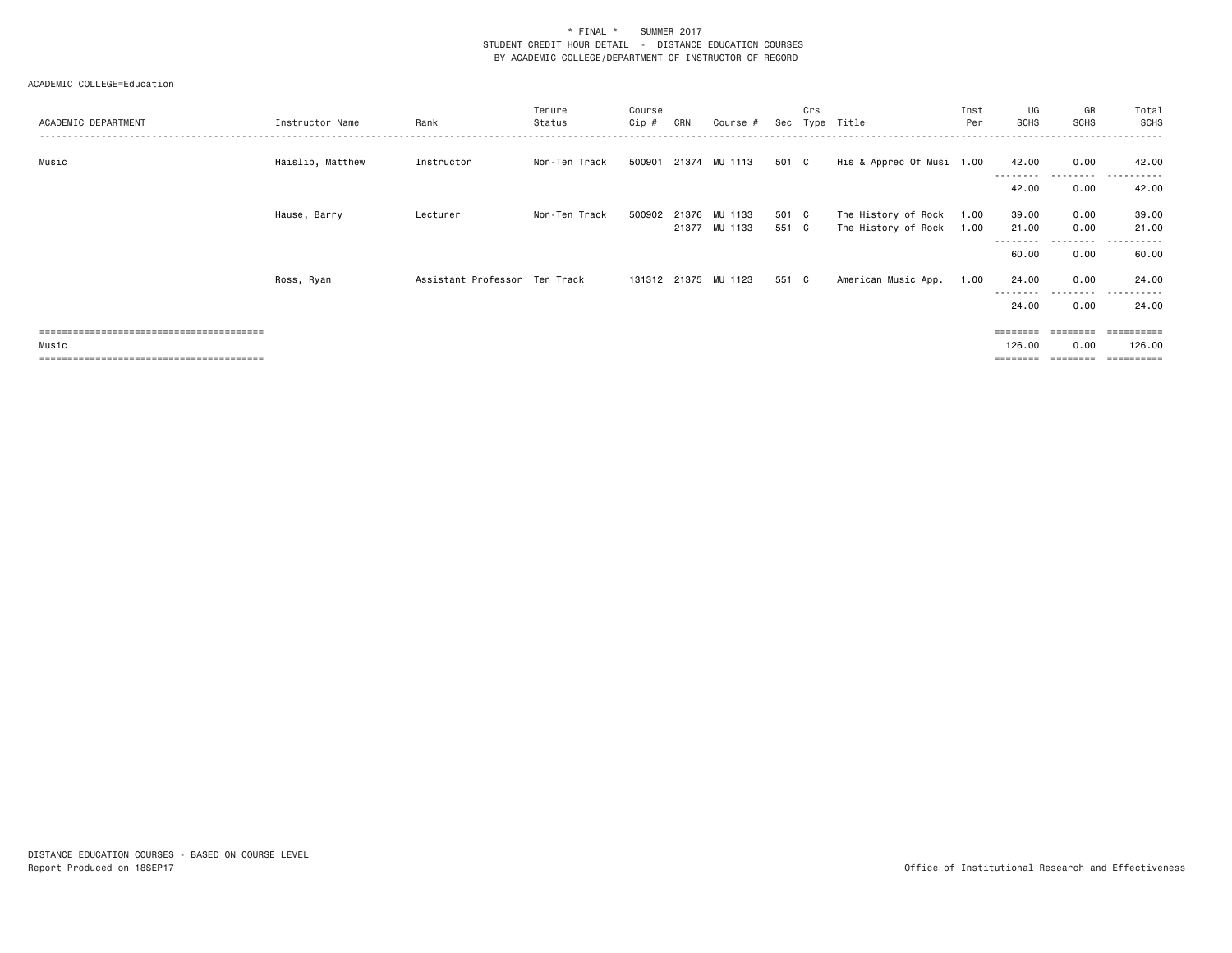| ACADEMIC DEPARTMENT   | Instructor Name | Rank      | Tenure<br>Status | Course<br>Cip # | CRN   | Course # | Sec   | Crs | Type Title   | Inst<br>Per | UG<br><b>SCHS</b>            | GR<br><b>SCHS</b>                                                                                       | Total<br>SCHS                    |
|-----------------------|-----------------|-----------|------------------|-----------------|-------|----------|-------|-----|--------------|-------------|------------------------------|---------------------------------------------------------------------------------------------------------|----------------------------------|
| Aerospace Engineering | Thompson, David | Professor | Tenured          | 309999          | 23332 | CME 9000 | 503 D |     | Research/Dis | 1.00        | 0.00<br>.<br>0.00            | .00<br>.<br>$\overline{0}$ .                                                                            | 1.00<br>.<br>1.00                |
| Aerospace Engineering |                 |           |                  |                 |       |          |       |     |              |             | ========<br>0.00<br>======== | ========<br>$\overline{0}$ .<br>$\qquad \qquad \equiv \equiv \equiv \equiv \equiv \equiv \equiv \equiv$ | ==========<br>1.00<br>========== |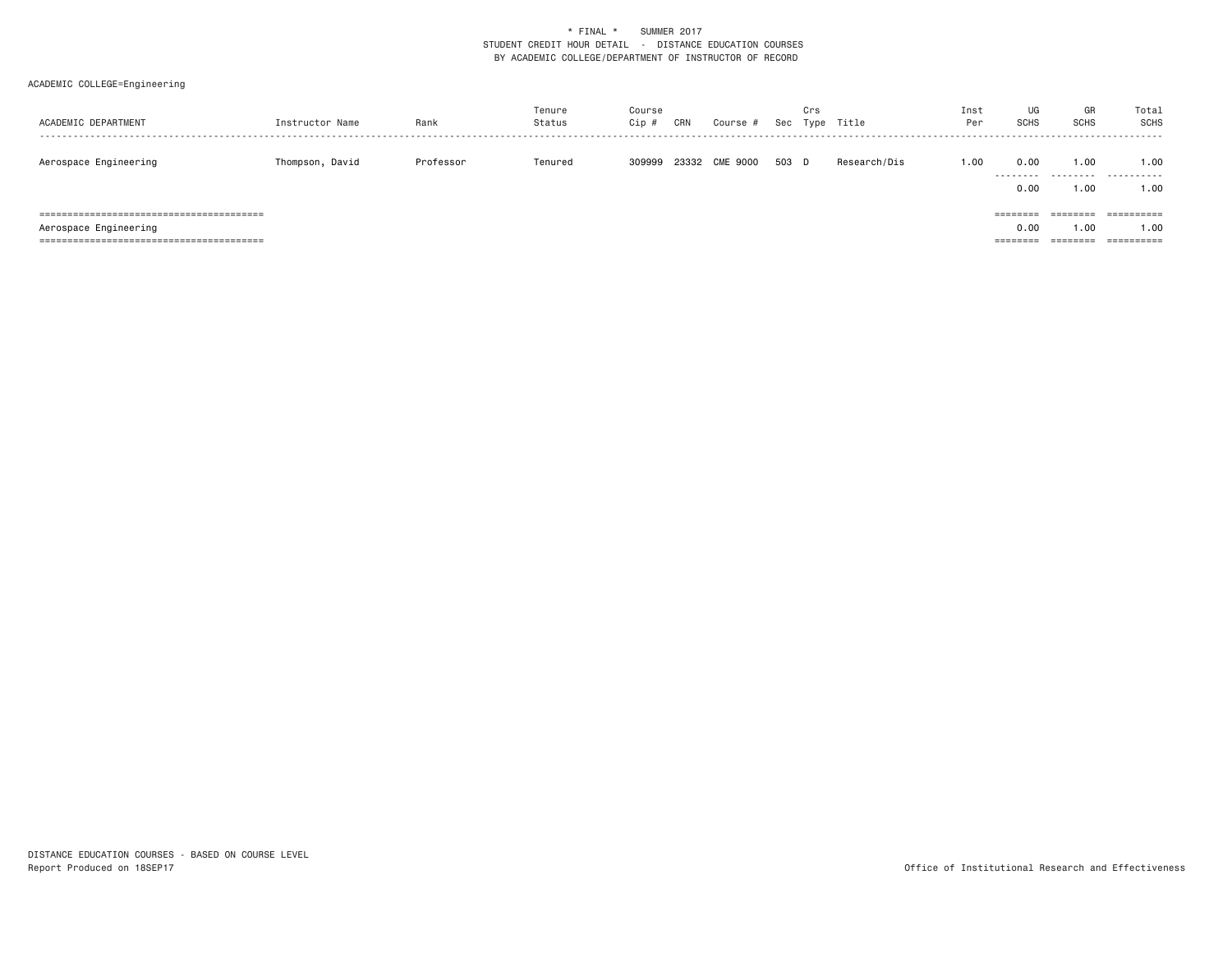| 6.00<br>6.00                                                                                                                                                                                                                                                                                                                                                                                                                                                                           |
|----------------------------------------------------------------------------------------------------------------------------------------------------------------------------------------------------------------------------------------------------------------------------------------------------------------------------------------------------------------------------------------------------------------------------------------------------------------------------------------|
| 6.00<br>6.00                                                                                                                                                                                                                                                                                                                                                                                                                                                                           |
|                                                                                                                                                                                                                                                                                                                                                                                                                                                                                        |
| 3.00<br>3.00                                                                                                                                                                                                                                                                                                                                                                                                                                                                           |
| 3.00<br>3.00                                                                                                                                                                                                                                                                                                                                                                                                                                                                           |
| 2.00                                                                                                                                                                                                                                                                                                                                                                                                                                                                                   |
| 15.00                                                                                                                                                                                                                                                                                                                                                                                                                                                                                  |
| 17.00                                                                                                                                                                                                                                                                                                                                                                                                                                                                                  |
| 3.00                                                                                                                                                                                                                                                                                                                                                                                                                                                                                   |
| 3.00                                                                                                                                                                                                                                                                                                                                                                                                                                                                                   |
| 3.00                                                                                                                                                                                                                                                                                                                                                                                                                                                                                   |
| 3.00                                                                                                                                                                                                                                                                                                                                                                                                                                                                                   |
| 6.00                                                                                                                                                                                                                                                                                                                                                                                                                                                                                   |
| 39.00                                                                                                                                                                                                                                                                                                                                                                                                                                                                                  |
| 39.00                                                                                                                                                                                                                                                                                                                                                                                                                                                                                  |
| 3.00                                                                                                                                                                                                                                                                                                                                                                                                                                                                                   |
| 3.00                                                                                                                                                                                                                                                                                                                                                                                                                                                                                   |
| 3.00                                                                                                                                                                                                                                                                                                                                                                                                                                                                                   |
| 9.00                                                                                                                                                                                                                                                                                                                                                                                                                                                                                   |
| $\begin{array}{cccccccccc} \multicolumn{3}{c}{} & \multicolumn{3}{c}{} & \multicolumn{3}{c}{} & \multicolumn{3}{c}{} & \multicolumn{3}{c}{} & \multicolumn{3}{c}{} & \multicolumn{3}{c}{} & \multicolumn{3}{c}{} & \multicolumn{3}{c}{} & \multicolumn{3}{c}{} & \multicolumn{3}{c}{} & \multicolumn{3}{c}{} & \multicolumn{3}{c}{} & \multicolumn{3}{c}{} & \multicolumn{3}{c}{} & \multicolumn{3}{c}{} & \multicolumn{3}{c}{} & \multicolumn{3}{c}{} & \multicolumn{3}{c}{} & \mult$ |
| 83.00<br>==============================                                                                                                                                                                                                                                                                                                                                                                                                                                                |
| 2.00<br>15.00<br>.<br>17.00<br>3.00<br>3.00<br>3.00<br>3.00<br>6.00<br>39.00<br>. <u>.</u> .<br>39.00<br>3.00<br>3.00<br>3.00<br>9.00<br>========<br>83.00                                                                                                                                                                                                                                                                                                                             |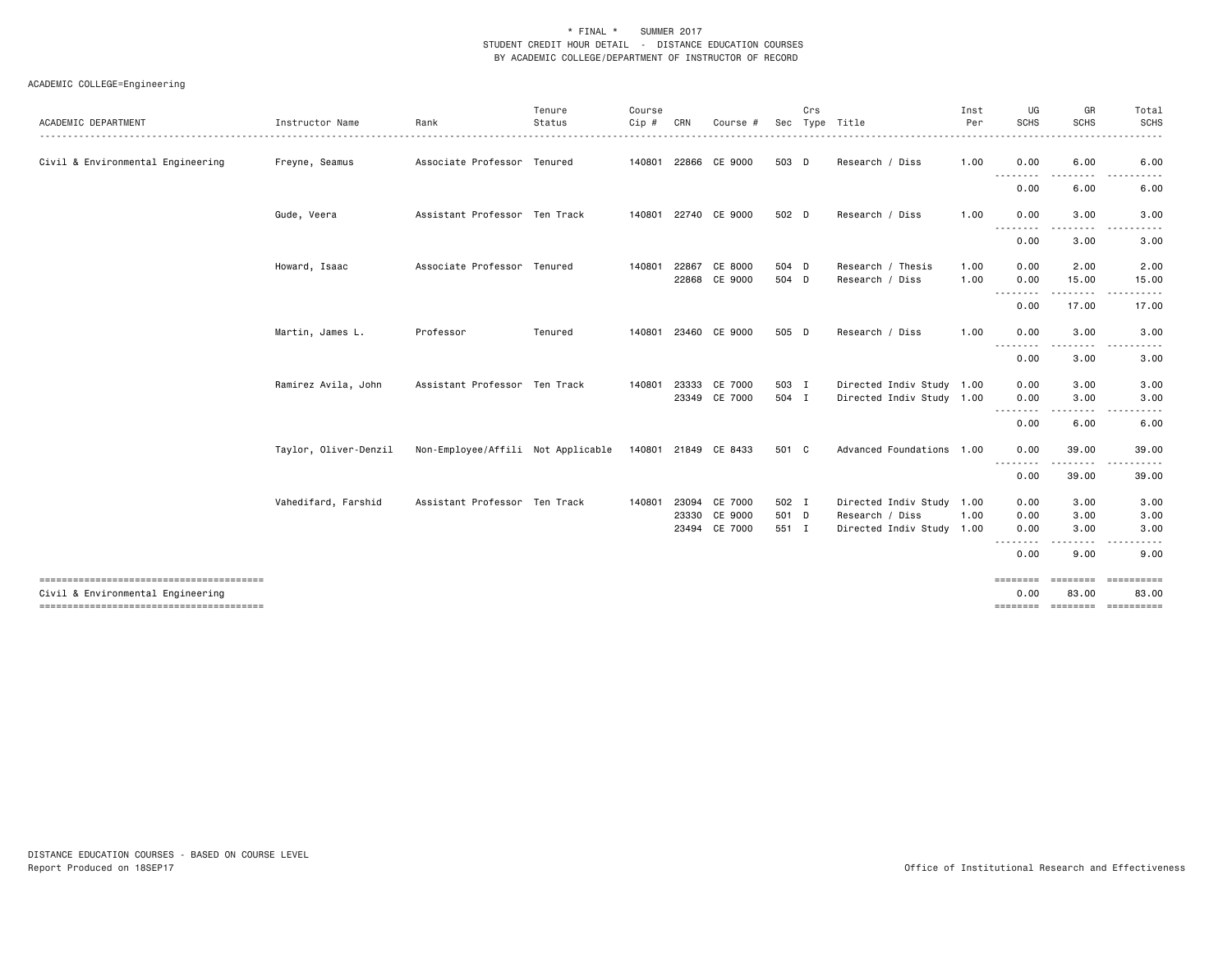| ACADEMIC DEPARTMENT            | Instructor Name | Rank                        | Tenure<br>Status | Course<br>Cip # | CRN   | Course # |       | Crs | Sec Type Title            | Inst<br>Per | UG<br><b>SCHS</b>            | GR<br>SCHS                  | Total<br><b>SCHS</b>             |
|--------------------------------|-----------------|-----------------------------|------------------|-----------------|-------|----------|-------|-----|---------------------------|-------------|------------------------------|-----------------------------|----------------------------------|
| Computer Science & Engineering | Perkins, Andy   | Associate Professor Tenured |                  | 110101          | 23381 | CSE 8813 | 501 C |     | Theory of Computatio 1.00 |             | 0.00<br>---------<br>0.00    | 9.00<br>.<br>9.00           | 9.00<br>.<br>9.00                |
| Computer Science & Engineering |                 |                             |                  |                 |       |          |       |     |                           |             | ========<br>0.00<br>======== | eeeeeee<br>9.00<br>======== | ==========<br>9.00<br>========== |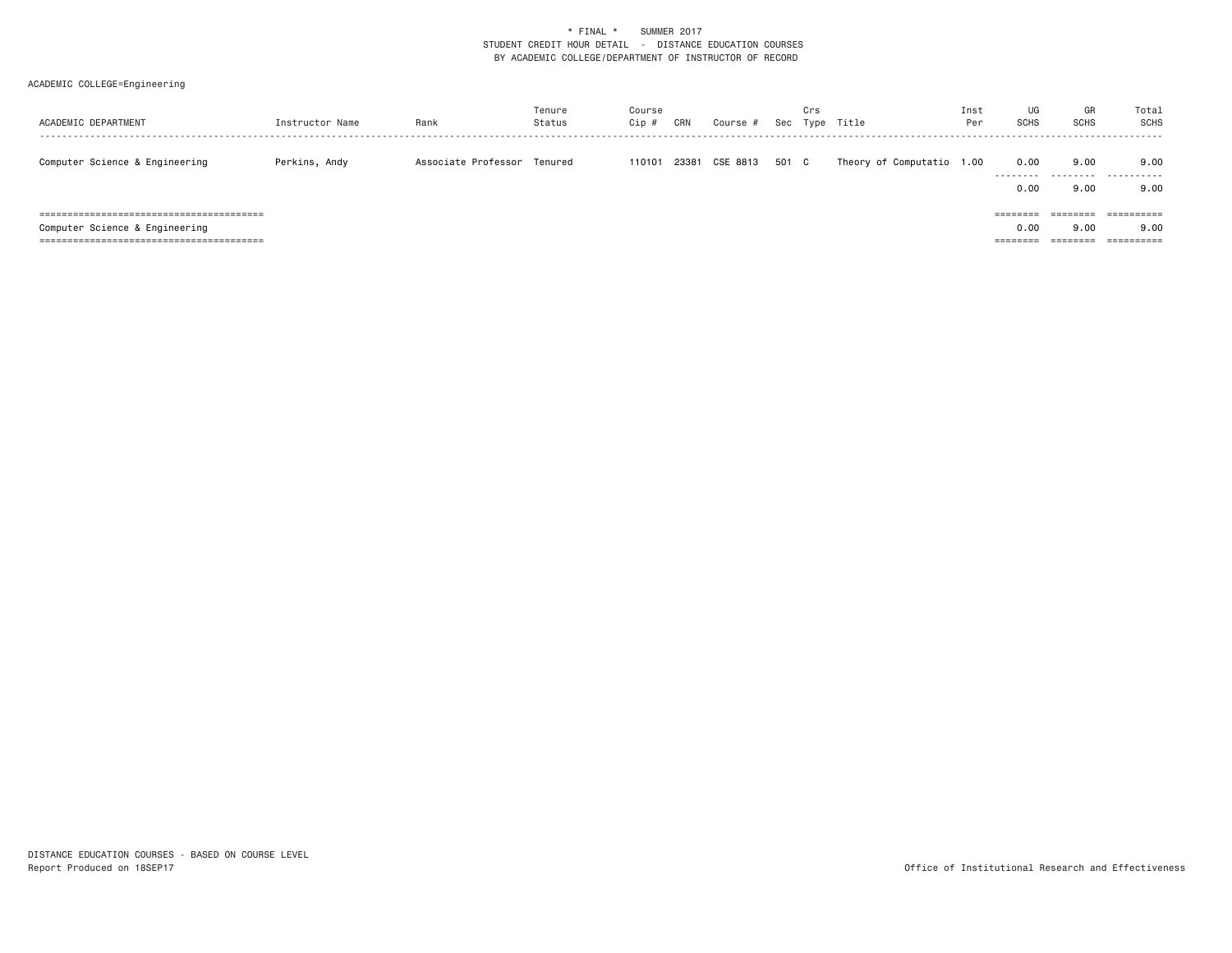| ACADEMIC DEPARTMENT               | Instructor Name | Rank      | Tenure<br>Status | Course<br>Cip # | CRN   | Course #                   | Sec            | Crs | Type Title                                 | Inst<br>Per | UG<br><b>SCHS</b> | GR<br><b>SCHS</b> | Total<br>SCHS             |
|-----------------------------------|-----------------|-----------|------------------|-----------------|-------|----------------------------|----------------|-----|--------------------------------------------|-------------|-------------------|-------------------|---------------------------|
| Electrical & Computer Engineering | Du, Qian        | Professor | Tenured          | 141001          | 22000 | ECE 9000<br>22869 ECE 7000 | 506 D<br>501 I |     | Research/Diss<br>Directed Indiv Study 1.00 | 1.00        | 0.00<br>0.00      | 6.00<br>3.00      | 6.00<br>3.00              |
|                                   |                 |           |                  |                 |       |                            |                |     |                                            |             | ---------<br>0.00 | ---------<br>9.00 | . <u>.</u> .<br>.<br>9.00 |
|                                   | Fowler, James   | Professor | Tenured          | 141001          | 22001 | ECE 9000                   | 508 D          |     | Research/Diss                              | 1.00        | 0.00              | 3.00<br>.         | 3.00                      |
|                                   |                 |           |                  |                 |       |                            |                |     |                                            |             | ---------<br>0.00 | 3.00              | .<br>3.00                 |
|                                   |                 |           |                  |                 |       |                            |                |     |                                            |             | ========          | ========          | ==========                |
| Electrical & Computer Engineering |                 |           |                  |                 |       |                            |                |     |                                            |             | 0.00<br>========  | 12.00<br>======== | 12.00<br>==========       |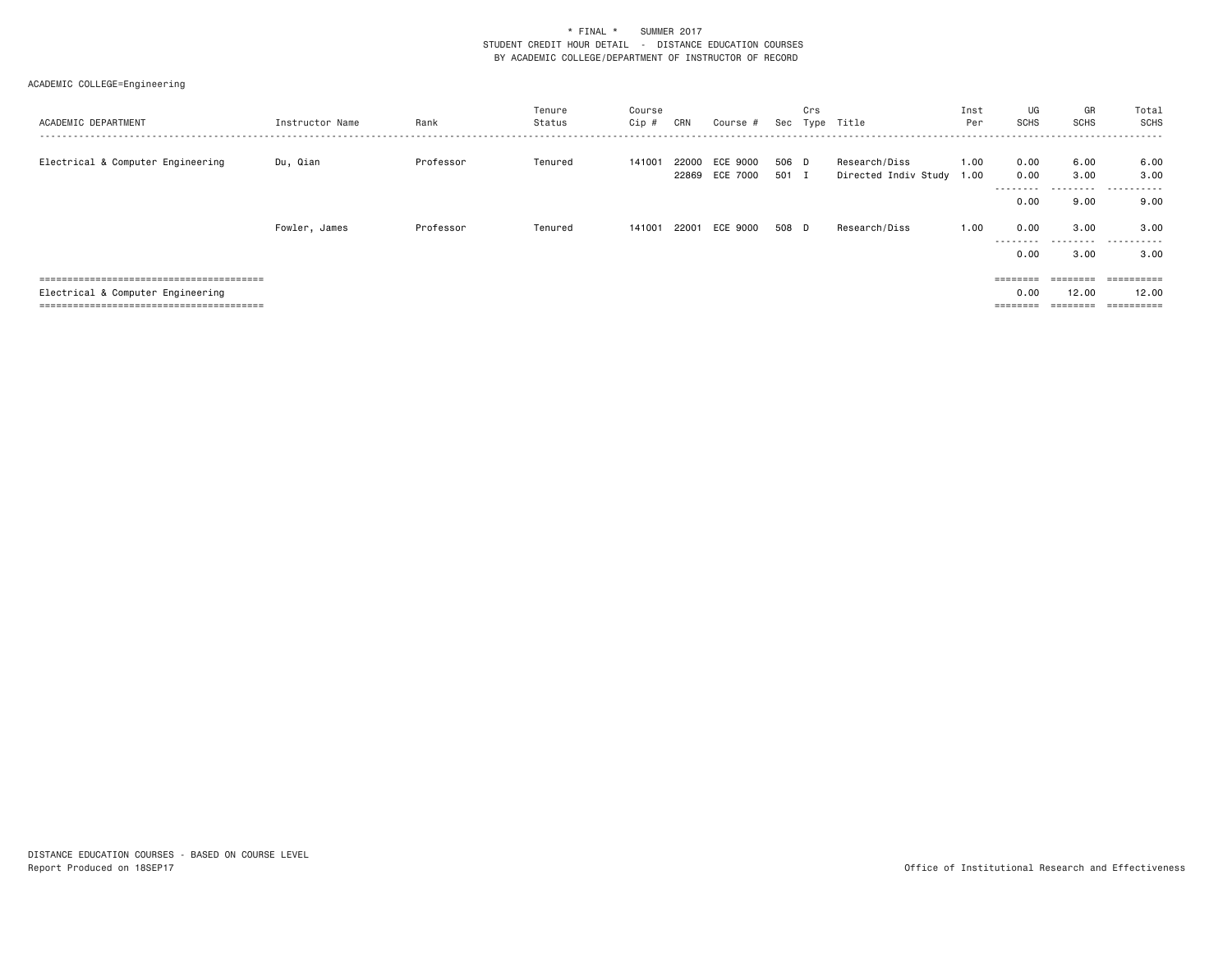| ACADEMIC DEPARTMENT              | Instructor Name        | Rank                              | Tenure<br>Status | Course<br>Cip #  | CRN            | Course #                 |                | Crs | Sec Type Title                                    | Inst<br>Per  | UG<br><b>SCHS</b>   | GR<br>SCHS                                                                                                                        | Total<br><b>SCHS</b>                                                                                                              |
|----------------------------------|------------------------|-----------------------------------|------------------|------------------|----------------|--------------------------|----------------|-----|---------------------------------------------------|--------------|---------------------|-----------------------------------------------------------------------------------------------------------------------------------|-----------------------------------------------------------------------------------------------------------------------------------|
| Industrial & Systems Engineering | Bian, Linkan           | Assistant Professor Ten Track     |                  |                  |                | 143501 21978 IE 9000     | 501 D          |     | Research/DIss                                     | 1.00         | 0.00<br>.           | 2.00<br>.                                                                                                                         | 2.00<br>$\frac{1}{2} \left( \frac{1}{2} \right) \left( \frac{1}{2} \right) \left( \frac{1}{2} \right) \left( \frac{1}{2} \right)$ |
|                                  |                        |                                   |                  |                  |                |                          |                |     |                                                   |              | 0.00                | 2.00                                                                                                                              | 2.00                                                                                                                              |
|                                  | Bullington, Stanley    | Professor                         | Tenured          | 142701<br>143501 | 22860<br>21355 | IE 4753<br>IE 6753       | 501 C<br>501 C |     | Systems Engr & Analy 1.00<br>Systems Engr & Analy | 1.00         | 6.00<br>0.00        | 0.00<br>42.00                                                                                                                     | 6.00<br>42.00                                                                                                                     |
|                                  |                        |                                   |                  |                  |                | 21979 IE 9000            | 502 D          |     | Research/DIss                                     | 1.00         | 0.00<br>.           | 1.00<br>.                                                                                                                         | 1.00<br>$\frac{1}{2} \left( \frac{1}{2} \right) \left( \frac{1}{2} \right) \left( \frac{1}{2} \right) \left( \frac{1}{2} \right)$ |
|                                  |                        |                                   |                  |                  |                |                          |                |     |                                                   |              | 6.00                | 43.00                                                                                                                             | 49.00                                                                                                                             |
|                                  | Burch, Reuben          | Assistant Professor Ten Track     |                  |                  |                | 143501 21980 IE 9000     | 503 D          |     | Research/DIss                                     | 1.00         | 0.00<br>.           | 3.00                                                                                                                              | 3.00                                                                                                                              |
|                                  |                        |                                   |                  |                  |                |                          |                |     |                                                   |              | 0.00                | 3.00                                                                                                                              | 3.00                                                                                                                              |
|                                  | Deb, Shuchisnigdha     | Grad Research Assis Non-Ten Track |                  |                  |                | 143501 21354 IE 3913     | 551 C          |     | Engr Economy I                                    | 1.00         | 6.00<br>.           | 0.00<br>$\frac{1}{2}$                                                                                                             | 6.00<br>.                                                                                                                         |
|                                  |                        |                                   |                  |                  |                |                          |                |     |                                                   |              | 6.00                | 0.00                                                                                                                              | 6.00                                                                                                                              |
|                                  | Hamilton, Michael      | Research Assist Pro Non-Ten Track |                  |                  |                | 309999 23154 CME 9000    | 501 D          |     | Research/Dis                                      | 1.00         | 0.00                | 2.00                                                                                                                              | 2.00                                                                                                                              |
|                                  |                        |                                   |                  |                  |                |                          |                |     |                                                   |              | .<br>0.00           | $\frac{1}{2} \left( \frac{1}{2} \right) \left( \frac{1}{2} \right) \left( \frac{1}{2} \right)$<br>2.00                            | 2.00                                                                                                                              |
|                                  | Jaradat, Raed          | Assistant Professor Ten Track     |                  | 143501           | 21981          | IE 9000<br>23411 IE 7000 | 504 D<br>504 I |     | Research/DIss<br>Directed Indiv Study             | 1.00<br>1.00 | 0.00<br>0.00        | 12.00<br>3.00                                                                                                                     | 12.00<br>3.00                                                                                                                     |
|                                  |                        |                                   |                  |                  |                |                          |                |     |                                                   |              | .<br>0.00           | $- - - -$<br>15.00                                                                                                                | .<br>15.00                                                                                                                        |
|                                  | Marufuzzaman, Mohammad | Assistant Professor Ten Track     |                  |                  |                | 143501 21973 IE 8000     | 506 D          |     | Research / Thesis                                 | 1.00         | 0.00                | 3.00                                                                                                                              | 3.00                                                                                                                              |
|                                  |                        |                                   |                  |                  |                | 21983 IE 9000            | 506 D          |     | Research/DIss                                     | 1.00         | 0.00<br>.           | 6.00<br>$\frac{1}{2} \left( \frac{1}{2} \right) \left( \frac{1}{2} \right) \left( \frac{1}{2} \right) \left( \frac{1}{2} \right)$ | 6.00                                                                                                                              |
|                                  |                        |                                   |                  |                  |                |                          |                |     |                                                   |              | 0.00                | 9.00                                                                                                                              | 9.00                                                                                                                              |
|                                  | Medal, Hugh            | Assistant Professor Ten Track     |                  |                  |                | 143501 21984 IE 9000     | 507 D          |     | Research/DIss                                     | 1.00         | 0.00                | 5.00                                                                                                                              | 5.00                                                                                                                              |
|                                  |                        |                                   |                  |                  |                |                          |                |     |                                                   |              | 0.00                | 5.00                                                                                                                              | 5.00                                                                                                                              |
|                                  | Reeves, Kari           | Professor                         | Tenured          |                  |                | 143501 23464 IE 7000     | 551 I          |     | Directed Indiv Study 1.00                         |              | 0.00                | 2.00                                                                                                                              | 2.00                                                                                                                              |
|                                  |                        |                                   |                  |                  |                |                          |                |     |                                                   |              | .<br>0.00           | 2.00                                                                                                                              | 2.00                                                                                                                              |
|                                  | Smith, Brian           | Assistant Professor Ten Track     |                  |                  |                | 143501 21985 IE 9000     | 508 D          |     | Research/DIss                                     | 1.00         | 0.00                | 2.00                                                                                                                              | 2.00                                                                                                                              |
|                                  |                        |                                   |                  |                  |                |                          |                |     |                                                   |              | $- - - - -$<br>0.00 | 2.00                                                                                                                              | 2.00                                                                                                                              |
|                                  | Strawderman, Lesley    | Associate Professor Tenured       |                  |                  | 143501 21986   | IE 9000<br>23159 IE 7000 | 509 D<br>501 I |     | Research/DIss<br>Directed Indiv Study             | 1.00<br>1.00 | 0.00<br>0.00        | 4.00<br>3.00                                                                                                                      | 4.00<br>3.00                                                                                                                      |
|                                  |                        |                                   |                  |                  |                |                          |                |     |                                                   |              | 0.00                | 7.00                                                                                                                              | 7.00                                                                                                                              |
|                                  | Usher, John            | Professor                         | Tenured          |                  |                | 143501 21987 IE 9000     | 510 D          |     | Research/DIss                                     | 1.00         | 0.00                | 2.00                                                                                                                              | 2.00                                                                                                                              |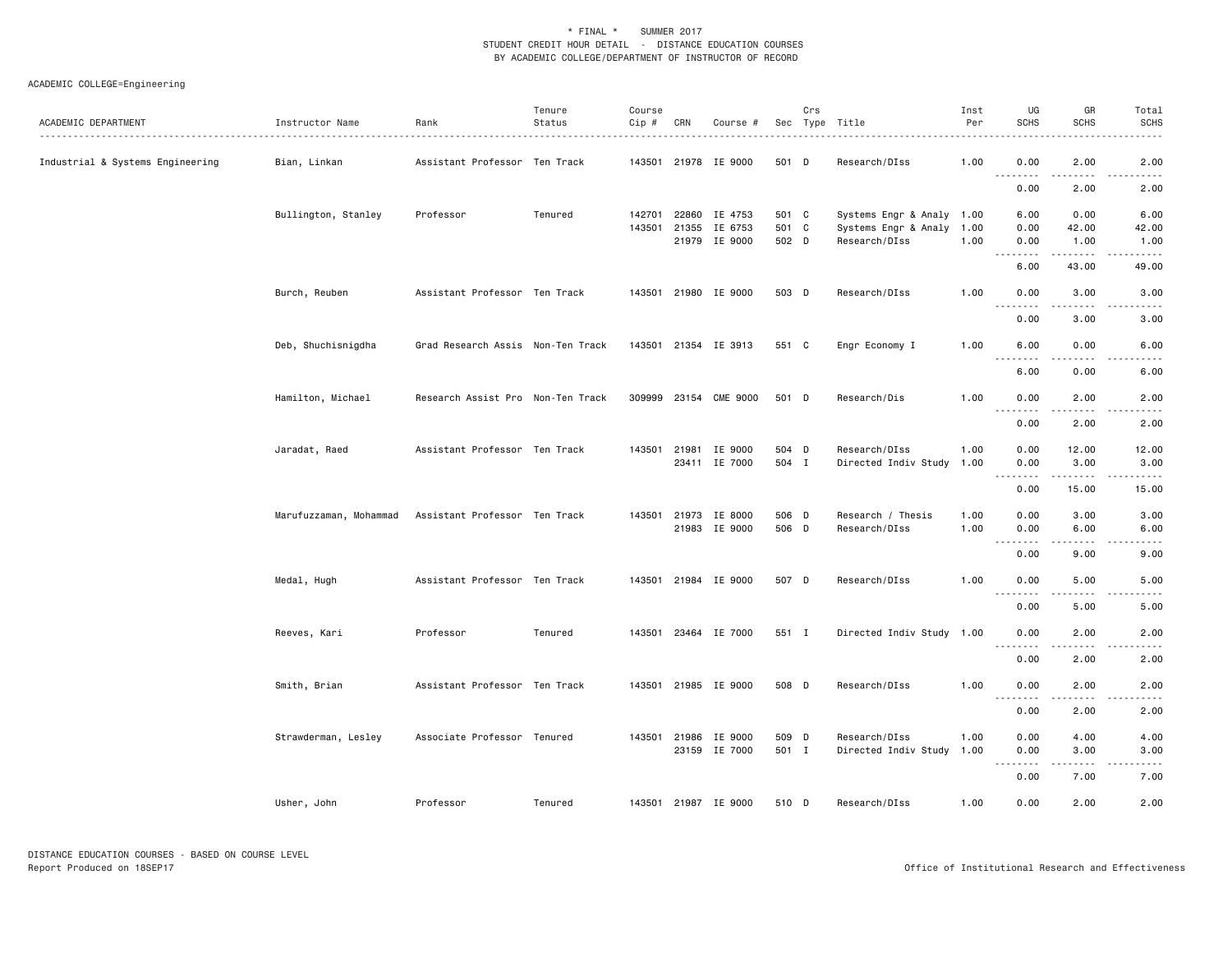| ACADEMIC DEPARTMENT              | Instructor Name | Rank | Tenure<br>Status | Course<br>Cip #<br>CRN | Course # | Crs | Sec Type Title | Inst<br>Per | UG<br><b>SCHS</b> | GR<br><b>SCHS</b>    | Total<br>SCHS<br>- - - - - - - |
|----------------------------------|-----------------|------|------------------|------------------------|----------|-----|----------------|-------------|-------------------|----------------------|--------------------------------|
|                                  |                 |      |                  |                        |          |     |                |             | 0.00              | 2.00                 | <br>2.00                       |
|                                  |                 |      |                  |                        |          |     |                |             | ========          | --------<br>-------- | ==========                     |
| Industrial & Systems Engineering |                 |      |                  |                        |          |     |                |             | 12.00             | 92.00                | 104.00                         |
|                                  |                 |      |                  |                        |          |     |                |             | ========          | ========             | ==========                     |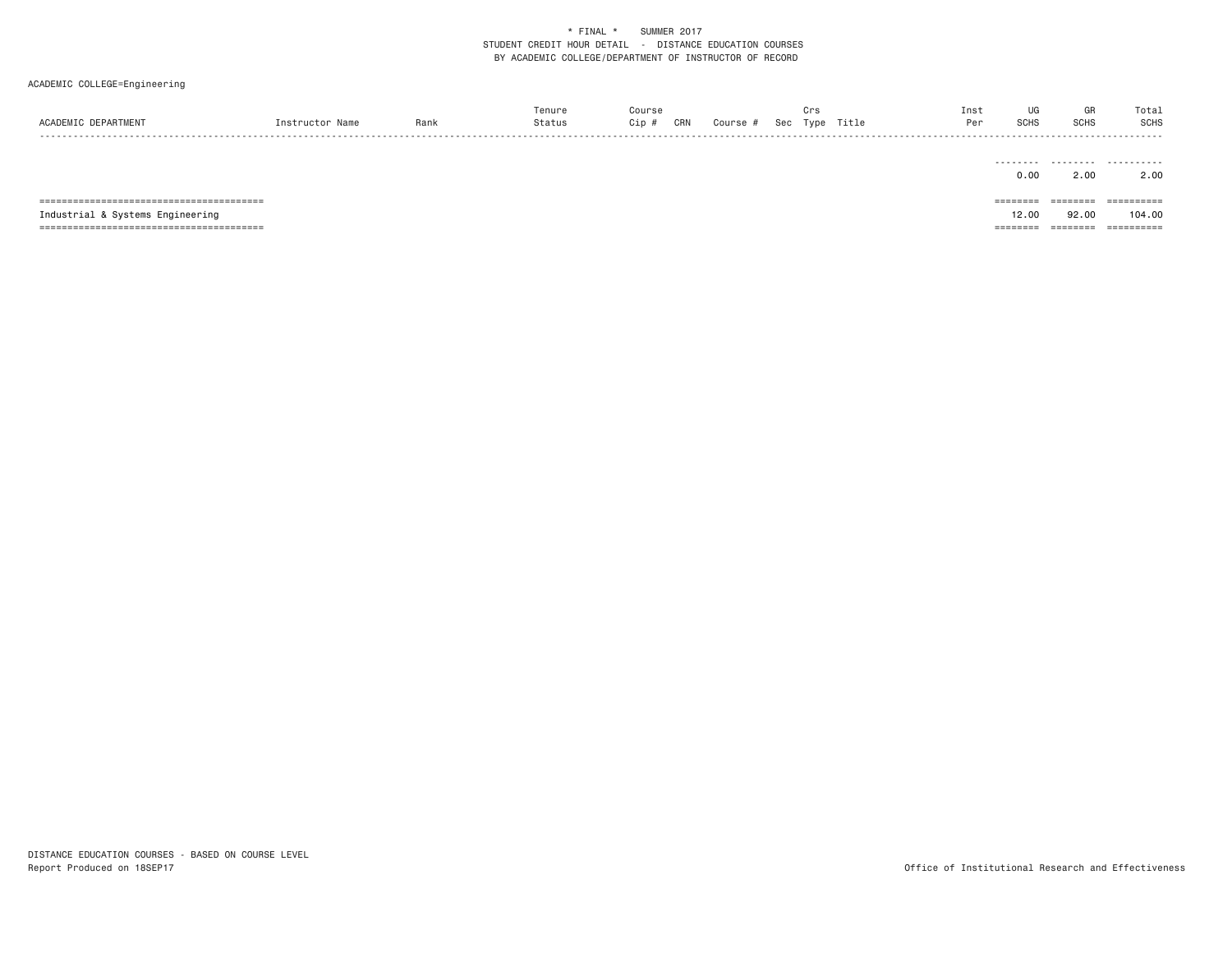| ACADEMIC DEPARTMENT    | Instructor Name   | Rank                               | Tenure<br>Status | Course<br>Cip # | CRN                     | Course #                                       | Sec                              | Crs | Type Title                                                                                             | Inst<br>Per | UG<br><b>SCHS</b>            | GR<br>SCHS                   | Total<br>SCHS                |
|------------------------|-------------------|------------------------------------|------------------|-----------------|-------------------------|------------------------------------------------|----------------------------------|-----|--------------------------------------------------------------------------------------------------------|-------------|------------------------------|------------------------------|------------------------------|
| Mechanical Engineering | Horstemeyer, Mark | Professor                          | Tenured          | 141901          | 23171<br>23341<br>23387 | ME 7000<br>23173 ME 9000<br>ME 7000<br>ME 7000 | 501 I<br>513 D<br>502 I<br>503 I |     | Directed Indiv Study 1.00<br>Research / Diss<br>Directed Indiv Study 1.00<br>Directed Indiv Study 1.00 | 1.00        | 0.00<br>0.00<br>0.00<br>0.00 | 3.00<br>1.00<br>3.00<br>3.00 | 3.00<br>1.00<br>3.00<br>3.00 |
|                        |                   |                                    |                  |                 |                         |                                                |                                  |     |                                                                                                        |             | --------<br>0.00             | .<br>10.00                   | .<br>10.00                   |
|                        | Jones, Elborn     | Non-Employee/Affili Not Applicable |                  |                 |                         | 141901 21368 ME 6443                           | 501 C                            |     | Mech Systems Design                                                                                    | 1.00        | 0.00<br>--------<br>0.00     | 6.00<br>.<br>6.00            | 6.00<br>.<br>6.00            |
|                        |                   |                                    |                  |                 |                         |                                                |                                  |     |                                                                                                        |             | ========                     | ========                     | =========                    |
| Mechanical Engineering |                   |                                    |                  |                 |                         |                                                |                                  |     |                                                                                                        |             | 0.00<br>========             | 16.00<br>========            | 16.00<br>==========          |